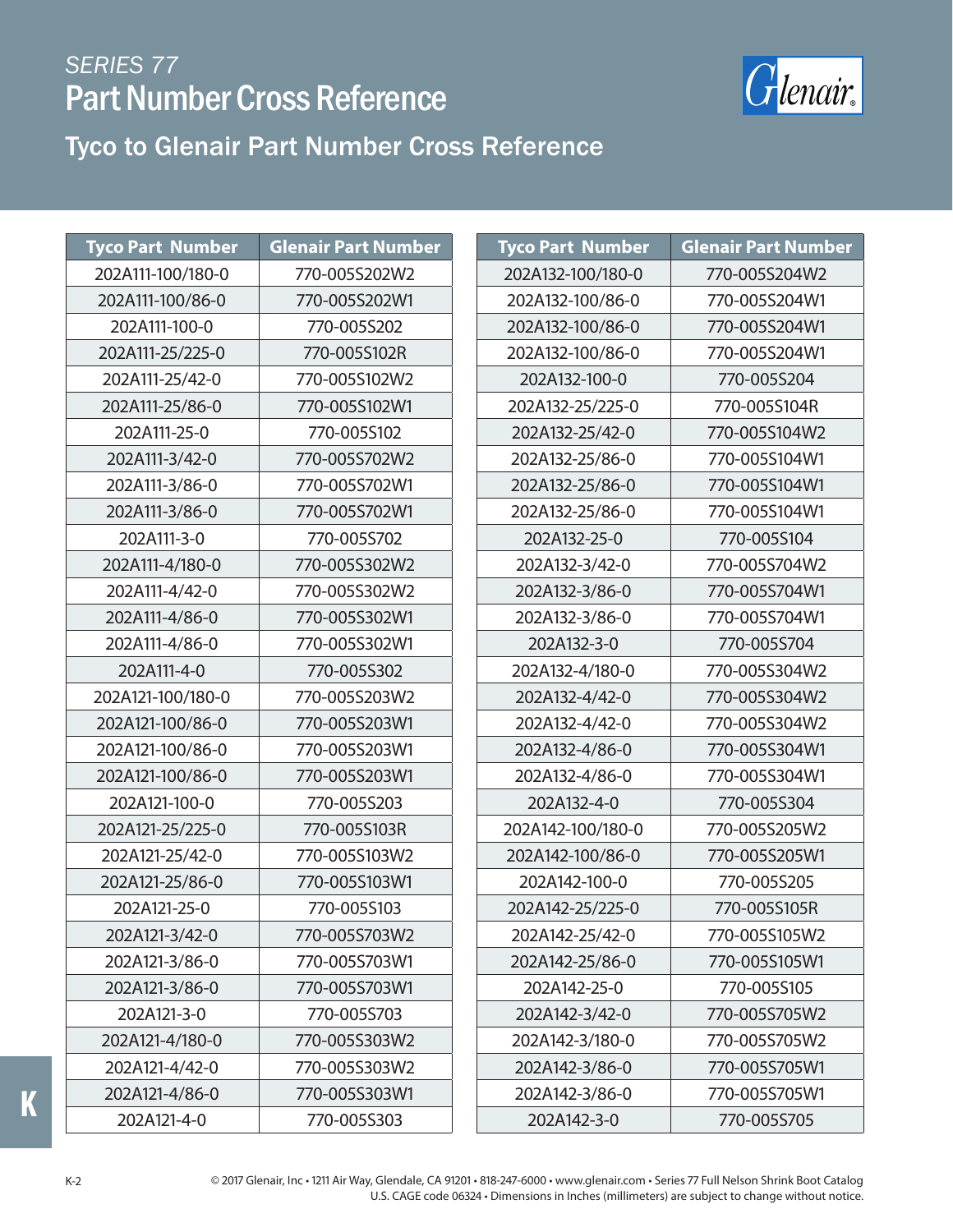

Tyco to Glenair Part Number Cross Reference Tyco to Glenair Part Number Cross Reference

| <b>Tyco Part Number</b> | <b>Glenair Part Number</b> | <b>Tyco Part Number</b> | <b>Glenair Part Number</b> |
|-------------------------|----------------------------|-------------------------|----------------------------|
| 202A142-4/180-0         | 770-005S305W2              | 202A163-25/225-0        | 770-005S107R               |
| 202A142-4/42-0          | 770-005S305W2              | 202A163-25/42-0         | 770-005S107W2              |
| 202A142-4/86-0          | 770-005S305W1              | 202A163-25/86-0         | 770-005S107W1              |
| 202A142-4/86-0          | 770-005S305W1              | 202A163-25/86-0         | 770-005S107W1              |
| 202A142-4-0             | 770-005S305                | 202A163-25/86-0         | 770-005S107W1              |
| 202A153-100/180-0       | 770-005S206W2              | 202A163-25-0            | 770-005S107                |
| 202A153-100/42-0        | 770-005S206W2              | 202A163-3/42-0          | 770-005S707W2              |
| 202A153-100/86-0        | 770-005S206W1              | 202A163-3/180-0         | 770-005S707W2              |
| 202A153-100/86-0        | 770-005S206W1              | 202A163-3/86-0          | 770-005S707W1              |
| 202A153-100/86-0        | 770-005S206W1              | 202A163-3/86-0          | 770-005S707W1              |
| 202A153-100-0           | 770-005S206                | 202A163-3-0             | 770-005S707                |
| 202A153-25/225-0        | 770-005S106R               | 202A163-4/180-0         | 770-005S307W2              |
| 202A153-25/42-0         | 770-005S106W2              | 202A163-4/42-0          | 770-005S307W2              |
| 202A153-25/180-0        | 770-005S106W2              | 202A163-4/86-0          | 770-005S307W1              |
| 202A153-25/86-0         | 770-005S106W1              | 202A163-4/86-0          | 770-005S307W1              |
| 202A153-25/86-0         | 770-005S106W1              | 202A163-4-0             | 770-005S307                |
| 202A153-25/86-0         | 770-005S106W1              | 202A174-100/180-0       | 770-005S208W2              |
| 202A153-25-0            | 770-005S106                | 202A174-100/86-0        | 770-005S208W1              |
| 202A153-3/42-0          | 770-005S706W2              | 202A174-100/86-0        | 770-005S208W1              |
| 202A153-3/180-0         | 770-005S706W2              | 202A174-100/86-0        | 770-005S208W1              |
| 202A153-3/86-0          | 770-005S706W1              | 202A174-100-0           | 770-005S208                |
| 202A153-3/86-0          | 770-005S706W1              | 202A174-25/225-0        | 770-005S108R               |
| 202A153-3-0             | 770-005S706                | 202A174-25/42-0         | 770-005S108W2              |
| 202A153-4/180-0         | 770-005S306W2              | 202A174-25/86-0         | 770-005S108W1              |
| 202A153-4/42-0          | 770-005S306W2              | 202A174-25/86-0         | 770-005S108W1              |
| 202A153-4/86-0          | 770-005S306W1              | 202A174-25/86-0         | 770-005S108W1              |
| 202A153-4/86-0          | 770-005S306W1              | 202A174-25-0            | 770-005S108                |
| 202A153-4-0             | 770-005S306                | 202A174-3/42-0          | 770-005S708W2              |
| 202A163-100/180-0       | 770-005S207W2              | 202A174-3/86-0          | 770-005S708W1              |
| 202A163-100/86-0        | 770-005S207W1              | 202A174-3/86-0          | 770-005S708W1              |
| 202A163-100/86-0        | 770-005S207W1              | 202A174-3-0             | 770-005S708                |
| 202A163-100/86-0        | 770-005S207W1              | 202A174-4/180-0         | 770-005S308W2              |
| 202A163-100-0           | 770-005S207                | 202A174-4/42-0          | 770-005S308W2              |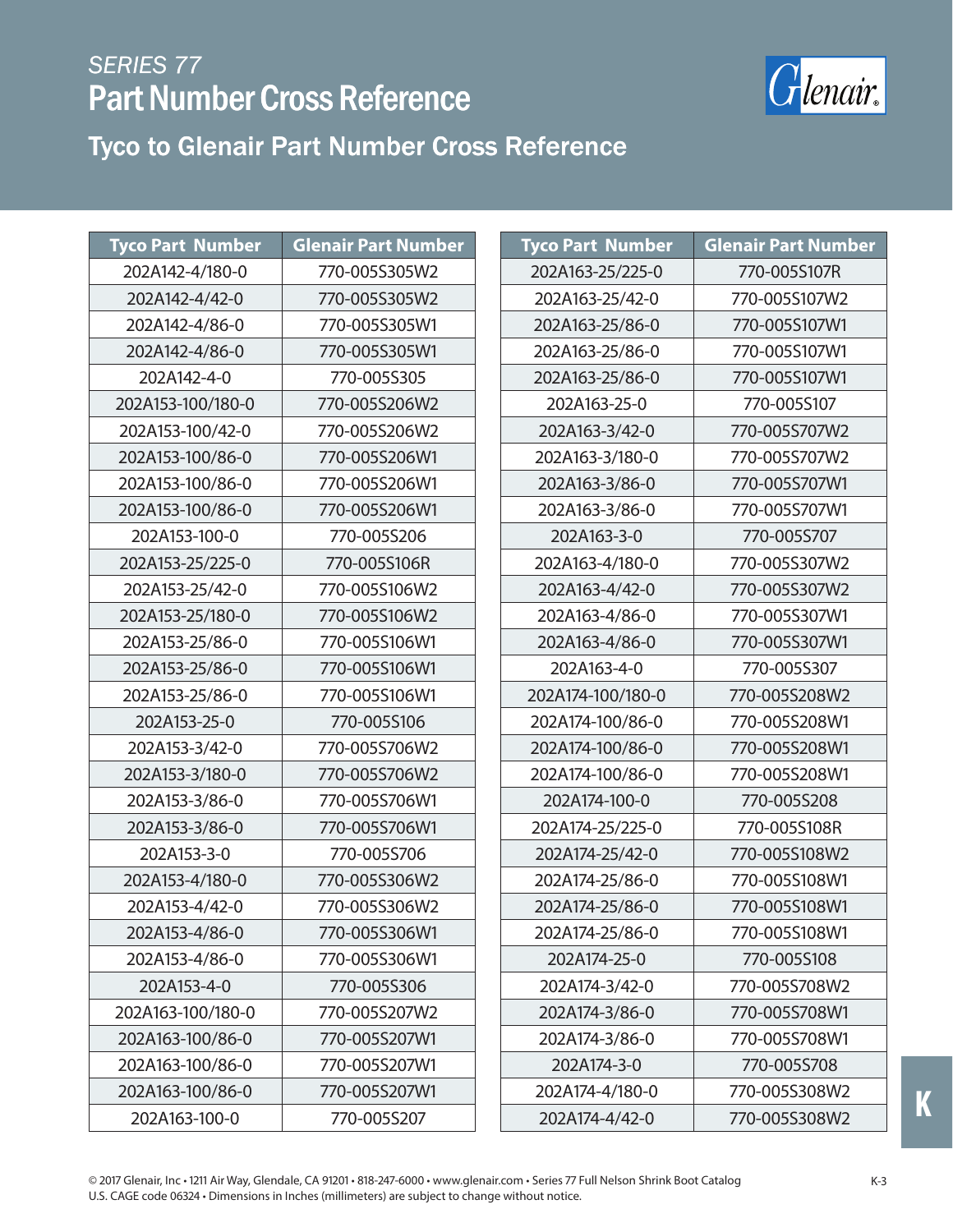

#### Tyco to Glenair Part Number Cross Reference

| <b>Tyco Part Number</b> | <b>Glenair Part Number</b> | <b>Tyco Part Number</b> | <b>Glenair Part Number</b> |
|-------------------------|----------------------------|-------------------------|----------------------------|
| 202A174-4/86-0          | 770-005S308W1              | 202A196-3/42-0          | 770-005S710W2              |
| 202A174-4/86-0          | 770-005S308W1              | 202A196-3/86-0          | 770-005S710W1              |
| 202A174-4-0             | 770-005S308                | 202A196-3/86-0          | 770-005S710W1              |
| 202A185-100/180-0       | 770-005S209W2              | 202A196-3/86-0          | 770-005S710W1              |
| 202A185-100/86-0        | 770-005S209W1              | 202A196-3-0             | 770-005S710                |
| 202A185-100/86-0        | 770-005S209W1              | 202A196-4/180-0         | 770-005S310W2              |
| 202A185-100/86-0        | 770-005S209W1              | 202A196-4/86-0          | 770-005S310W1              |
| 202A185-100-0           | 770-005S209                | 202A196-4/86-0          | 770-005S310W1              |
| 202A185-25/225-0        | 770-005S109R               | 202A196-4-0             | 770-005S310                |
| 202A185-25/42-0         | 770-005S109W2              | 202C611-50-0            | 770-022C501                |
| 202A185-25/86-0         | 770-005S109W1              | 202C611-50/86-0         | 770-022C501W1              |
| 202A185-25/86-0         | 770-005S109W1              | 202C611-50/86-0         | 770-022C501W1              |
| 202A185-25/86-0         | 770-005S109W1              | 202C611-51/164-0        | 770-022C601W3              |
| 202A185-25-0            | 770-005S109                | 202C611-51/86-0         | 770-022C601W1              |
| 202A185-3/42-0          | 770-005S709W2              | 202C611-51/86-0         | 770-022C601W1              |
| 202A185-3/86-0          | 770-005S709W1              | 202C611-51-0            | 770-022C601                |
| 202A185-3/86-0          | 770-005S709W1              | 202C611-71/180-0        | 770-022C701W2              |
| 202A185-3-0             | 770-005S709                | 202C611-71/42-0         | 770-022C701W2              |
| 202A185-4/180-0         | 770-005S309W2              | 202C611-71/86-0         | 770-022C701W1              |
| 202A185-4/86-0          | 770-005S309W1              | 202C611-71-0            | 770-022C701                |
| 202A185-4/86-0          | 770-005S309W1              | 202C621-50-0            | 770-022C502                |
| 202A185-4-0             | 770-005S309                | 202C621-50/86-0         | 770-022C502W1              |
| 202A196-100/180-0       | 770-005S210W2              | 202C621-50/86-0         | 770-022C502W1              |
| 202A196-100/86-0        | 770-005S210W1              | 202C621-51/164-0        | 770-022C602W3              |
| 202A196-100/86-0        | 770-005S210W1              | 202C621-51/86-0         | 770-022C602W1              |
| 202A196-100/86-0        | 770-005S210W1              | 202C621-51/86-0         | 770-022C602W1              |
| 202A196-100-0           | 770-005S210                | 202C621-51-0            | 770-022C602                |
| 202A196-25/225-0        | 770-005S110R               | 202C621-71/180-0        | 770-022C702W2              |
| 202A196-25/42-0         | 770-005S110W2              | 202C621-71/42-0         | 770-022C702W2              |
| 202A196-25/86-0         | 770-005S110W1              | 202C621-71/86-0         | 770-022C702W1              |
| 202A196-25/86-0         | 770-005S110W1              | 202C621-71-0            | 770-022C702                |
| 202A196-25/86-0         | 770-005S110W1              | 202C632-50-0            | 770-022C503                |
| 202A196-25-0            | 770-005S110                | 202C632-50/86-0         | 770-022C503W1              |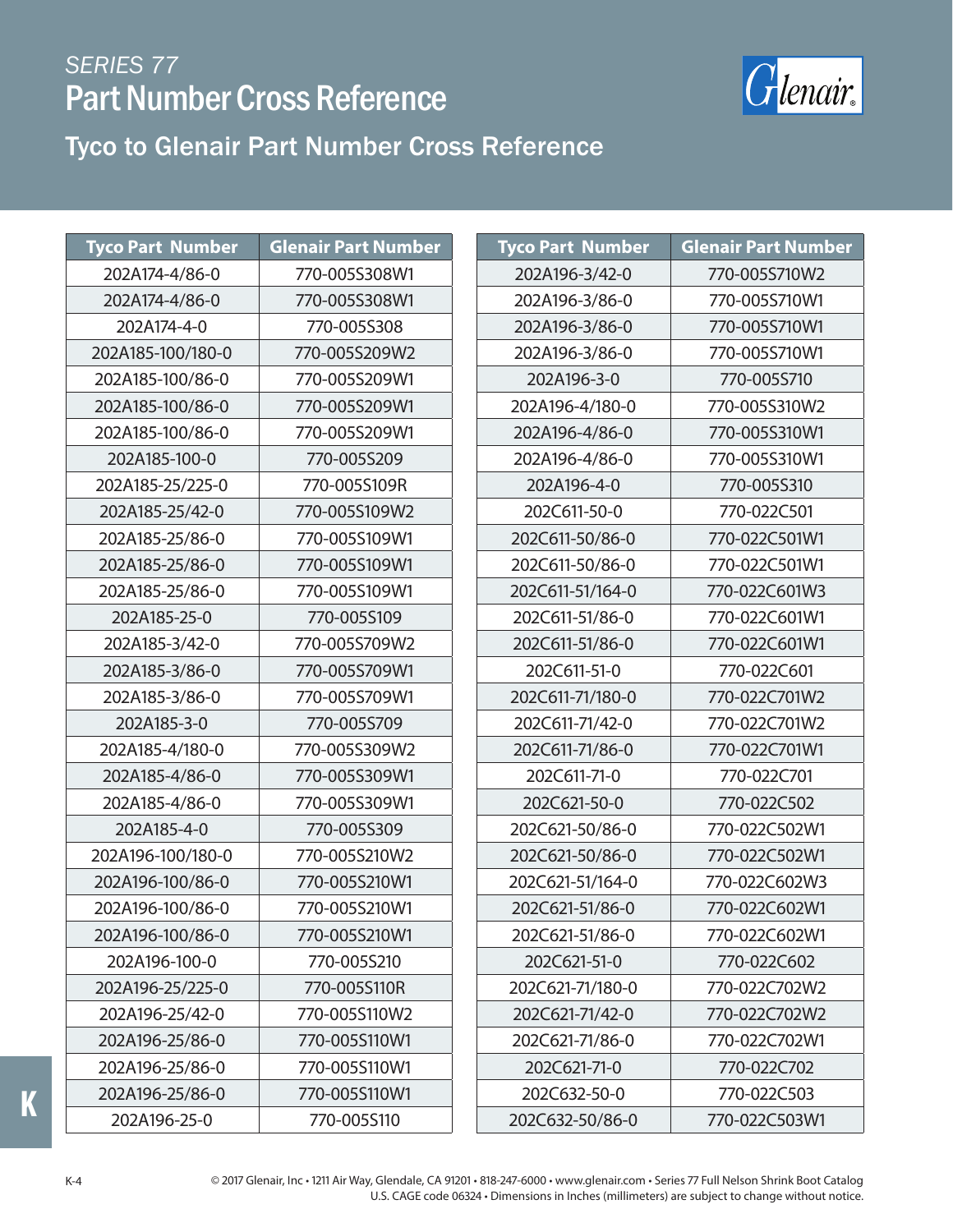

| <b>Tyco Part Number</b> | <b>Glenair Part Number</b> | <b>Tyco Part Number</b> | <b>Glenair Part Number</b> |
|-------------------------|----------------------------|-------------------------|----------------------------|
| 202C632-50/86-0         | 770-022C503W1              | 202C663-50-0            | 770-022C506                |
| 202C632-51/164-0        | 770-022C603W3              | 202C663-51/164-0        | 770-022C606W3              |
| 202C632-51/86-0         | 770-022C603W1              | 202C663-51/86-0         | 770-022C606W1              |
| 202C632-51/86-0         | 770-022C603W1              | 202C663-51/86-0         | 770-022C606W1              |
| 202C632-51-0            | 770-022C603                | 202C663-51-0            | 770-022C606                |
| 202C632-71/180-0        | 770-022C703W2              | 202C663-71/180-0        | 770-022C706W2              |
| 202C632-71/42-0         | 770-022C703W2              | 202C663-71/42-0         | 770-022C706W2              |
| 202C632-71/86-0         | 770-022C703W1              | 202C663-71/86-0         | 770-022C706W1              |
| 202C632-71-0            | 770-022C703                | 202C663-71-0            | 770-022C706                |
| 202C642-50-0            | 770-022C504                | 202D111-100/180-0       | 770-003S202W2              |
| 202C642-50/86-0         | 770-022C504W1              | 202D111-100/86-0        | 770-003S202W1              |
| 202C642-50/86-0         | 770-022C504W1              | 202D111-100/86-0        | 770-003S202W1              |
| 202C642-51/164-0        | 770-022C604W3              | 202D111-100/86-0        | 770-003S202W1              |
| 202C642-51/86-0         | 770-022C604W1              | 202D111-100-0           | 770-003S202                |
| 202C642-51/86-0         | 770-022C604W1              | 202D111-25/225-0        | 770-003S102R               |
| 202C642-51-0            | 770-022C604                | 202D111-25/42-0         | 770-003S102W2              |
| 202C642-71/180-0        | 770-022C704W2              | 202D111-25/180-0        | 770-003S102W2              |
| 202C642-71/42-0         | 770-022C704W2              | 202D111-25/86-0         | 770-003S102W1              |
| 202C642-71/86-0         | 770-022C704W1              | 202D111-25/86-0         | 770-003S102W1              |
| 202C642-71-0            | 770-022C704                | 202D111-25/86-0         | 770-003S102W1              |
| 202C653-50-0            | 770-022C505                | 202D111-25-0            | 770-003S102                |
| 202C653-50/86-0         | 770-022C505W1              | 202D111-3/180-0         | 770-003S702W2              |
| 202C653-50/86-0         | 770-022C505W1              | 202D111-3/42-0          | 770-003S702W2              |
| 202C653-51/164-0        | 770-022C605W3              | 202D111-3/86-0          | 770-003S702W1              |
| 202C653-51/86-0         | 770-022C605W1              | 202D111-3/86-0          | 770-003S702W1              |
| 202C653-51/86-0         | 770-022C605W1              | 202D111-3-0             | 770-003S702                |
| 202C653-51-0            | 770-022C605                | 202D111-4/180-0         | 770-003S302W2              |
| 202C653-71/180-0        | 770-022C705W2              | 202D111-4/42-0          | 770-003S302W2              |
| 202C653-71/42-0         | 770-022C705W2              | 202D111-4/86-0          | 770-003S302W1              |
| 202C653-71/86-0         | 770-022C705W1              | 202D111-4/86-0          | 770-003S302W1              |
| 202C653-71-0            | 770-022C705                | 202D111-4-0             | 770-003S302                |
| 202C663-50/86-0         | 770-022C506W1              | 202D121-100/180-0       | 770-003S203W2              |
| 202C663-50/86-0         | 770-022C506W1              | 202D121-100/86-0        | 770-003S203W1              |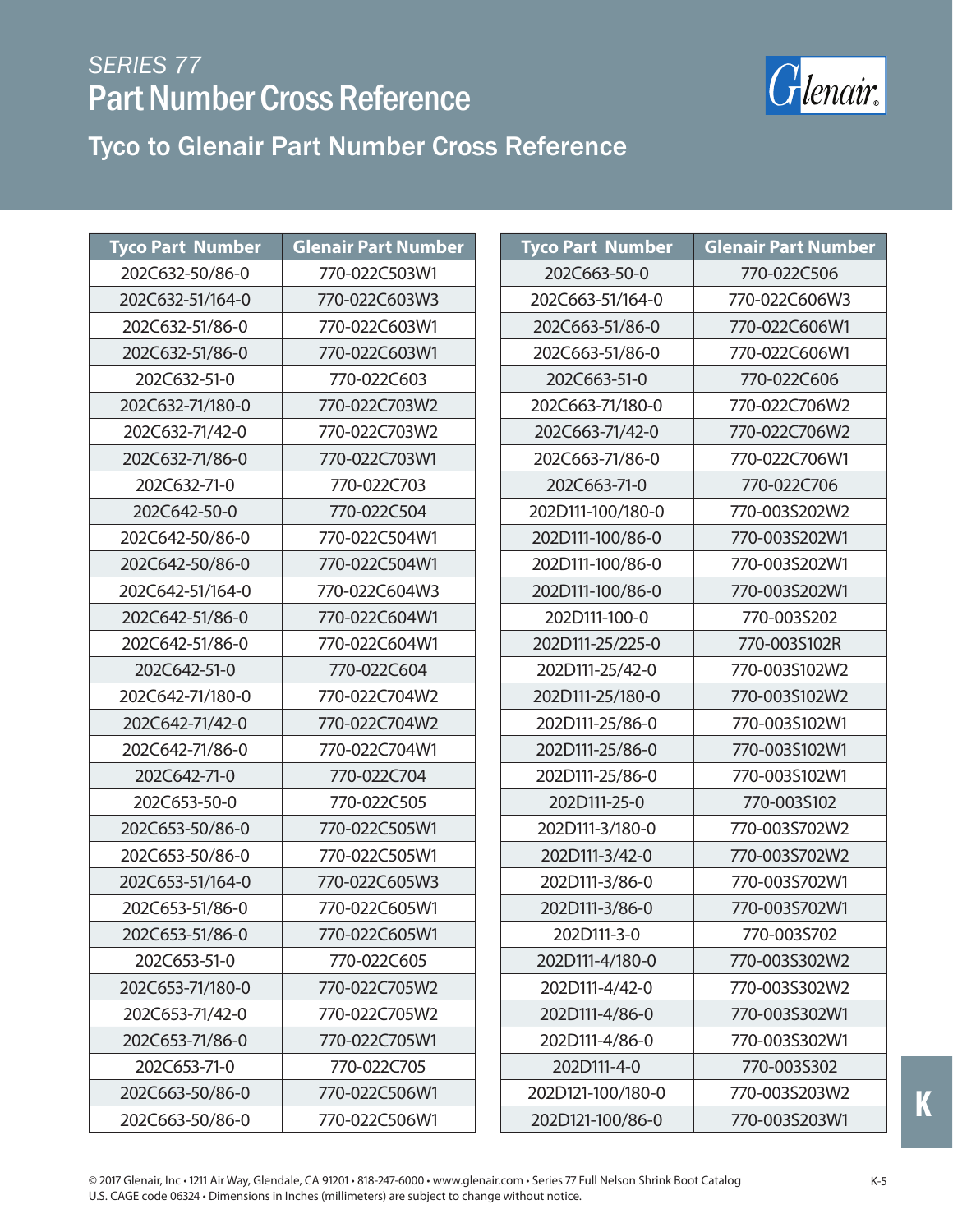

**Tyco Part Number Glenair Part Number**

#### Tyco to Glenair Part Number Cross Reference

| <b>Tyco Part Number</b> | <b>Glenair Part Number</b> | <b>Tyco Part Number</b> | <b>Glenair Part Numl</b> |
|-------------------------|----------------------------|-------------------------|--------------------------|
| 202D121-100/86-0        | 770-003S203W1              | 202D132-25/86-0         | 770-003S104W1            |
| 202D121-100/86-0        | 770-003S203W1              | 202D132-25-0            | 770-003S104              |
| 202D121-100-0           | 770-003S203                | 202D132-25-07-0         | 770-004S104              |
| 202D121-100-07-0        | 770-004S203                | 202D132-3/180-0         | 770-003S704W2            |
| 202D121-25/225-0        | 770-003S103R               | 202D132-3/42-0          | 770-003S704W2            |
| 202D121-25/42-0         | 770-003S103W2              | 202D132-3/86-0          | 770-003S704W1            |
| 202D121-25/86-0         | 770-003S103W1              | 202D132-3/86-0          | 770-003S704W1            |
| 202D121-25/86-0         | 770-003S103W1              | 202D132-3-0             | 770-003S704              |
| 202D121-25/86-0         | 770-003S103W1              | 202D132-3-07-0          | 770-004S704              |
| 202D121-25-0            | 770-003S103                | 202D132-4/180-0         | 770-003S304W2            |
| 202D121-25-07-0         | 770-004S103                | 202D132-4/42-0          | 770-003S304W2            |
| 202D121-3/180-0         | 770-003S703W2              | 202D132-4/86-0          | 770-003S304W1            |
| 202D121-3/42-0          | 770-003S703W2              | 202D132-4/86-0          | 770-003S304W1            |
| 202D121-3/86-0          | 770-003S703W1              | 202D132-4-0             | 770-003S304              |
| 202D121-3/86-0          | 770-003S703W1              | 202D132-4-07-0          | 770-004S304              |
| 202D121-3-0             | 770-003S703                | 202D142-100/180-0       | 770-003S205W2            |
| 202D121-3-07-0          | 770-004S703                | 202D142-100/86-0        | 770-003S205W1            |
| 202D121-4/180-0         | 770-003S303W2              | 202D142-100/86-0        | 770-003S205W1            |
| 202D121-4/42-0          | 770-003S303W2              | 202D142-100/86-0        | 770-003S205W1            |
| 202D121-4/86-0          | 770-003S303W1              | 202D142-100-0           | 770-003S205              |
| 202D121-4/86-0          | 770-003S303W1              | 202D142-100-07-0        | 770-004S205              |
| 202D121-4-0             | 770-003S303                | 202D142-25/225-0        | 770-003S105R             |
| 202D121-4-07-0          | 770-004S303                | 202D142-25/42-0         | 770-003S105W2            |
| 202D132-100/180-0       | 770-003S204W2              | 202D142-25/86-0         | 770-003S105W1            |
| 202D132-100/86-0        | 770-003S204W1              | 202D142-25/86-0         | 770-003S105W1            |
| 202D132-100/86-0        | 770-003S204W1              | 202D142-25/86-0         | 770-003S105W1            |
| 202D132-100/86-0        | 770-003S204W1              | 202D142-25-0            | 770-003S105              |
| 202D132-100-0           | 770-003S204                | 202D142-25-07-0         | 770-004S105              |
| 202D132-100-07-0        | 770-004S204                | 202D142-3/180-0         | 770-003S705W2            |
| 202D132-25/225-0        | 770-003S104R               | 202D142-3/42-0          | 770-003S705W2            |
| 202D132-25/42-0         | 770-003S104W2              | 202D142-3/86-0          | 770-003S705W1            |
| 202D132-25/86-0         | 770-003S104W1              | 202D142-3/86-0          | 770-003S705W1            |
| 202D132-25/86-0         | 770-003S104W1              | 202D142-3-0             | 770-003S705              |

**K**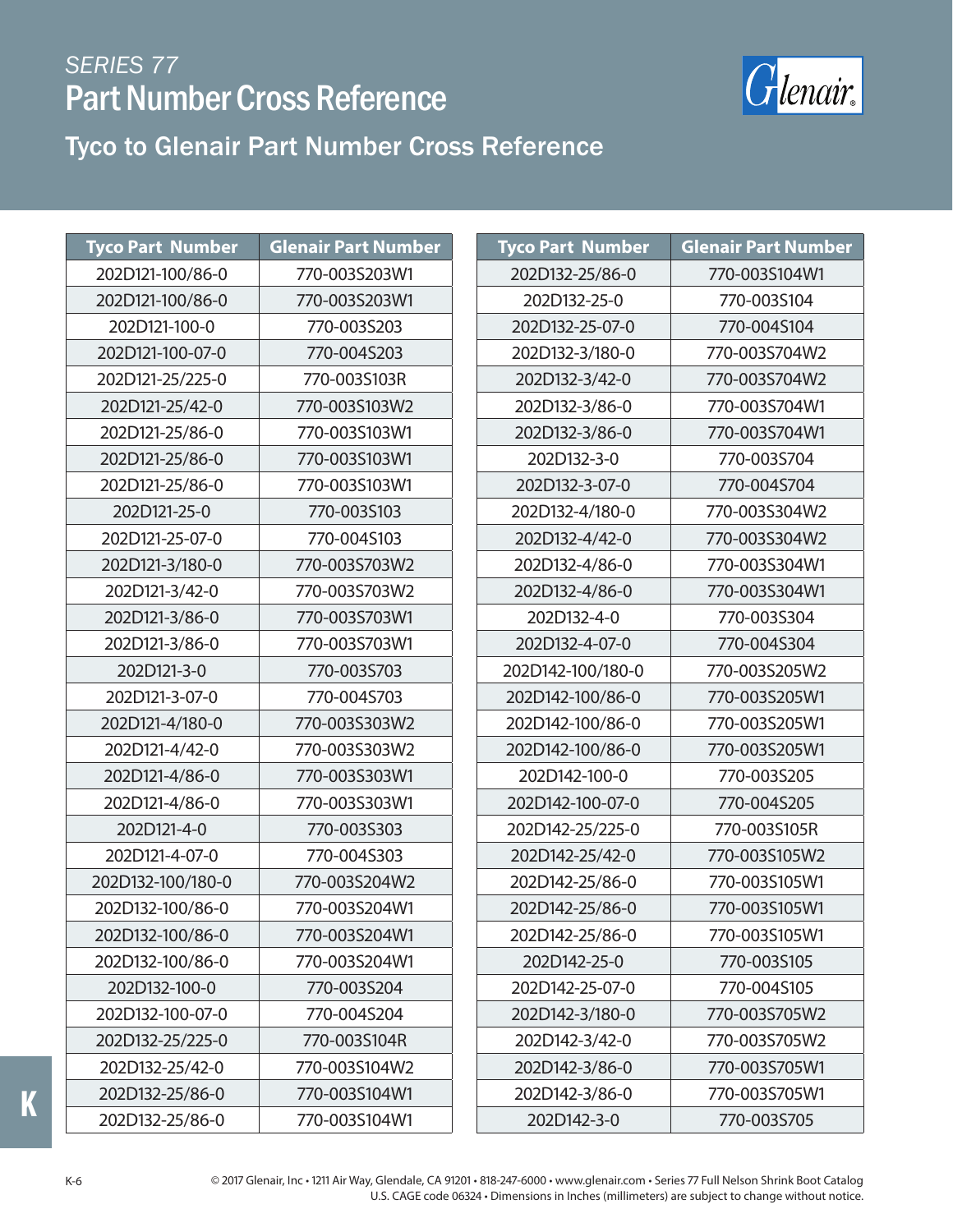

Tyco to Glenair Part Number Cross Reference

| <b>Tyco Part Number</b> | <b>Glenair Part Number</b> | <b>Tyco Part Number</b> | <b>Glenair Part Number</b> |
|-------------------------|----------------------------|-------------------------|----------------------------|
| 202D142-3-07-0          | 770-004S705                | 202D163-100/86-0        | 770-003S207W1              |
| 202D142-4/180-0         | 770-003S305W2              | 202D163-100/86-0        | 770-003S207W1              |
| 202D142-4/42-0          | 770-003S305W2              | 202D163-100/86-0        | 770-003S207W1              |
| 202D142-4/86-0          | 770-003S305W1              | 202D163-100-0           | 770-003S207                |
| 202D142-4/86-0          | 770-003S305W1              | 202D163-25/225-0        | 770-003S107R               |
| 202D142-4-0             | 770-003S305                | 202D163-25/42-0         | 770-003S107W2              |
| 202D142-4-07-0          | 770-004S305                | 202D163-25/86-0         | 770-003S107W1              |
| 202D153-100/180-0       | 770-003S206W2              | 202D163-25-0            | 770-003S107                |
| 202D153-100/86-0        | 770-003S206W1              | 202D163-3/180-0         | 770-003S707W2              |
| 202D153-100/86-0        | 770-003S206W1              | 202D163-3/42-0          | 770-003S707W2              |
| 202D153-100/86-0        | 770-003S206W1              | 202D163-3/86-0          | 770-003S707W1              |
| 202D153-100-0           | 770-003S206                | 202D163-3/86-0          | 770-003S707W1              |
| 202D153-100-07-0        | 770-004S206                | 202D163-3-0             | 770-003S707                |
| 202D153-25/225-0        | 770-003S106R               | 202D163-4/180-0         | 770-003S307W2              |
| 202D153-25/42-0         | 770-003S106W2              | 202D163-4/42-0          | 770-003S307W2              |
| 202D153-25/86-0         | 770-003S106W1              | 202D163-4/86-0          | 770-003S307W1              |
| 202D153-25/86-0         | 770-003S106W1              | 202D163-4/86-0          | 770-003S307W1              |
| 202D153-25/86-0         | 770-003S106W1              | 202D163-4-0             | 770-003S307                |
| 202D153-25-0            | 770-003S106                | 202D174-100             | 770-003S208                |
| 202D153-25-07-0         | 770-004S106                | 202D174-100/180-0       | 770-003S208W2              |
| 202D153-3/180-0         | 770-003S706W2              | 202D174-100/86-0        | 770-003S208W1              |
| 202D153-3/42-0          | 770-003S706W2              | 202D174-100/86-0        | 770-003S208W1              |
| 202D153-3/86-0          | 770-003S706W1              | 202D174-100/86-0        | 770-003S208W1              |
| 202D153-3/86-0          | 770-003S706W1              | 202D174-100-07-0        | 770-004S208                |
| 202D153-3-0             | 770-003S706                | 202D174-25/225-0        | 770-003S108R               |
| 202D153-3-07-0          | 770-004S706                | 202D174-25/42-0         | 770-003S108W2              |
| 202D153-4/180-0         | 770-003S306W2              | 202D174-25/86-0         | 770-003S108W1              |
| 202D153-4/42-0          | 770-003S306W2              | 202D174-25/86-0         | 770-003S108W1              |
| 202D153-4/86-0          | 770-003S306W1              | 202D174-25/86-0         | 770-003S108W1              |
| 202D153-4/86-0          | 770-003S306W1              | 202D174-25-0            | 770-003S108                |
| 202D153-4-0             | 770-003S306                | 202D174-25-07-0         | 770-004S108                |
| 202D153-4-07-0          | 770-004S306                | 202D174-3/180-0         | 770-003S708W2              |
| 202D163-100/180-0       | 770-003S207W2              | 202D174-3/42-0          | 770-003S708W2              |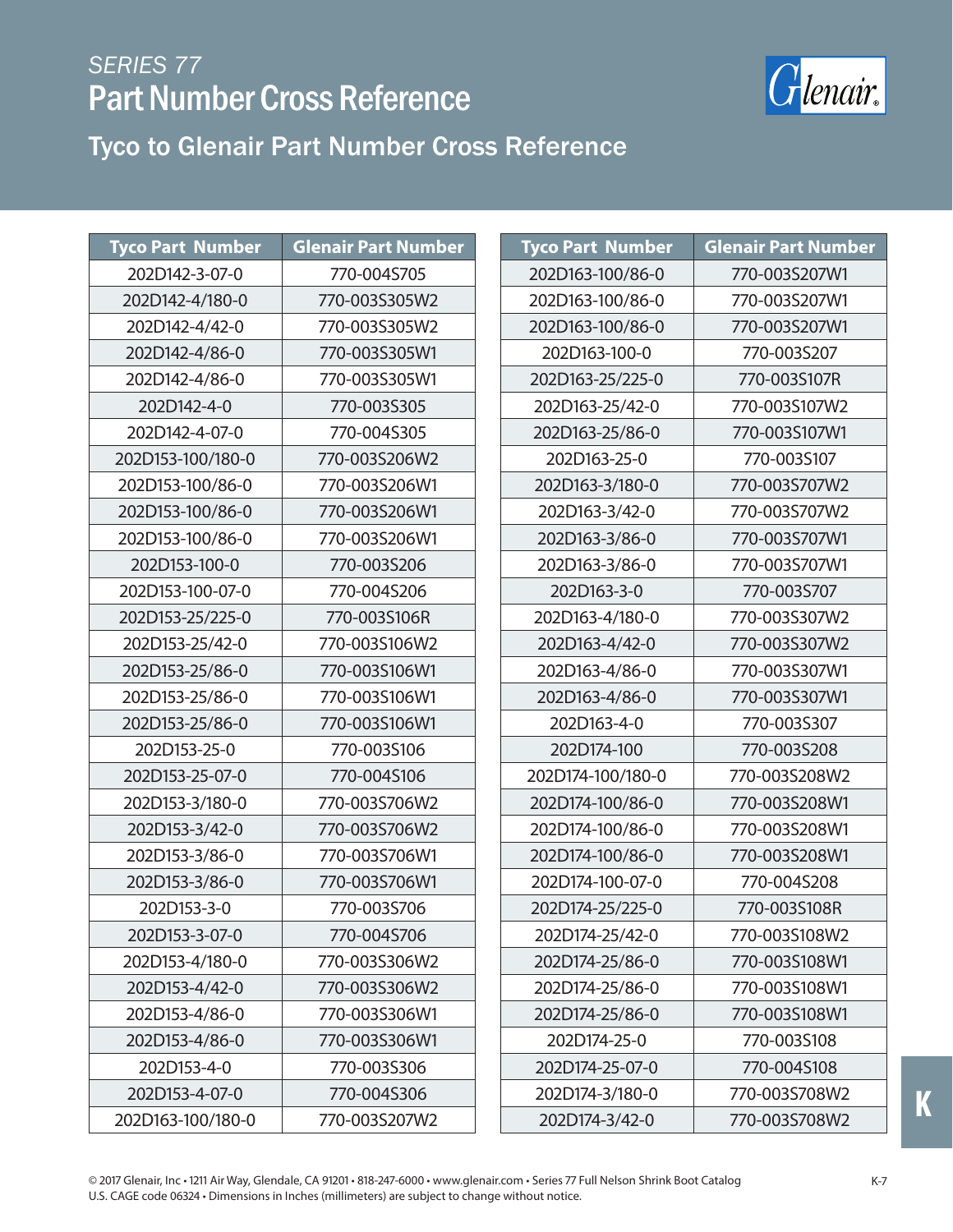

#### Tyco to Glenair Part Number Cross Reference

| <b>Tyco Part Number</b> | <b>Glenair Part Number</b> | <b>Tyco Part Number</b> | <b>Glenair Part Number</b> |
|-------------------------|----------------------------|-------------------------|----------------------------|
| 202D174-3/86-0          | 770-003S708W1              | 202D196-100-0           | 770-003S210                |
| 202D174-3/86-0          | 770-003S708W1              | 202D196-25/42-0         | 770-003S110W2              |
| 202D174-3-0             | 770-003S708                | 202D196-25/86-0         | 770-003S110W1              |
| 202D174-3-07-0          | 770-004S708                | 202D196-25-0            | 770-003S110                |
| 202D174-4/180-0         | 770-003S308W2              | 202D196-3/180-0         | 770-003S710W2              |
| 202D174-4/42-0          | 770-003S308W2              | 202D196-3/42-0          | 770-003S710W2              |
| 202D174-4/86-0          | 770-003S308W1              | 202D196-3/86-0          | 770-003S710W1              |
| 202D174-4/86-0          | 770-003S308W1              | 202D196-3-0             | 770-003S710                |
| 202D174-4-0             | 770-003S308                | 202D196-4/180-0         | 770-003S310W2              |
| 202D174-4-07-0          | 770-004S308                | 202D196-4/42-0          | 770-003S310W2              |
| 202D185-100/180-0       | 770-003S209W2              | 202D196-4/86-0          | 770-003S310W1              |
| 202D185-100/86-0        | 770-003S209W1              | 202D196-4-0             | 770-003S310                |
| 202D185-100/86-0        | 770-003S209W1              | 202D211-100/180-0       | 770-006S202W2              |
| 202D185-100/86-0        | 770-003S209W1              | 202D211-100/86-0        | 770-006S202W1              |
| 202D185-100-0           | 770-003S209                | 202D211-100/86-0        | 770-006S202W1              |
| 202D185-25/225-0        | 770-003S109R               | 202D211-100/86-0        | 770-006S202W1              |
| 202D185-25/42-0         | 770-003S109W2              | 202D211-100-0           | 770-006S202                |
| 202D185-25/86-0         | 770-003S109W1              | 202D211-100-22-0        | 770-006S202-6725           |
| 202D185-25/86-0         | 770-003S109W1              | 202D211-25/225-0        | 770-006S102R               |
| 202D185-25/86-0         | 770-003S109W1              | 202D211-25/42-0         | 770-006S102W2              |
| 202D185-25-0            | 770-003S109                | 202D211-25/86-0         | 770-006S102W1              |
| 202D185-3/180-0         | 770-003S709W2              | 202D211-25/86-0         | 770-006S102W1              |
| 202D185-3/42-0          | 770-003S709W2              | 202D211-25/86-0         | 770-006S102W1              |
| 202D185-3/86-0          | 770-003S709W1              | 202D211-25-0            | 770-006S102                |
| 202D185-3/86-0          | 770-003S709W1              | 202D211-25-22-0         | 770-006S102-6725           |
| 202D185-3-0             | 770-003S709                | 202D211-3/180-0         | 770-006S702W2              |
| 202D185-4/180-0         | 770-003S309W2              | 202D211-3/42-0          | 770-006S702W2              |
| 202D185-4/42-0          | 770-003S309W2              | 202D211-3/86-0          | 770-006S702W1              |
| 202D185-4/86-0          | 770-003S309W1              | 202D211-3/86-0          | 770-006S702W1              |
| 202D185-4/86-0          | 770-003S309W1              | 202D211-3-0             | 770-006S702                |
| 202D185-4-0             | 770-003S309                | 202D211-3-22-0          | 770-006S702-6725           |
| 202D196-100/180-0       | 770-003S210W2              | 202D211-4/180-0         | 770-006S302W2              |
| 202D196-100/86-0        | 770-003S210W1              | 202D211-4/42-0          | 770-006S302W2              |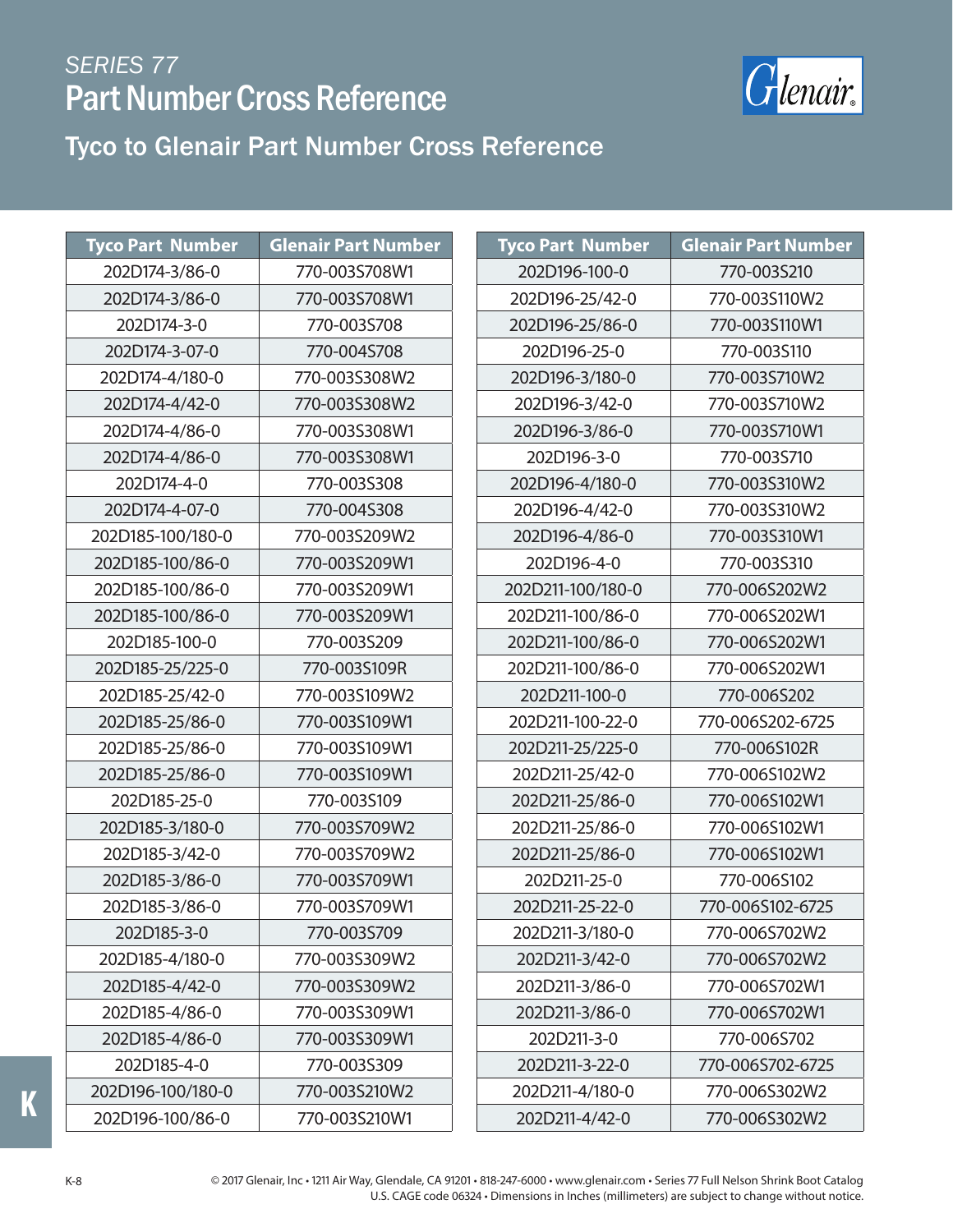

| <b>Tyco Part Number</b> | <b>Glenair Part Number</b> | <b>Tyco Part Number</b> | <b>Glenair Part Number</b> |
|-------------------------|----------------------------|-------------------------|----------------------------|
| 202D211-4/86-0          | 770-006S302W1              | 202D232-25/86-0         | 770-006S104W1              |
| 202D211-4/86-0          | 770-006S302W1              | 202D232-25/86-0         | 770-006S104W1              |
| 202D211-4-0             | 770-006S302                | 202D232-25/86-0         | 770-006S104W1              |
| 202D211-4-22-0          | 770-006S302-6725           | 202D232-25-0            | 770-006S104                |
| 202D221-100/180-0       | 770-006S203W2              | 202D232-25-22-0         | 770-006S104-6726           |
| 202D221-100/86-0        | 770-006S203W1              | 202D232-3/180-0         | 770-006S704W2              |
| 202D221-100/86-0        | 770-006S203W1              | 202D232-3/42-0          | 770-006S704W2              |
| 202D221-100/86-0        | 770-006S203W1              | 202D232-3/86-0          | 770-006S704W1              |
| 202D221-100-0           | 770-006S203                | 202D232-3/86-0          | 770-006S704W1              |
| 202D221-25/225-0        | 770-006S103R               | 202D232-3-0             | 770-006S704                |
| 202D221-25/42-0         | 770-006S103W2              | 202D232-3-22-0          | 770-006S704-6726           |
| 202D221-25/86-0         | 770-006S103W1              | 202D232-4/180-0         | 770-006S304W2              |
| 202D221-25/86-0         | 770-006S103W1              | 202D232-4/42-0          | 770-006S304W2              |
| 202D221-25/86-0         | 770-006S103W1              | 202D232-4/86-0          | 770-006S304W1              |
| 202D221-25-0            | 770-006S103                | 202D232-4/86-0          | 770-006S304W1              |
| 202D221-3/180-0         | 770-006S703W2              | 202D232-4-0             | 770-006S304                |
| 202D221-3/42-0          | 770-006S703W2              | 202D232-4-22-0          | 770-006S304-6726           |
| 202D221-3/86-0          | 770-006S703W1              | 202D242-100/180-0       | 770-006S205W2              |
| 202D221-3/86-0          | 770-006S703W1              | 202D242-100/86-0        | 770-006S205W1              |
| 202D221-3-0             | 770-006S703                | 202D242-100/86-0        | 770-006S205W1              |
| 202D221-4/180-0         | 770-006S303W2              | 202D242-100/86-0        | 770-006S205W1              |
| 202D221-4/42-0          | 770-006S303W2              | 202D242-100-0           | 770-006S205                |
| 202D221-4/86-0          | 770-006S303W1              | 202D242-100-22-0        | 770-006S205-6727           |
| 202D221-4/86-0          | 770-006S303W1              | 202D242-25/225-0        | 770-006S105R               |
| 202D221-4-0             | 770-006S303                | 202D242-25/42-0         | 770-006S105W2              |
| 202D232-100/180-0       | 770-006S204W2              | 202D242-25/86-0         | 770-006S105W1              |
| 202D232-100/86-0        | 770-006S204W1              | 202D242-25/86-0         | 770-006S105W1              |
| 202D232-100/86-0        | 770-006S204W1              | 202D242-25/86-0         | 770-006S105W1              |
| 202D232-100/86-0        | 770-006S204W1              | 202D242-25-0            | 770-006S105                |
| 202D232-100-0           | 770-006S204                | 202D242-25-22-0         | 770-006S105-6727           |
| 202D232-100-22-0        | 770-006S204-6726           | 202D242-3/180-0         | 770-006S705W2              |
| 202D232-25/225-0        | 770-006S104R               | 202D242-3/42-0          | 770-006S705W2              |
| 202D232-25/42-0         | 770-006S104W2              | 202D242-3/86-0          | 770-006S705W1              |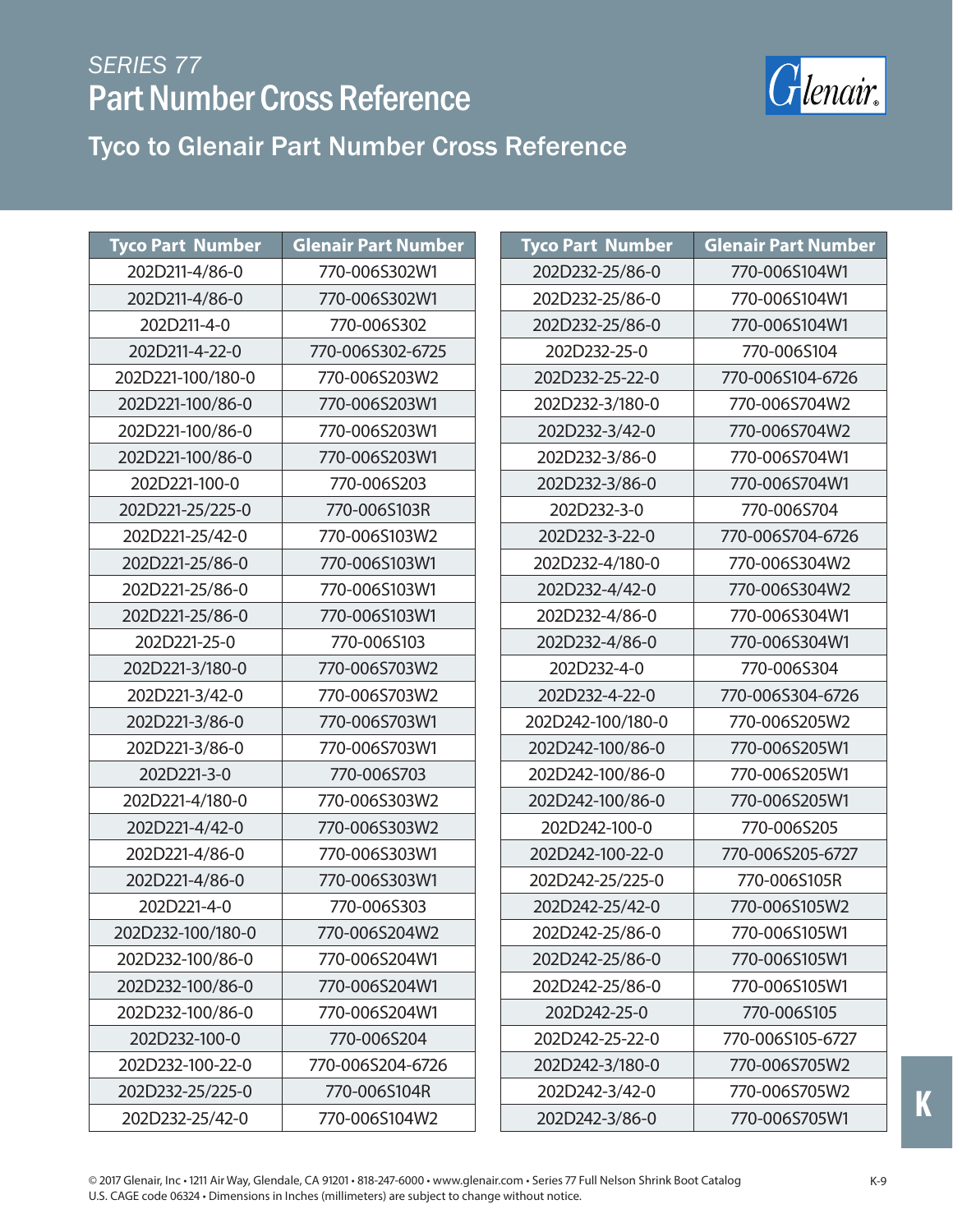

# Tyco to Glenair Part Number Cross Reference

| <b>Tyco Part Number</b> | <b>Glenair Part Number</b> | <b>Tyco Part Number</b> | <b>Glenair Part Number</b> |
|-------------------------|----------------------------|-------------------------|----------------------------|
| 202D242-3/86-0          | 770-006S705W1              | 202D263-100/86-0        | 770-006S207W1              |
| 202D242-3-0             | 770-006S705                | 202D263-100-0           | 770-006S207                |
| 202D242-3-22-0          | 770-006S705-6727           | 202D263-100-22-0        | 770-006S207-6728           |
| 202D242-4/180-0         | 770-006S305W2              | 202D263-25/225-0        | 770-006S107R               |
| 202D242-4/42-0          | 770-006S305W2              | 202D263-25/42-0         | 770-006S107W2              |
| 202D242-4/86-0          | 770-006S305W1              | 202D263-25/86-0         | 770-006S107W1              |
| 202D242-4/86-0          | 770-006S305W1              | 202D263-25/86-0         | 770-006S107W1              |
| 202D242-4-0             | 770-006S305                | 202D263-25/86-0         | 770-006S107W1              |
| 202D242-4-22-0          | 770-006S305-6727           | 202D263-25-0            | 770-006S107                |
| 202D253-100/180-0       | 770-006S206W2              | 202D263-25-22-0         | 770-006S107-6728           |
| 202D253-100/86-0        | 770-006S206W1              | 202D263-3/180-0         | 770-006S707W2              |
| 202D253-100/86-0        | 770-006S206W1              | 202D263-3/42-0          | 770-006S707W2              |
| 202D253-100/86-0        | 770-006S206W1              | 202D263-3/86-0          | 770-006S707W1              |
| 202D253-100-0           | 770-006S206                | 202D263-3/86-0          | 770-006S707W1              |
| 202D253-25/225-0        | 770-006S106R               | 202D263-3-0             | 770-006S707                |
| 202D253-25/42-0         | 770-006S106W2              | 202D263-3-22-0          | 770-006S707-6728           |
| 202D253-25/86-0         | 770-006S106W1              | 202D263-4/180-0         | 770-006S307W2              |
| 202D253-25/86-0         | 770-006S106W1              | 202D263-4/42-0          | 770-006S307W2              |
| 202D253-25/86-0         | 770-006S106W1              | 202D263-4/86-0          | 770-006S307W1              |
| 202D253-25-0            | 770-006S106                | 202D263-4/86-0          | 770-006S307W1              |
| 202D253-3/180-0         | 770-006S706W2              | 202D263-4-0             | 770-006S307                |
| 202D253-3/42-0          | 770-006S706W2              | 202D263-4-22-0          | 770-006S307-6728           |
| 202D253-3/86-0          | 770-006S706W1              | 202D274-100/180-0       | 770-006S208W2              |
| 202D253-3/86-0          | 770-006S706W1              | 202D274-100/86-0        | 770-006S208W1              |
| 202D253-3-0             | 770-006S706                | 202D274-100/86-0        | 770-006S208W1              |
| 202D253-4/180-0         | 770-006S306W2              | 202D274-100/86-0        | 770-006S208W1              |
| 202D253-4/42-0          | 770-006S306W2              | 202D274-100-0           | 770-006S208                |
| 202D253-4/86-0          | 770-006S306W1              | 202D274-25/225-0        | 770-006S108R               |
| 202D253-4/86-0          | 770-006S306W1              | 202D274-25/42-0         | 770-006S108W2              |
| 202D253-4-0             | 770-006S306                | 202D274-25/86-0         | 770-006S108W1              |
| 202D263-100/180-0       | 770-006S207W2              | 202D274-25/86-0         | 770-006S108W1              |
| 202D263-100/86-0        | 770-006S207W1              | 202D274-25/86-0         | 770-006S108W1              |
| 202D263-100/86-0        | 770-006S207W1              | 202D274-25-0            | 770-006S108                |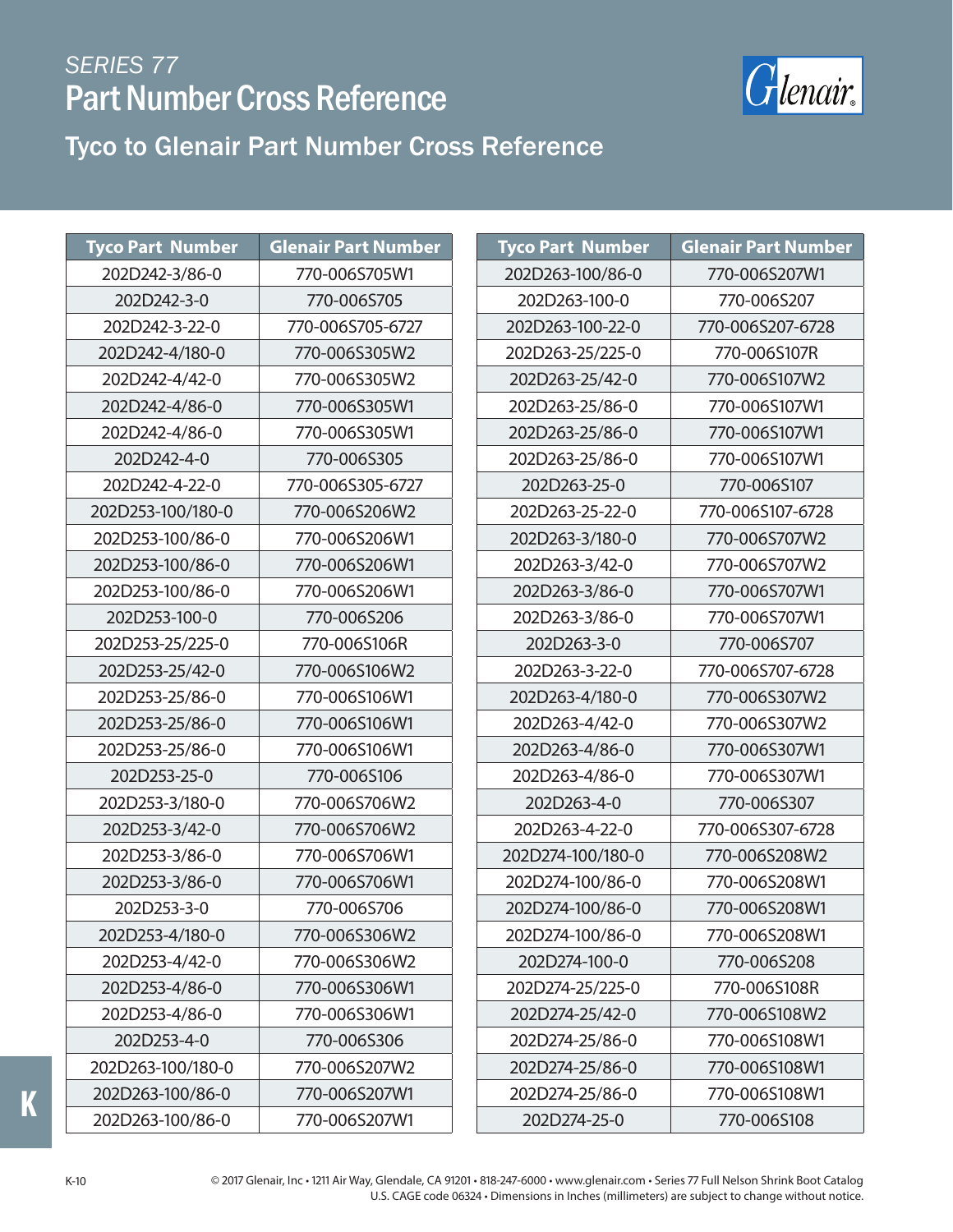

Tyco to Glenair Part Number Cross Reference

| <b>Tyco Part Number</b> | <b>Glenair Part Number</b> | <b>Tyco Part Number</b> | <b>Glenair Part Number</b> |
|-------------------------|----------------------------|-------------------------|----------------------------|
| 202D274-3/180-0         | 770-006S708W2              | 202D296-25/42-0         | 770-006S110W2              |
| 202D274-3/42-0          | 770-006S708W2              | 202D296-25/86-0         | 770-006S110W1              |
| 202D274-3/86-0          | 770-006S708W1              | 202D296-25-0            | 770-006S110                |
| 202D274-3/86-0          | 770-006S708W1              | 202D296-25-22-0         | 770-006S110-6729           |
| 202D274-3-0             | 770-006S708                | 202D296-3/180-0         | 770-006S710W2              |
| 202D274-4/42-0          | 770-006S308W2              | 202D296-3/42-0          | 770-006S710W2              |
| 202D274-4-0             | 770-006S308                | 202D296-3/86-0          | 770-006S710W1              |
| 202D285-100/180-0       | 770-006S209W2              | 202D296-3-0             | 770-006S710                |
| 202D285-100/86-0        | 770-006S209W1              | 202D296-3-22-0          | 770-006S710-6729           |
| 202D285-100/86-0        | 770-006S209W1              | 202D296-4/180-0         | 770-006S310W2              |
| 202D285-100/86-0        | 770-006S209W1              | 202D296-4/42-0          | 770-006S310W2              |
| 202D285-100-0           | 770-006S209                | 202D296-4/86-0          | 770-006S310W1              |
| 202D285-25/225-0        | 770-006S109R               | 202D296-4-0             | 770-006S310                |
| 202D285-25/42-0         | 770-006S109W2              | 202D296-4-22-0          | 770-006S310-6729           |
| 202D285-25/86-0         | 770-006S109W1              | 202D299-100/180-0       | 770-006S211W2              |
| 202D285-25/86-0         | 770-006S109W1              | 202D299-100/86-0        | 770-006S211W1              |
| 202D285-25/86-0         | 770-006S109W1              | 202D299-100-0           | 770-006S211                |
| 202D285-25-0            | 770-006S109                | 202D299-25/225-0        | 770-006S111R               |
| 202D285-3/180-0         | 770-006S709W2              | 202D299-25/42-0         | 770-006S111W2              |
| 202D285-3/42-0          | 770-006S709W2              | 202D299-25/86-0         | 770-006S111W1              |
| 202D285-3/86-0          | 770-006S709W1              | 202D299-25-0            | 770-006S111                |
| 202D285-3/86-0          | 770-006S709W1              | 202D299-3/180-0         | 770-006S711W2              |
| 202D285-3-0             | 770-006S709                | 202D299-3/42-0          | 770-006S711W2              |
| 202D285-4/180-0         | 770-006S309W2              | 202D299-3/86-0          | 770-006S711W1              |
| 202D285-4/42-0          | 770-006S309W2              | 202D299-3-0             | 770-006S711                |
| 202D285-4/86-0          | 770-006S309W1              | 202D299-4/180-0         | 770-006S311W2              |
| 202D285-4/86-0          | 770-006S309W1              | 202D299-4/42-0          | 770-006S311W2              |
| 202D285-4-0             | 770-006S309                | 202D299-4/86-0          | 770-006S311W1              |
| 202D296-100/180-0       | 770-006S210W2              | 202D299-4-0             | 770-006S311                |
| 202D296-100/86-0        | 770-006S210W1              | 202D921-100/180-0       | 770-007S203W2              |
| 202D296-100-0           | 770-006S210                | 202D921-100/86-0        | 770-007S203W1              |
| 202D296-100-22-0        | 770-006S210-6729           | 202D921-100/86-0        | 770-007S203W1              |
| 202D296-25/225-0        | 770-006S110R               | 202D921-100/86-0        | 770-007S203W1              |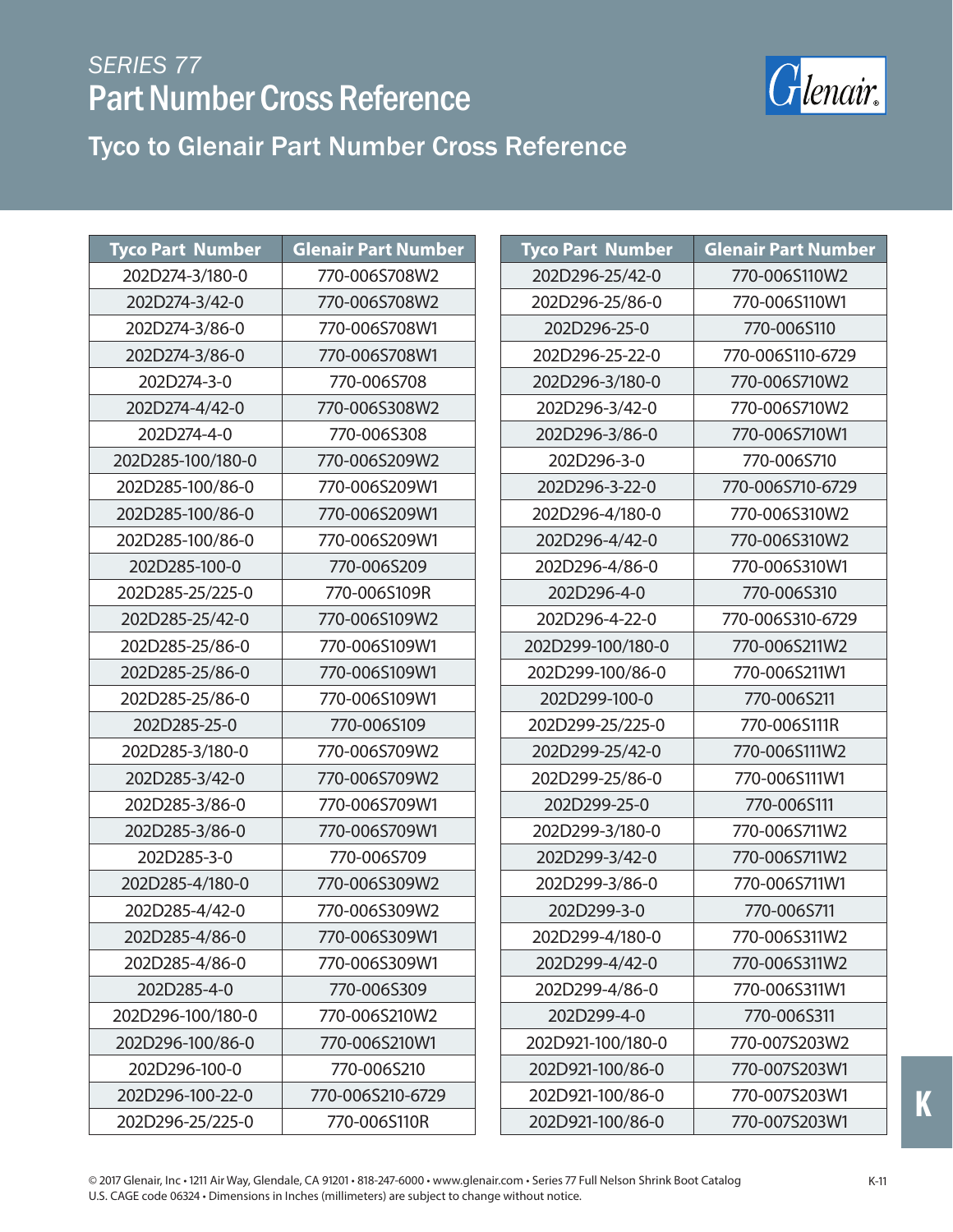

#### Tyco to Glenair Part Number Cross Reference

| <b>Tyco Part Number</b> | <b>Glenair Part Number</b> |
|-------------------------|----------------------------|
| 202D921-100-0           | 770-007S203                |
| 202D921-25/225-0        | 770-007S103R               |
| 202D921-25/42-0         | 770-007S103W2              |
| 202D921-25/86-0         | 770-007S103W1              |
| 202D921-25/86-0         | 770-007S103W1              |
| 202D921-25/86-0         | 770-007S103W1              |
| 202D921-25-0            | 770-007S103                |
| 202D921-3/180-0         | 770-007S703W2              |
| 202D921-3/42-0          | 770-007S703W2              |
| 202D921-3/86-0          | 770-007S703W1              |
| 202D921-3/86-0          | 770-007S703W1              |
| 202D921-3-0             | 770-007S703                |
| 202D921-4/180-0         | 770-007S303W2              |
| 202D921-4/42-0          | 770-007S303W2              |
| 202D921-4/86-0          | 770-007S303W1              |
| 202D921-4/86-0          | 770-007S303W1              |
| 202D921-4-0             | 770-007S303                |
| 202D932-100/180-0       | 770-007S204W2              |
| 202D932-100/86-0        | 770-007S204W1              |
| 202D932-100/86-0        | 770-007S204W1              |
| 202D932-100/86-0        | 770-007S204W1              |
| 202D932-100-0           | 770-007S204                |
| 202D932-25/225-0        | 770-007S104R               |
| 202D932-25/42-0         | 770-007S104W2              |
| 202D932-25/86-0         | 770-007S104W1              |
| 202D932-25/86-0         | 770-007S104W1              |
| 202D932-25/86-0         | 770-007S104W1              |
| 202D932-25-0            | 770-007S104                |
| 202D932-3/180-0         | 770-007S704W2              |
| 202D932-3/42-0          | 770-007S704W2              |
| 202D932-3/86-0          | 770-007S704W1              |
| 202D932-3/86-0          | 770-007S704W1              |
| 202D932-3-0             | 770-007S704                |

| Tyco Part Number  | <b>Glenair Part Number</b> |
|-------------------|----------------------------|
| 202D932-4/180-0   | 770-007S304W2              |
| 202D932-4/42-0    | 770-007S304W2              |
| 202D932-4/86-0    | 770-007S304W1              |
| 202D932-4/86-0    | 770-007S304W1              |
| 202D932-4/86-0    | 770-007S304W1              |
| 202D932-4-0       | 770-007S304                |
| 202D953-100/180-0 | 770-007S206W2              |
| 202D953-100/86-0  | 770-007S206W1              |
| 202D953-100/86-0  | 770-007S206W1              |
| 202D953-100/86-0  | 770-007S206W1              |
| 202D953-100-0     | 770-007S206                |
| 202D953-25/225-0  | 770-007S106R               |
| 202D953-25/42-0   | 770-007S106W2              |
| 202D953-25/86-0   | 770-007S106W1              |
| 202D953-25/86-0   | 770-007S106W1              |
| 202D953-25/86-0   | 770-007S106W1              |
| 202D953-25-0      | 770-007S106                |
| 202D953-3/180-0   | 770-007S706W2              |
| 202D953-3/42-0    | 770-007S706W2              |
| 202D953-3/86-0    | 770-007S706W1              |
| 202D953-3/86-0    | 770-007S706W1              |
| 202D953-3-0       | 770-007S706                |
| 202D953-4/180-0   | 770-007S306W2              |
| 202D953-4/42-0    | 770-007S306W2              |
| 202D953-4/86-0    | 770-007S306W1              |
| 202D953-4/86-0    | 770-007S306W1              |
| 202D953-4-0       | 770-007S306                |
| 202D963-100/180-0 | 770-007S207W2              |
| 202D963-100/86-0  | 770-007S207W1              |
| 202D963-100/86-0  | 770-007S207W1              |
| 202D963-100/86-0  | 770-007S207W1              |
| 202D963-100-0     | 770-007S207                |
| 202D963-25/225-0  | 770-007S107R               |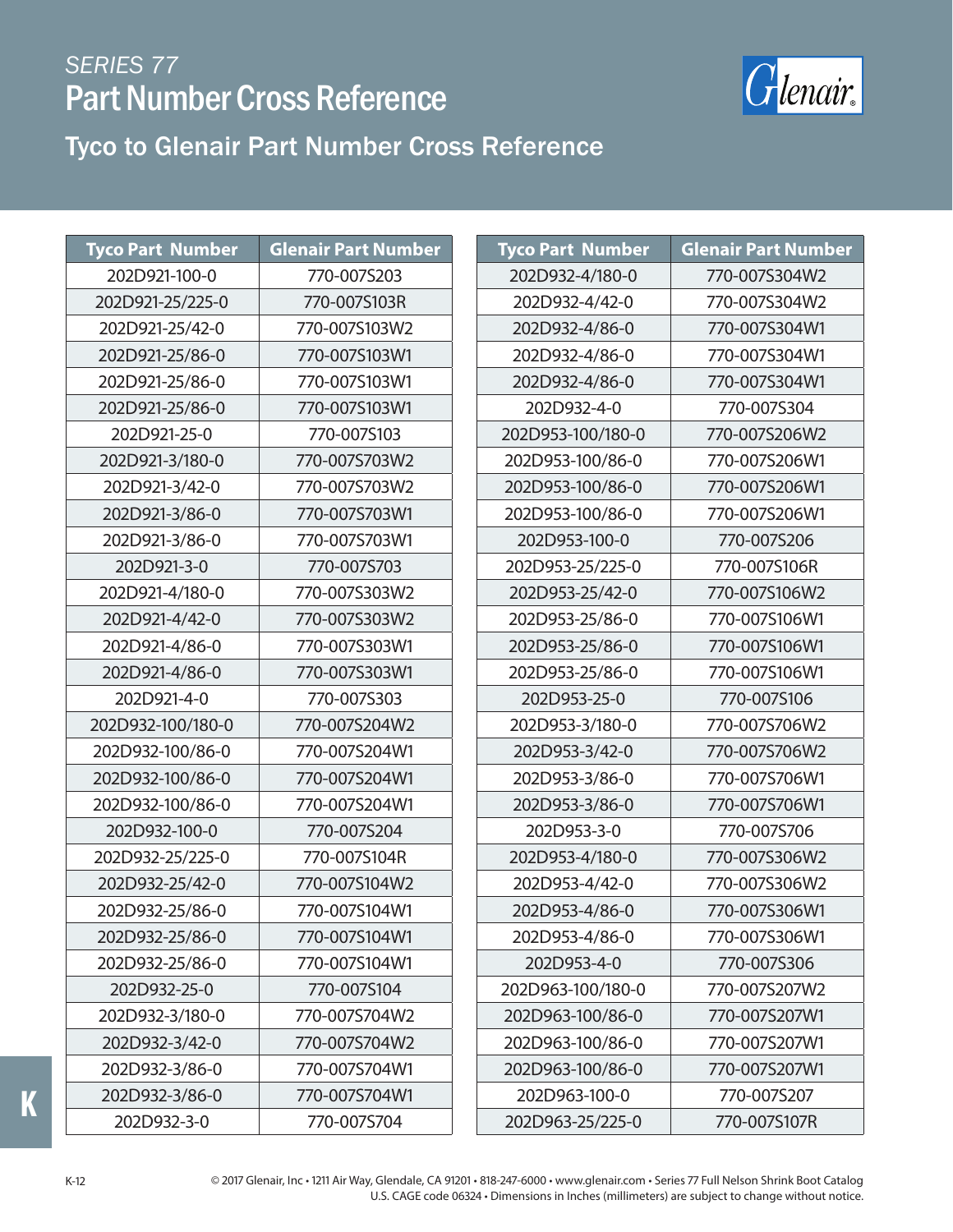

Tyco to Glenair Part Number Cross Reference

| <b>Tyco Part Number</b> | <b>Glenair Part Number</b> |  | <b>Tyco Part Number</b> | <b>Glenair Part Number</b> |
|-------------------------|----------------------------|--|-------------------------|----------------------------|
| 202D963-25/42-0         | 770-007S107W2              |  | 202E334-71/86-0         | 770-019SB701W1             |
| 202D963-25/86-0         | 770-007S107W1              |  | 202E334-71-0            | 770-019SB701               |
| 202D963-25/86-0         | 770-007S107W1              |  | 202E336-50/164-0        | 770-019SB502W3             |
| 202D963-25/86-0         | 770-007S107W1              |  | 202E336-50/180-0        | 770-019SB502W2             |
| 202D963-25-0            | 770-007S107                |  | 202E336-50/225-0        | 770-019SB502R              |
| 202D963-3/180-0         | 770-007S707W2              |  | 202E336-50/86-0         | 770-019SB502W1             |
| 202D963-3/42-0          | 770-007S707W2              |  | 202E336-50/86-0         | 770-019SB502W1             |
| 202D963-3/86-0          | 770-007S707W1              |  | 202E336-50/86-0         | 770-019SB502W1             |
| 202D963-3/86-0          | 770-007S707W1              |  | 202E336-50-0            | 770-019SB502               |
| 202D963-3-0             | 770-007S707                |  | 202E336-51/164-0        | 770-019SB602W3             |
| 202D963-4/180-0         | 770-007S307W2              |  | 202E336-51/180-0        | 770-019SB602W2             |
| 202D963-4/42-0          | 770-007S307W2              |  | 202E336-51/225-0        | 770-019SB602R              |
| 202D963-4/86-0          | 770-007S307W1              |  | 202E336-51/86-0         | 770-019SB602W1             |
| 202D963-4/86-0          | 770-007S307W1              |  | 202E336-51/86-0         | 770-019SB602W1             |
| 202D963-4-0             | 770-007S307                |  | 202E336-51/86-0         | 770-019SB602W1             |
| 202E334-50/164-0        | 770-019SB501W3             |  | 202E336-51-0            | 770-019SB602               |
| 202E334-50/180-0        | 770-019SB501W2             |  | 202E336-71/180-0        | 770-019SB702W2             |
| 202E334-50/225-0        | 770-019SB501R              |  | 202E336-71/42-0         | 770-019SB702W2             |
| 202E334-50/86-0         | 770-019SB501W1             |  | 202E336-71/86-0         | 770-019SB702W1             |
| 202E334-50/86-0         | 770-019SB501W1             |  | 202E336-71-0            | 770-019SB702               |
| 202E334-50/86-0         | 770-019SB501W1             |  | 202E344-50/164-0        | 770-019SB503W3             |
| 202E334-50-0            | 770-019SB501               |  | 202E344-50/180-0        | 770-019SB503W2             |
| 202E334-51/164-0        | 770-019SB601W3             |  | 202E344-50/225-0        | 770-019SB503R              |
| 202E334-51/180-0        | 770-019SB601W2             |  | 202E344-50/86-0         | 770-019SB503W1             |
| 202E334-51/225-0        | 770-019SB601R              |  | 202E344-50/86-0         | 770-019SB503W1             |
| 202E334-51/86-0         | 770-019SB601W1             |  | 202E344-50/86-0         | 770-019SB503W1             |
| 202E334-51/86-0         | 770-019SB601W1             |  | 202E344-50-0            | 770-019SB503               |
| 202E334-51/86-0         | 770-019SB601W1             |  | 202E344-51/164-0        | 770-019SB603W3             |
| 202E334-51-0            | 770-019SB601               |  | 202E344-51/180-0        | 770-019SB603W2             |
| 202E334-71/180-0        | 770-019SB701W2             |  | 202E344-51/225-0        | 770-019SB603R              |
| 202E334-71/42-0         | 770-019SB701W2             |  | 202E344-51/86-0         | 770-019SB603W1             |
| 202E334-71/86-0         | 770-019SB701W1             |  | 202E344-51/86-0         | 770-019SB603W1             |
| 202E334-71/86-0         | 770-019SB701W1             |  | 202E344-51/86-0         | 770-019SB603W1             |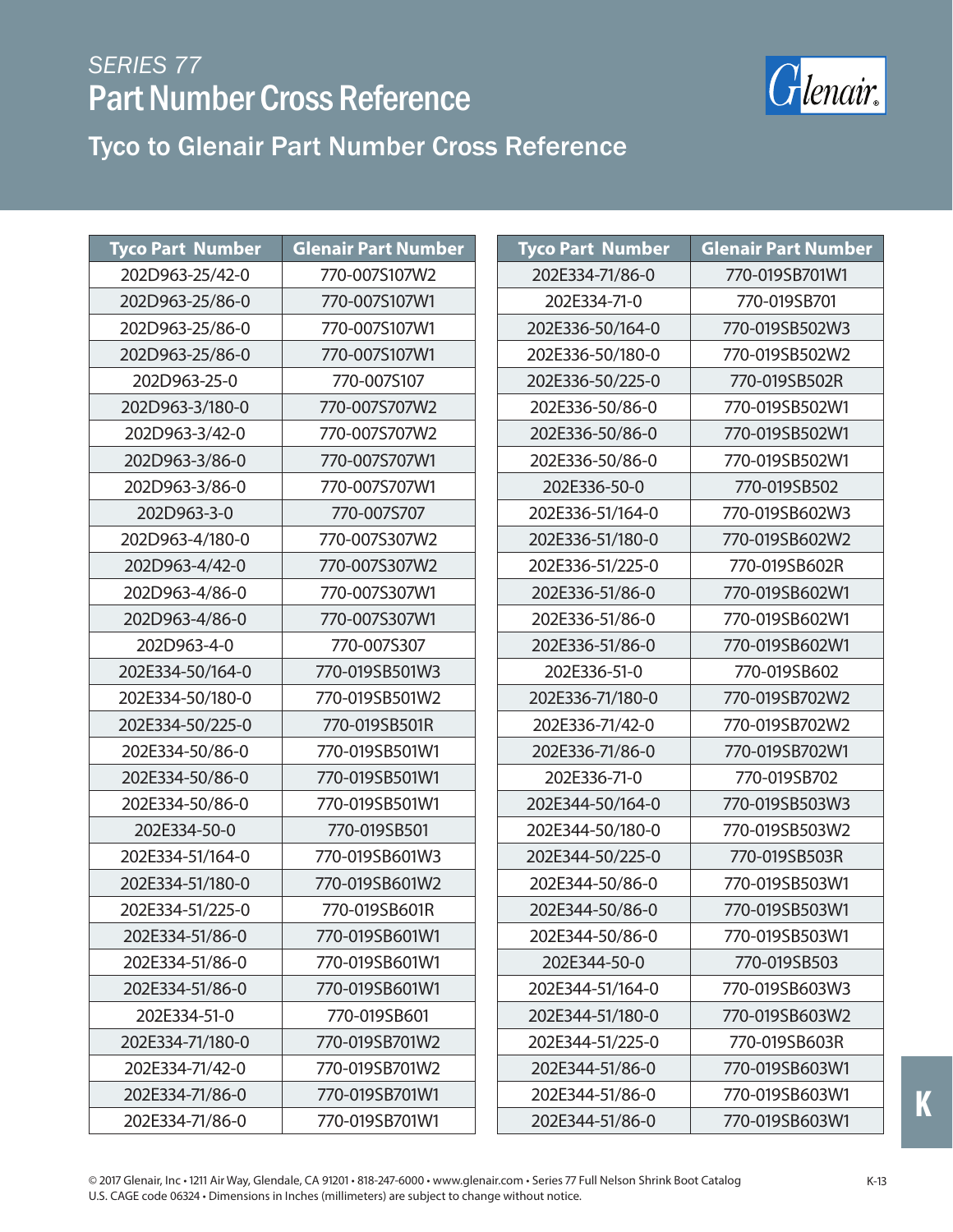

#### Tyco to Glenair Part Number Cross Reference

| <b>Tyco Part Number</b> | <b>Glenair Part Number</b> | <b>Tyco Part Number</b> | <b>Glenair Part Number</b> |
|-------------------------|----------------------------|-------------------------|----------------------------|
| 202E344-51-0            | 770-019SB603               | 202F211-51/86-0         | 770-020S602W1              |
| 202E344-71/180-0        | 770-019SB703W2             | 202F211-51/86-0         | 770-020S602W1              |
| 202E344-71/42-0         | 770-019SB703W2             | 202F211-51/225-0        | 770-020S602R               |
| 202E344-71/86-0         | 770-019SB703W1             | 202F211-71/180          | 770-020S702W2              |
| 202E344-71-0            | 770-019SB703               | 202F211-71/42-0         | 770-020S702W2              |
| 202E346-50/164-0        | 770-019SB504W3             | 202F211-71/86-0         | 770-020S702W1              |
| 202E346-50/180-0        | 770-019SB504W2             | 202F211-71-0            | 770-020S702                |
| 202E346-50/225-0        | 770-019SB504R              | 202F221-50/225-0        | 770-020S503R               |
| 202E346-50/86-0         | 770-019SB504W1             | 202F221-50/86-0         | 770-020S503W1              |
| 202E346-50/86-0         | 770-019SB504W1             | 202F221-50/86-0         | 770-020S503W1              |
| 202E346-50/86-0         | 770-019SB504W1             | 202F221-50/86-0         | 770-020S503W1              |
| 202E346-50-0            | 770-019SB504               | 202F221-50-0            | 770-020S503                |
| 202E346-51/164-0        | 770-019SB604W3             | 202F221-50-180-0        | 770-020S503W2              |
| 202E346-51/180-0        | 770-019SB604W2             | 202F221-51/164-0        | 770-020S603W3              |
| 202E346-51/225-0        | 770-019SB604R              | 202F221-51/225-0        | 770-020S603R               |
| 202E346-51/86-0         | 770-019SB604W1             | 202F221-51/180-0        | 770-020S603W2              |
| 202E346-51/86-0         | 770-019SB604W1             | 202F221-51/86-0         | 770-020S603W1              |
| 202E346-51/86-0         | 770-019SB604W1             | 202F221-51/86-0         | 770-020S603W1              |
| 202E346-51-0            | 770-019SB604               | 202F221-51/86-0         | 770-020S603W1              |
| 202E346-71/180-0        | 770-019SB704W2             | 202F221-51-0            | 770-020S603                |
| 202E346-71/42-0         | 770-019SB704W2             | 202F221-71/180-0        | 770-020S703W2              |
| 202E346-71/86-0         | 770-019SB704W1             | 202F221-71/42-0         | 770-020S703W2              |
| 202E346-71-0            | 770-019SB704               | 202F221-71/86-0         | 770-020S703W1              |
| 202F211-50-0            | 770-020S502                | 202F221-71-0            | 770-020S703                |
| 202F211-50/180-0        | 770-020S502W2              | 202F232-50/225-0        | 770-020S504R               |
| 202F211-50/225-0        | 770-020S502R               | 202F232-50/86-0         | 770-020S504W1              |
| 202F211-50/86-0         | 770-020S502W1              | 202F232-50/86-0         | 770-020S504W1              |
| 202F211-50/86-0         | 770-020S502W1              | 202F232-50/86-0         | 770-020S504W1              |
| 202F211-50/86-0         | 770-020S502W1              | 202F232-50-0            | 770-020S504                |
| 202F211-51-0            | 770-020S602                | 202F232-50/180-0        | 770-020S504W2              |
| 202F211-51/164-0        | 770-020S602W3              | 202F232-51/164-0        | 770-020S604W3              |
| 202F211-51/180-0        | 770-020S602W2              | 202F232-51/225-0        | 770-020S604R               |
| 202F211-51/86-0         | 770-020S602W1              | 202F232-51/180-0        | 770-020S604W2              |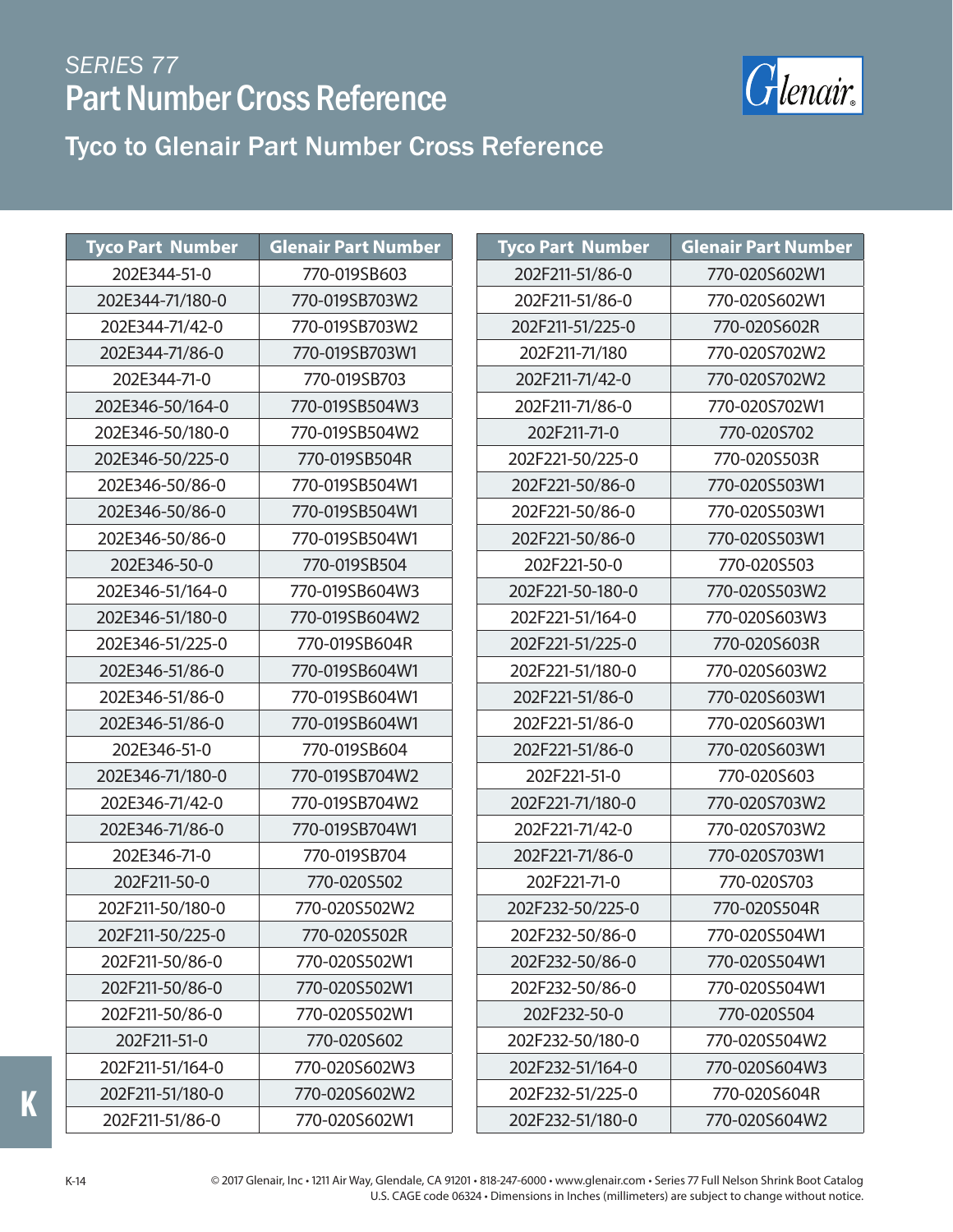

| <b>Tyco Part Number</b> | <b>Glenair Part Number</b> | <b>Tyco Part Number</b> | <b>Glenair Part Number</b> |
|-------------------------|----------------------------|-------------------------|----------------------------|
| 202F232-51/86-0         | 770-020S604W1              | 202F253-51/86-0         | 770-020S606W1              |
| 202F232-51/86-0         | 770-020S604W1              | 202F253-51-0            | 770-020S606                |
| 202F232-51/86-0         | 770-020S604W1              | 202F253-71/180-0        | 770-020S706W2              |
| 202F232-51-0            | 770-020S604                | 202F253-71/42-0         | 770-020S706W2              |
| 202F232-71/180-0        | 770-020S704W2              | 202F253-71/86-0         | 770-020S706W1              |
| 202F232-71/42-0         | 770-020S704W2              | 202F253-71-0            | 770-020S706                |
| 202F232-71/86-0         | 770-020S704W1              | 202F263-50/180-0        | 770-020S507W2              |
| 202F232-71-0            | 770-020S704                | 202F263-50/225-0        | 770-020S507R               |
| 202F242-50/180-0        | 770-020S505W2              | 202F263-50/86-0         | 770-020S507W1              |
| 202F242-50/225-0        | 770-020S505R               | 202F263-50/86-0         | 770-020S507W1              |
| 202F242-50/86-0         | 770-020S505W1              | 202F263-50/86-0         | 770-020S507W1              |
| 202F242-50/86-0         | 770-020S505W1              | 202F263-50-0            | 770-020S507                |
| 202F242-50/86-0         | 770-020S505W1              | 202F263-51/164-0        | 770-020S607W3              |
| 202F242-50-0            | 770-020S505                | 202F263-51/180-0        | 770-020S607W2              |
| 202F242-51/164-0        | 770-020S605W3              | 202F263-51/86-0         | 770-020S607W1              |
| 202F242-51/225-0        | 770-020S605R               | 202F263-51/86-0         | 770-020S607W1              |
| 202F242-51/180-0        | 770-020S605W2              | 202F263-51/86-0         | 770-020S607W1              |
| 202F242-51/86-0         | 770-020S605W1              | 202F263-51-0            | 770-020S607                |
| 202F242-51/86-0         | 770-020S605W1              | 202F263-71/180-0        | 770-020S707W2              |
| 202F242-51/86-0         | 770-020S605W1              | 202F263-71/42-0         | 770-020S707W2              |
| 202F242-51-0            | 770-020S605                | 202F263-71/86-0         | 770-020S707W1              |
| 202F242-71/180-0        | 770-020S705W2              | 202F263-71-0            | 770-020S707                |
| 202F242-71/42-0         | 770-020S705W2              | 202F274-50/180-0        | 770-020S508W2              |
| 202F242-71/86-0         | 770-020S705W1              | 202F274-50/225-0        | 770-020S508R               |
| 202F242-71-0            | 770-020S705                | 202F274-50/86-0         | 770-020S508W1              |
| 202F253-50/225-0        | 770-020S506R               | 202F274-50/86-0         | 770-020S508W1              |
| 202F253-50/86-0         | 770-020S506W1              | 202F274-50/86-0         | 770-020S508W1              |
| 202F253-50-0            | 770-020S506                | 202F274-50-0            | 770-020S508                |
| 202F253-50/180-0        | 770-020S506W2              | 202F274-51/164-0        | 770-020S608W3              |
| 202F253-51/164-0        | 770-020S606W3              | 202F274-51/180-0        | 770-020S608W2              |
| 202F253-51/180-0        | 770-020S606W2              | 202F274-51/86-0         | 770-020S608W1              |
| 202F253-51/86-0         | 770-020S606W1              | 202F274-51/86-0         | 770-020S608W1              |
| 202F253-51/86-0         | 770-020S606W1              | 202F274-51/86-0         | 770-020S608W1              |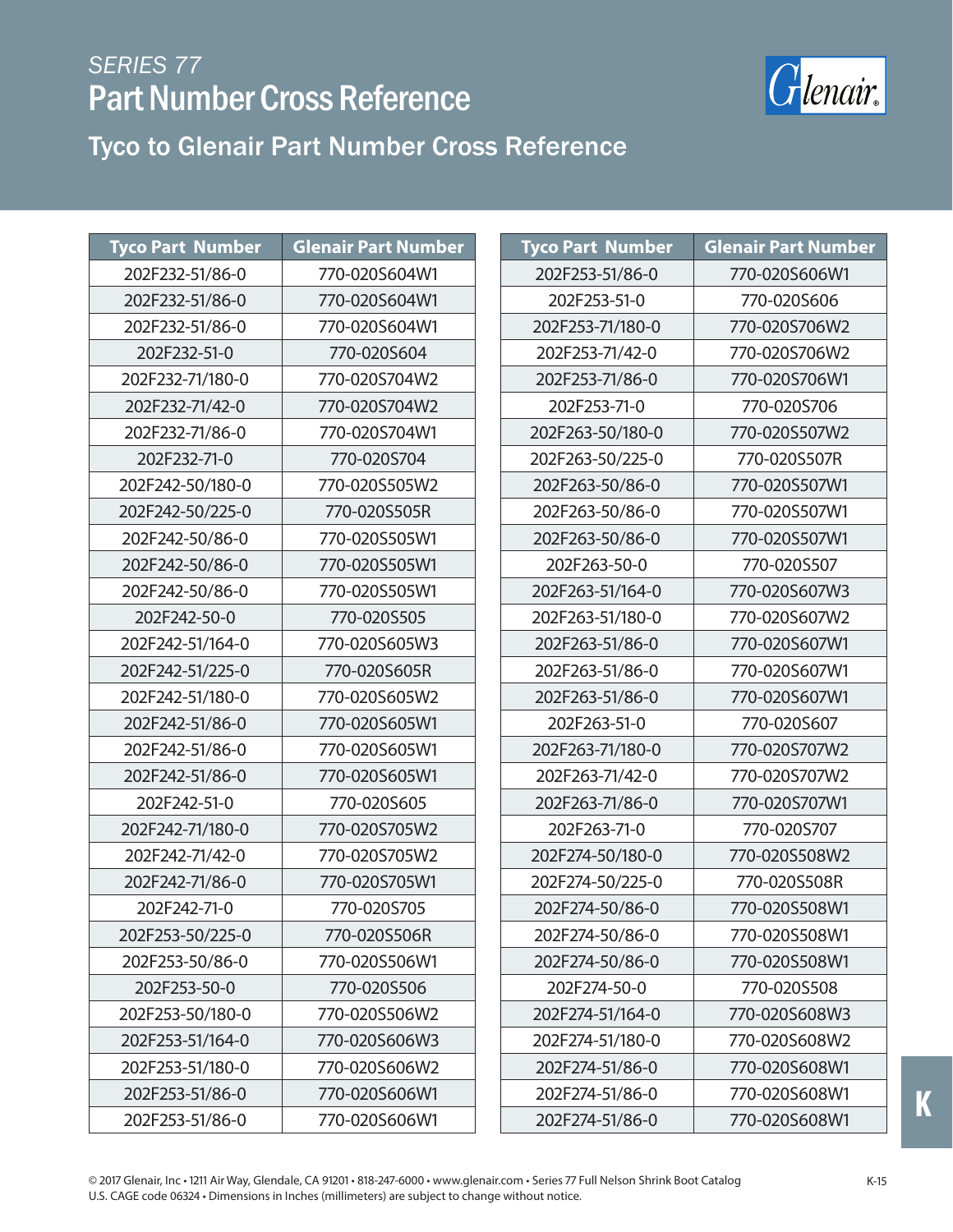

#### Tyco to Glenair Part Number Cross Reference

| <b>Tyco Part Number</b> | <b>Glenair Part Number</b> |  | <b>Tyco Part Number</b> | <b>Glenair Part Number</b> |
|-------------------------|----------------------------|--|-------------------------|----------------------------|
| 202F274-51-0            | 770-020S608                |  | 202K121-4/42-0          | 770-001S303W2              |
| 202F274-71/180-0        | 770-020S708W2              |  | 202K121-4/86-0          | 770-001S303W1              |
| 202F274-71/42-0         | 770-020S708W2              |  | 202K121-4/86-0          | 770-001S303W1              |
| 202F274-71/86-0         | 770-020S708W1              |  | 202K121-4-0             | 770-001S303                |
| 202F274-71-0            | 770-020S708                |  | 202K121-4-01/42-0       | 770-002S303W2              |
| 202K121-100/180-0       | 770-001S203W2              |  | 202K121-4-01/42-0       | 770-002S303W2              |
| 202K121-100/86-0        | 770-001S203W1              |  | 202K121-4-01-0          | 770-002S303                |
| 202K121-100/86-0        | 770-001S203W1              |  | 202K132-100/180-0       | 770-001S204W2              |
| 202K121-100/86-0        | 770-001S203W1              |  | 202K132-100-0           | 770-001S204                |
| 202K121-100-0           | 770-001S203                |  | 202K132-100-01/180-0    | 770-002S204W2              |
| 202K121-100-01/180-0    | 770-002S203W1              |  | 202K132-100-01-0        | 770-002S204                |
| 202K121-100-01-0        | 770-002S203                |  | 202K132-25/225-0        | 770-001S104R               |
| 202K121-25/225-0        | 770-001S103R               |  | 202K132-25/42-0         | 770-001S104W2              |
| 202K121-25/42-0         | 770-001S103W2              |  | 202K132-25/86-0         | 770-001S104W1              |
| 202K121-25/86-0         | 770-001S103W1              |  | 202K132-25/86-0         | 770-001S104W1              |
| 202K121-25/86-0         | 770-001S103W1              |  | 202K132-25/86-0         | 770-001S104W1              |
| 202K121-25/86-0         | 770-001S103W1              |  | 202K132-25-0            | 770-001S104                |
| 202K121-25-0            | 770-001S103                |  | 202K132-25-01/225-0     | 770-002S104R               |
| 202K121-25-01/225-0     | 770-002S103R               |  | 202K132-25-01/42-0      | 770-002S104W2              |
| 202K121-25-01/42-0      | 770-002S103W2              |  | 202K132-25-01/86-0      | 770-002S104W1              |
| 202K121-25-01/86-0      | 770-002S103W1              |  | 202K132-25-01-0         | 770-002S104                |
| 202K121-25-01-0         | 770-002S103                |  | 202K132-3/180-0         | 770-001S704W2              |
| 202K121-3/180-0         | 770-001S703W2              |  | 202K132-3/42-0          | 770-001S704W2              |
| 202K121-3/42-0          | 770-001S703W2              |  | 202K132-3/86-0          | 770-001S704W1              |
| 202K121-3/86-0          | 770-001S703W1              |  | 202K132-3/86-0          | 770-001S704W1              |
| 202K121-3/86-0          | 770-001S703W1              |  | 202K132-3-0             | 770-001S704                |
| 202K121-3-0             | 770-001S703                |  | 202K132-3-01/180-0      | 770-002S704W2              |
| 202K121-3-01/180-0      | 770-002S703W2              |  | 202K132-3-01/42-0       | 770-002S704W2              |
| 202K121-3-01/42-0       | 770-002S703W2              |  | 202K132-3-01-0          | 770-002S704                |
| 202K121-3-01/86-0       | 770-002S703W1              |  | 202K132-4/180-0         | 770-001S304W2              |
| 202K121-3-01/86-0       | 770-002S703W1              |  | 202K132-4/42-0          | 770-001S304W2              |
| 202K121-3-01-0          | 770-002S703                |  | 202K132-4/86-0          | 770-001S304W1              |
| 202K121-4/180-0         | 770-001S303W2              |  | 202K132-4-0             | 770-001S304                |

© 2017 Glenair, Inc • 1211 Air Way, Glendale, CA 91201 • 818-247-6000 • www.glenair.com • Series 77 Full Nelson Shrink Boot Catalog U.S. CAGE code 06324 • Dimensions in Inches (millimeters) are subject to change without notice.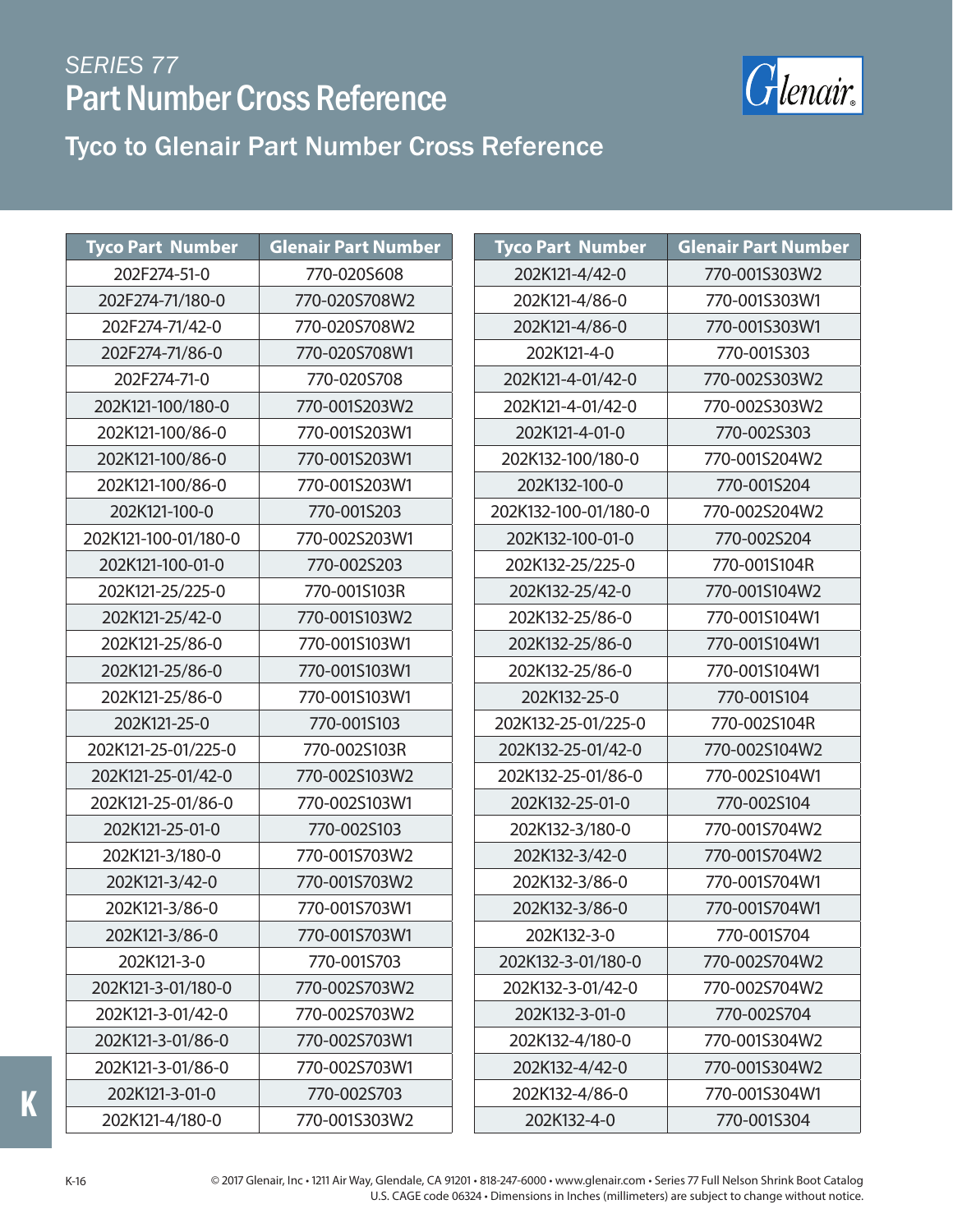

| <b>Tyco Part Number</b> | <b>Glenair Part Number</b> | <b>Tyco Part Number</b> | <b>Glenair Part Number</b> |
|-------------------------|----------------------------|-------------------------|----------------------------|
| 202K132-4-01/42-0       | 770-002S304W2              | 202K142-4-01/42-0       | 770-002S305W2              |
| 202K132-4-01-0          | 770-002S304                | 202K142-4-01-0          | 770-002S305                |
| 202K142-100/180-0       | 770-001S205W2              | 202K153-100/180-0       | 770-001S206W2              |
| 202K142-100/86-0        | 770-001S205W1              | 202K153-100-0           | 770-001S206                |
| 202K142-100/86-0        | 770-001S205W1              | 202K153-100-01/180-0    | 770-002S206W2              |
| 202K142-100/86-0        | 770-001S205W1              | 202K153-100-01-0        | 770-002S206                |
| 202K142-100-0           | 770-001S205                | 202K153-25/225-0        | 770-001S106R               |
| 202K142-100-01/180-0    | 770-002S205W2              | 202K153-25/42-0         | 770-001S106W2              |
| 202K142-100-01-0        | 770-002S205                | 202K153-25/86-0         | 770-001S106W1              |
| 202K142-25/225-0        | 770-001S105R               | 202K153-25-0            | 770-001S106                |
| 202K142-25/42-0         | 770-001S105W2              | 202K153-25-01/225-0     | 770-002S106R               |
| 202K142-25/86-0         | 770-001S105W1              | 202K153-25-01/42-0      | 770-002S106W2              |
| 202K142-25/86-0         | 770-001S105W1              | 202K153-25-01/86-0      | 770-002S106W1              |
| 202K142-25/86-0         | 770-001S105W1              | 202K153-25-01-0         | 770-002S106                |
| 202K142-25-0            | 770-001S105                | 202K153-3/180-0         | 770-001S706W2              |
| 202K142-25-01/225-0     | 770-002S105R               | 202K153-3/42-0          | 770-001S706W2              |
| 202K142-25-01/42-0      | 770-002S105W2              | 202K153-3/86-0          | 770-001S706W1              |
| 202K142-25-01/86-0      | 770-002S105W1              | 202K153-3/86-0          | 770-001S706W1              |
| 202K142-25-01-0         | 770-002S105                | 202K153-3-0             | 770-001S706                |
| 202K142-3/180-0         | 770-001S705W2              | 202K153-3-01/180-0      | 770-002S706W2              |
| 202K142-3/42-0          | 770-001S705W2              | 202K153-3-01/42-0       | 770-002S706W2              |
| 202K142-3/86-0          | 770-001S705W1              | 202K153-3-01-0          | 770-002S706                |
| 202K142-3/86-0          | 770-001S705W1              | 202K153-4/180-0         | 770-001S306W2              |
| 202K142-3-0             | 770-001S705                | 202K153-4/86-0          | 770-001S306W1              |
| 202K142-3-01/180-0      | 770-002S705W2              | 202K153-4/86-0          | 770-001S306W1              |
| 202K142-3-01/42-0       | 770-002S705W2              | 202K153-4-0             | 770-001S306                |
| 202K142-3-01-0          | 770-002S705                | 202K153-4-01-0          | 770-002S306                |
| 202K142-4/180-0         | 770-001S305W2              | 202K163-100/180-0       | 770-001S207W2              |
| 202K142-4/42-0          | 770-001S305W2              | 202K163-100-0           | 770-001S207                |
| 202K142-4/86-0          | 770-001S305W1              | 202K163-100-01/180-0    | 770-002S207W2              |
| 202K142-4/86-0          | 770-001S305W1              | 202K163-100-01-0        | 770-002S207                |
| 202K142-4/86-0          | 770-001S305W1              | 202K163-25/225-0        | 770-001S107R               |
| 202K142-4-0             | 770-001S305                | 202K163-25/42-0         | 770-001S107W2              |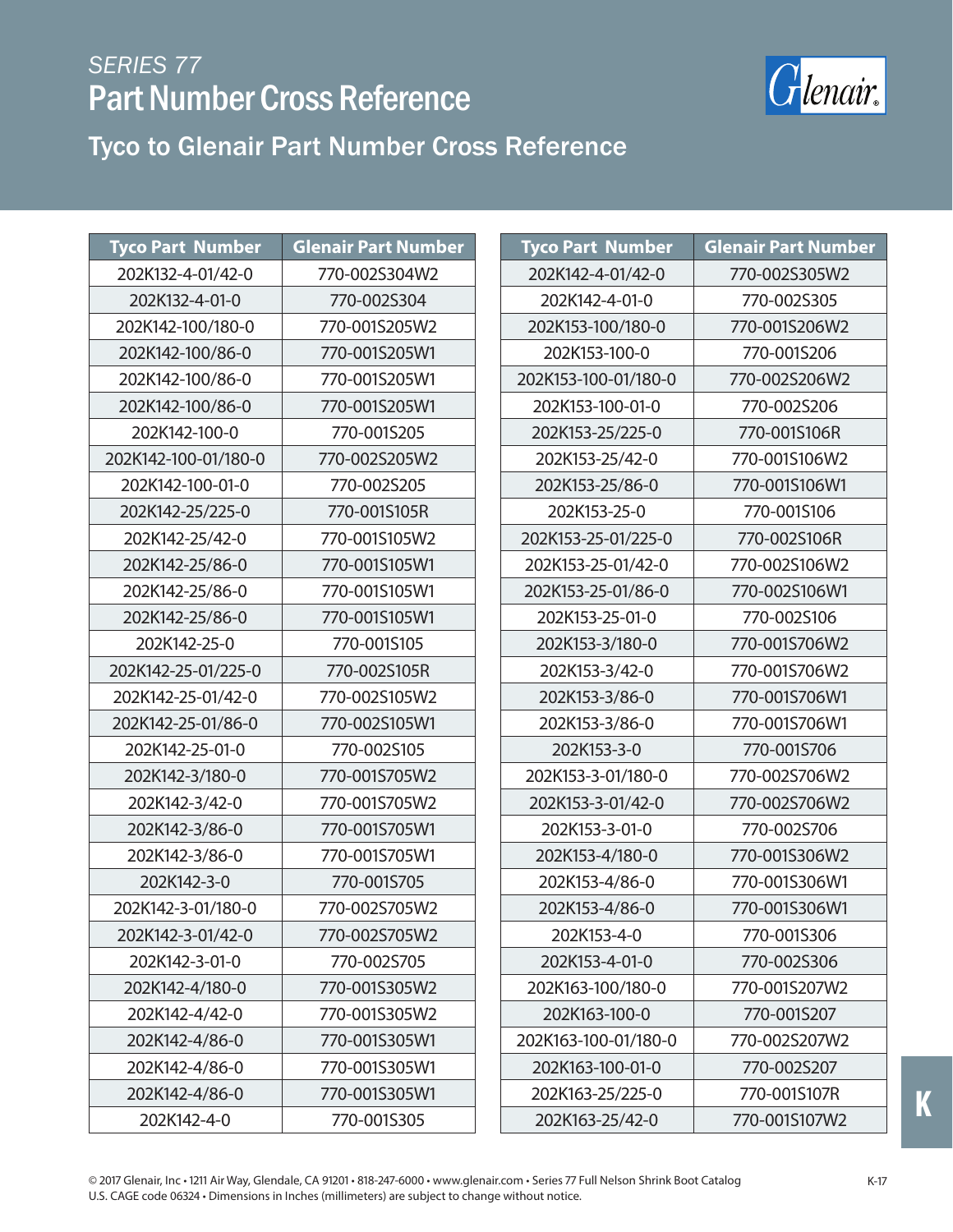

#### Tyco to Glenair Part Number Cross Reference

| <b>Tyco Part Number</b> | <b>Glenair Part Number</b> | <b>Tyco Part Number</b> | <b>Glenair Part Number</b> |
|-------------------------|----------------------------|-------------------------|----------------------------|
| 202K163-25/86-0         | 770-001S107W1              | 202K174-3/86-0          | 770-001S708W1              |
| 202K163-25-0            | 770-001S107                | 202K174-3/86-0          | 770-001S708W1              |
| 202K163-25-01/225-0     | 770-002S107R               | 202K174-3-0             | 770-001S708                |
| 202K163-25-01/42-0      | 770-002S107W2              | 202K174-3-01/180-0      | 770-002S708W2              |
| 202K163-25-01/86-0      | 770-002S107W1              | 202K174-3-01/42-0       | 770-002S708W2              |
| 202K163-25-01-0         | 770-002S107                | 202K174-3-01-0          | 770-002S708                |
| 202K163-3/180-0         | 770-001S707W2              | 202K174-4/180-0         | 770-001S308W2              |
| 202K163-3/42-0          | 770-001S707W2              | 202K174-4/42-0          | 770-001S308W2              |
| 202K163-3-0             | 770-001S707                | 202K174-4/86-0          | 770-001S308W1              |
| 202K163-3-01/180-0      | 770-002S707W2              | 202K174-4/86-0          | 770-001S308W1              |
| 202K163-3-01/42-0       | 770-002S707W2              | 202K174-4-0             | 770-001S308                |
| 202K163-3-01-0          | 770-002S707                | 202K174-4-01/180-0      | 770-002S308W2              |
| 202K163-4/180-0         | 770-001S307W2              | 202K174-4-01/42-0       | 770-002S308W2              |
| 202K163-4/42-0          | 770-001S307W2              | 202K174-4-01-0          | 770-002S308                |
| 202K163-4/86-0          | 770-001S307W1              | 202K185-25/225-0        | 770-001S109R               |
| 202K163-4/86-0          | 770-001S307W1              | 202K185-25/42-0         | 770-001S109W2              |
| 202K163-4-0             | 770-001S307                | 202K185-25/86-0         | 770-001S109W1              |
| 202K163-4-01/42-0       | 770-002S307W2              | 202K185-25/86-0         | 770-001S109W1              |
| 202K163-4-01-0          | 770-002S307                | 202K185-25/86-0         | 770-001S109W1              |
| 202K174-100/180-0       | 770-001S208W2              | 202K185-25-0            | 770-001S109                |
| 202K174-100-0           | 770-001S208                | 202K185-3/180-0         | 770-001S709W2              |
| 202K174-100-01/180-0    | 770-002S208W2              | 202K185-3/42-0          | 770-001S709W2              |
| 202K174-100-01-0        | 770-002S208                | 202K185-3/225-0         | 770-001S709R               |
| 202K174-25/225-0        | 770-001S108R               | 202K185-3/86-0          | 770-001S709W1              |
| 202K174-25/42-0         | 770-001S108W2              | 202K185-3/86-0          | 770-001S709W1              |
| 202K174-25/86-0         | 770-001S108W1              | 202K185-3-0             | 770-001S709                |
| 202K174-25-0            | 770-001S108                | 202K185-4/180-0         | 770-001S309W2              |
| 202K174-25-01/225-0     | 770-002S108R               | 202K185-4/42-0          | 770-001S309W2              |
| 202K174-25-01/42-0      | 770-002S108W2              | 202K185-4/86-0          | 770-001S309W1              |
| 202K174-25-01/86-0      | 770-002S108W1              | 202K185-4/86-0          | 770-001S309W1              |
| 202K174-25-01-0         | 770-002S108                | 202K185-4-0             | 770-001S309                |
| 202K174-3/180-0         | 770-001S708W2              | 202K232-25-0            | 770-016S116                |
| 202K174-3/42-0          | 770-001S708W2              | 202K232-25/225-0        | 770-016S116R               |

**K**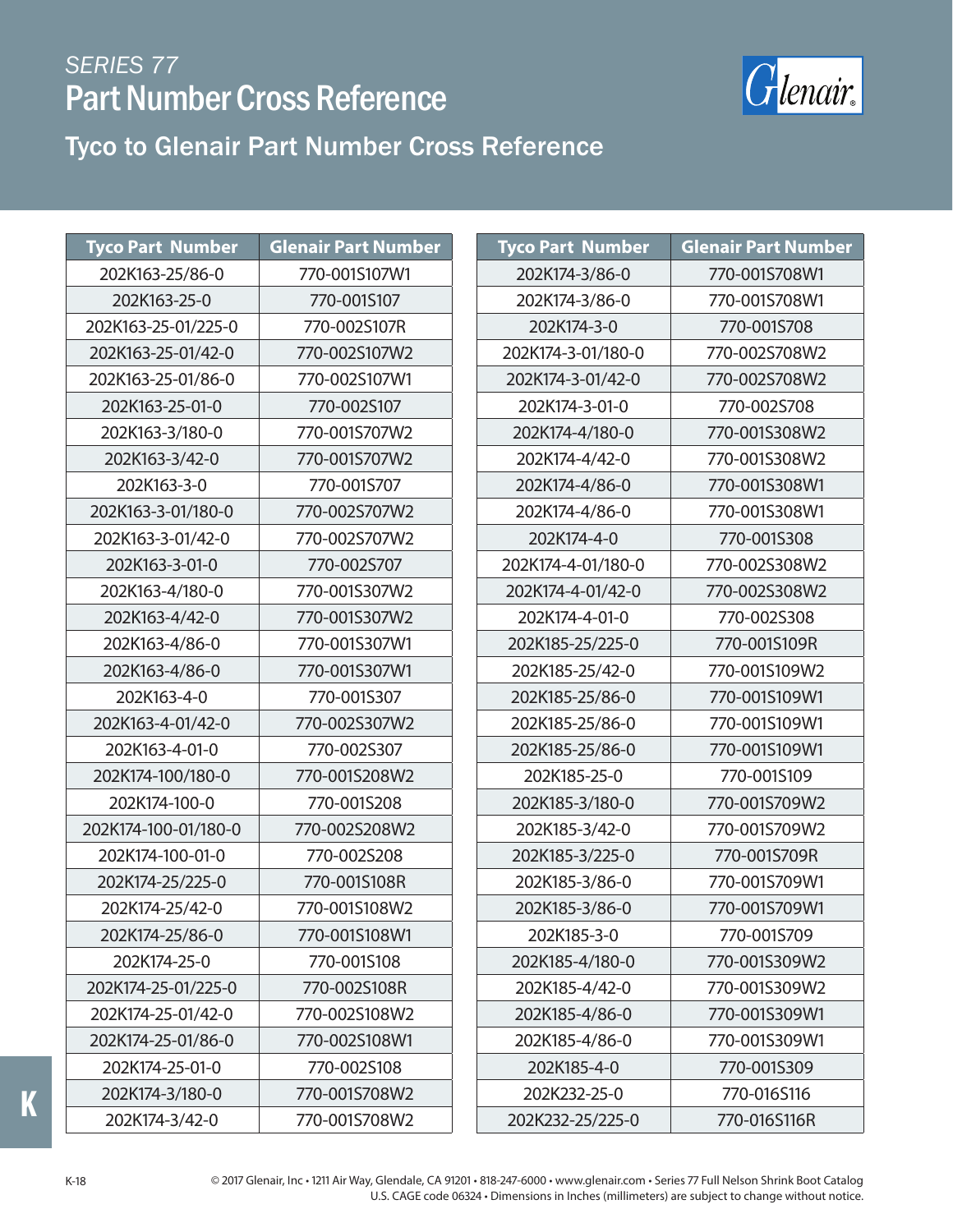

| <b>Tyco Part Number</b> | <b>Glenair Part Number</b> | <b>Tyco Part Number</b> | <b>Glenair Part Number</b> |
|-------------------------|----------------------------|-------------------------|----------------------------|
| 202K232-25/42-0         | 770-016S116W2              | 222A121-25/86-0         | 770-005A103W1              |
| 202K232-25/86-0         | 770-016S116W1              | 222A121-25-0            | 770-005A103                |
| 202K232-3/180-0         | 770-016S716W2              | 222A121-3/42-0          | 770-005A703W2              |
| 202K232-3/42-0          | 770-016S716W2              | 222A121-3/86-0          | 770-005A703W1              |
| 202K232-3/86-0          | 770-016S716W1              | 222A121-3/86-0          | 770-005A703W1              |
| 202K232-3-0             | 770-016S716                | 222A121-3-0             | 770-005A703                |
| 202K232-4-0             | 770-016S316                | 222A121-4/42-0          | 770-005A303W2              |
| 202K232-4/164-0         | 770-016S316W3              | 222A121-4-0             | 770-005A303                |
| 202K232-4/180-0         | 770-016S316W2              | 222A132-100/180-0       | 770-005A204W1              |
| 202K232-4/42-0          | 770-016S316W2              | 222A132-100-0           | 770-005A204                |
| 202K232-4/86-0          | 770-016S316W1              | 222A132-25/225-0        | 770-005A104R               |
| 207W613-100/184-0       | 770-008S200W1BLK           | 222A132-25/42-0         | 770-005A104W2              |
| 207W623-100/184-0       | 770-008S201W1BLK           | 222A132-25/86-0         | 770-005A104W1              |
| 207W634-100/184-0       | 770-008S202W1BLK           | 222A132-25-0            | 770-005A104                |
| 207W644-100/184-0       | 770-008S203W1BLK           | 222A132-3/42-0          | 770-005A704W2              |
| 207W656-100/184-0       | 770-008S204W1BLK           | 222A132-3/86-0          | 770-005A704W1              |
| 207W667-100/184-0       | 770-008S205W1BLK           | 222A132-3/86-0          | 770-005A704W1              |
| 222A111-100/180-0       | 770-005A202W1              | 222A132-3-0             | 770-005A704                |
| 222A111-100-0           | 770-005A202                | 222A132-4/42-0          | 770-005A304W2              |
| 222A111-25/225-0        | 770-005A102R               | 222A132-4-0             | 770-005A304                |
| 222A111-25/42-0         | 770-005A102W2              | 222A142-100/180-0       | 770-005A205W1              |
| 222A111-25/86-0         | 770-005A102W1              | 222A142-100-0           | 770-005A205                |
| 222A111-25-0            | 770-005A102                | 222A142-25/225-0        | 770-005A105R               |
| 222A111-3/42-0          | 770-005A702W2              | 222A142-25/42-0         | 770-005A105W2              |
| 222A111-3/86-0          | 770-005A702W1              | 222A142-25/86-0         | 770-005A105W1              |
| 222A111-3/86-0          | 770-005A702W1              | 222A142-25-0            | 770-005A105                |
| 222A111-3-0             | 770-005A702                | 222A142-3/42-0          | 770-005A705W2              |
| 222A111-4/42-0          | 770-005A302W2              | 222A142-3/86-0          | 770-005A705W1              |
| 222A111-4-0             | 770-005A302                | 222A142-3/86-0          | 770-005A705W1              |
| 222A121-100/180-0       | 770-005A203W1              | 222A142-3-0             | 770-005A705                |
| 222A121-100-0           | 770-005A203                | 222A142-4/42-0          | 770-005A305W2              |
| 222A121-25/225-0        | 770-005A103R               | 222A142-4-0             | 770-005A305                |
| 222A121-25/42-0         | 770-005A103W2              | 222A152-100/180-0       | 770-005A206W1              |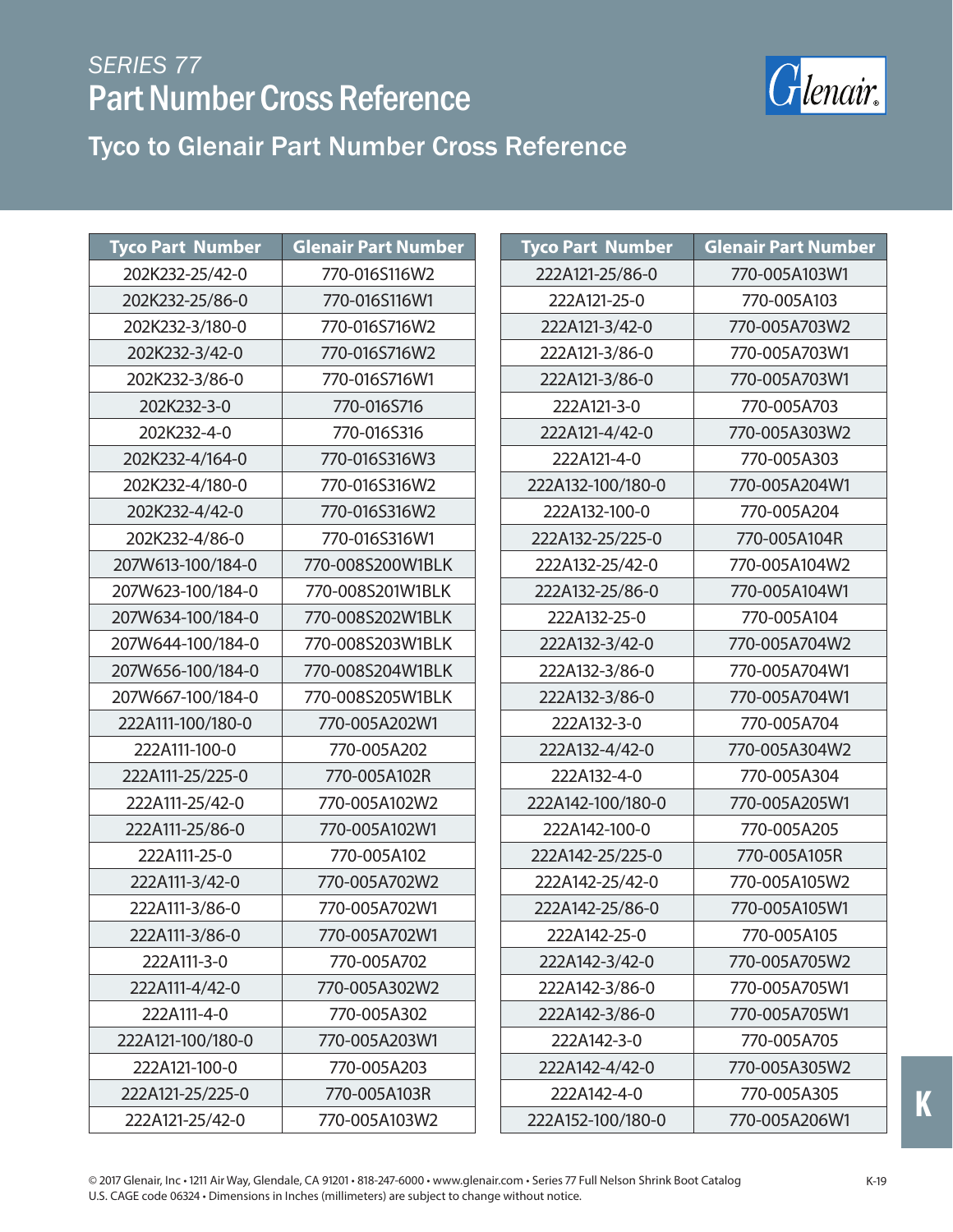

#### Tyco to Glenair Part Number Cross Reference

| <b>Tyco Part Number</b> | <b>Glenair Part Number</b> |
|-------------------------|----------------------------|
| 222A152-100-0           | 770-005A206                |
| 222A152-25/225-0        | 770-005A106R               |
| 222A152-25/42-0         | 770-005A106W2              |
| 222A152-25/86-0         | 770-005A106W1              |
| 222A152-25-0            | 770-005A106                |
| 222A152-3/42-0          | 770-005A706W2              |
| 222A152-3/86-0          | 770-005A706W1              |
| 222A152-3/86-0          | 770-005A706W1              |
| 222A152-3-0             | 770-005A706                |
| 222A152-4/42-0          | 770-005A306W2              |
| 222A152-4-0             | 770-005A306                |
| 222A163-100/180-0       | 770-005A207W1              |
| 222A163-100-0           | 770-005A207                |
| 222A163-25/225-0        | 770-005A107R               |
| 222A163-25/42-0         | 770-005A107W2              |
| 222A163-25/86-0         | 770-005A107W1              |
| 222A163-25-0            | 770-005A107                |
| 222A163-3/42-0          | 770-005A307W2              |
| 222A163-3/86-0          | 770-005A307W1              |
| 222A163-3/86-0          | 770-005A307W1              |
| 222A163-3-0             | 770-005A307                |
| 222A163-4/42-0          | 770-005A307W2              |
| 222A163-4-0             | 770-005A307                |
| 222A174-100/180-0       | 770-005A208W1              |
| 222A174-100-0           | 770-005A208                |
| 222A174-25/225-0        | 770-005A108R               |
| 222A174-25/42-0         | 770-005A108W2              |
| 222A174-25/86-0         | 770-005A108W1              |
| 222A174-25-0            | 770-005A108                |
| 222A174-3/42-0          | 770-005A708W2              |
| 222A174-3/86-0          | 770-005A708W1              |
| 222A174-3/86-0          | 770-005A708W1              |
| 222A174-3-0             | 770-005A708                |

| Tyco Part Number  | <b>Glenair Part Number</b> |
|-------------------|----------------------------|
| 222A174-4/42-0    | 770-005A308W2              |
| 222A174-4-0       | 770-005A308                |
| 222D121-100/180-0 | 770-003A203W1              |
| 222D121-100-0     | 770-003A203                |
| 222D121-25/42-0   | 770-003A103W2              |
| 222D121-25/86-0   | 770-003A103W1              |
| 222D121-25-0      | 770-003A103                |
| 222D121-3/180-0   | 770-003A703W2              |
| 222D121-3/42-0    | 770-003A703W2              |
| 222D121-3/86-0    | 770-003A703W1              |
| 222D121-3/86-0    | 770-003A703W1              |
| 222D121-3-0       | 770-003A703                |
| 222D121-4/42-0    | 770-003A303W2              |
| 222D121-4-0       | 770-003A303                |
| 222D132-100/180-0 | 770-003A204W1              |
| 222D132-100-0     | 770-003A204                |
| 222D132-25/225-0  | 770-003A104R               |
| 222D132-25/42-0   | 770-003A104W2              |
| 222D132-25/86-0   | 770-003A104W1              |
| 222D132-25-0      | 770-003A104                |
| 222D132-3/180-0   | 770-003A704W2              |
| 222D132-3/42-0    | 770-003A704W2              |
| 222D132-3/86-0    | 770-003A704W1              |
| 222D132-3/86-0    | 770-003A704W1              |
| 222D132-3-0       | 770-003A704                |
| 222D132-4/42-0    | 770-003A304W2              |
| 222D132-4-0       | 770-003A304                |
| 222D142-100/180-0 | 770-003A205W1              |
| 222D142-100-0     | 770-003A205                |
| 222D142-25/225-0  | 770-003A105R               |
| 222D142-25/42-0   | 770-003A105W2              |
| 222D142-25/86-0   | 770-003A105W1              |
| 222D142-25-0      | 770-003A105                |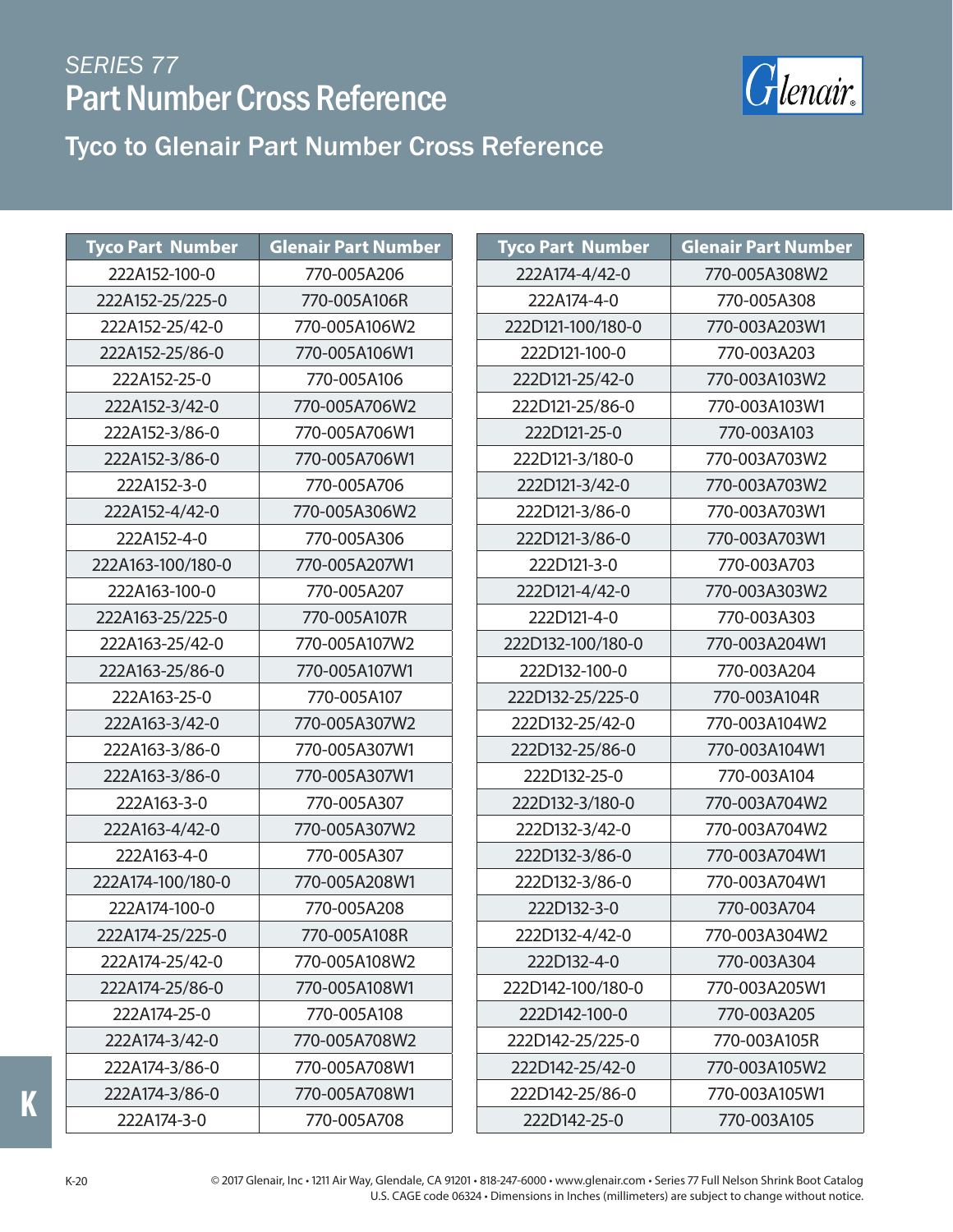

| <b>Tyco Part Number</b> | <b>Glenair Part Number</b> | <b>Tyco Part Number</b> | <b>Glenair Part Number</b> |
|-------------------------|----------------------------|-------------------------|----------------------------|
| 222D142-3/180-0         | 770-003A705W2              | 222D174-100-0           | 770-003A208                |
| 222D142-3/42-0          | 770-003A705W2              | 222D174-25/225-0        | 770-003A108R               |
| 222D142-3/86-0          | 770-003A705W1              | 222D174-25/42-0         | 770-003A108W2              |
| 222D142-3/86-0          | 770-003A705W1              | 222D174-25/86-0         | 770-003A108W1              |
| 222D142-3-0             | 770-003A705                | 222D174-25-0            | 770-003A108                |
| 222D142-4/42-0          | 770-003A305W2              | 222D174-3/180-0         | 770-003A708W2              |
| 222D142-4-0             | 770-003A305                | 222D174-3/42-0          | 770-003A708W2              |
| 222D152-100/180-0       | 770-003A206W1              | 222D174-3/86-0          | 770-003A708W1              |
| 222D152-100-0           | 770-003A206                | 222D174-3/86-0          | 770-003A708W1              |
| 222D152-25/42-0         | 770-003A106W2              | 222D174-3-0             | 770-003A708                |
| 222D152-25/86-0         | 770-003A106W1              | 222D174-4/42-0          | 770-003A308W2              |
| 222D152-25-0            | 770-003A106                | 222D174-4-0             | 770-003A308                |
| 222D152-3/180-0         | 770-003A706W2              | 222D185-100/180-0       | 770-003A209W1              |
| 222D152-3/42-0          | 770-003A706W2              | 222D185-100-0           | 770-003A209                |
| 222D152-3/86-0          | 770-003A706W1              | 222D185-25/225-0        | 770-003A109R               |
| 222D152-3/86-0          | 770-003A706W1              | 222D185-25/42-0         | 770-003A109W2              |
| 222D152-3-0             | 770-003A706                | 222D185-25/86-0         | 770-003A109W1              |
| 222D152-4/42-0          | 770-003A306W2              | 222D185-25-0            | 770-003A109                |
| 222D152-4-0             | 770-003A306                | 222D185-3/180-0         | 770-003A709W2              |
| 222D163-100/180-0       | 770-003A207W1              | 222D185-3/42-0          | 770-003A709W2              |
| 222D163-100-0           | 770-003A207                | 222D185-3/86-0          | 770-003A709W1              |
| 222D163-25/225-0        | 770-003A107R               | 222D185-3-0             | 770-003A709                |
| 222D163-25/42-0         | 770-003A107W2              | 222D185-4/42-0          | 770-003A309W2              |
| 222D163-25/86-0         | 770-003A107W1              | 222D185-4-0             | 770-003A309                |
| 222D163-25-0            | 770-003A107                | 222D211-100/180-0       | 770-006A202W1              |
| 222D163-3/180-0         | 770-003A707W2              | 222D211-100-0           | 770-006A202                |
| 222D163-3/42-0          | 770-003A707W2              | 222D211-25/225-0        | 770-006A102R               |
| 222D163-3/86-0          | 770-003A707W1              | 222D211-25/42-0         | 770-006A102W2              |
| 222D163-3/86-0          | 770-003A707W1              | 222D211-25/86-0         | 770-006A102W1              |
| 222D163-3-0             | 770-003A707                | 222D211-25-0            | 770-006A102                |
| 222D163-4/42-0          | 770-003A307W2              | 222D211-3/180-0         | 770-006A702W2              |
| 222D163-4-0             | 770-003A307                | 222D211-3/42-0          | 770-006A702W2              |
| 222D174-100/180-0       | 770-003A208W1              | 222D211-3/86-0          | 770-006A702W1              |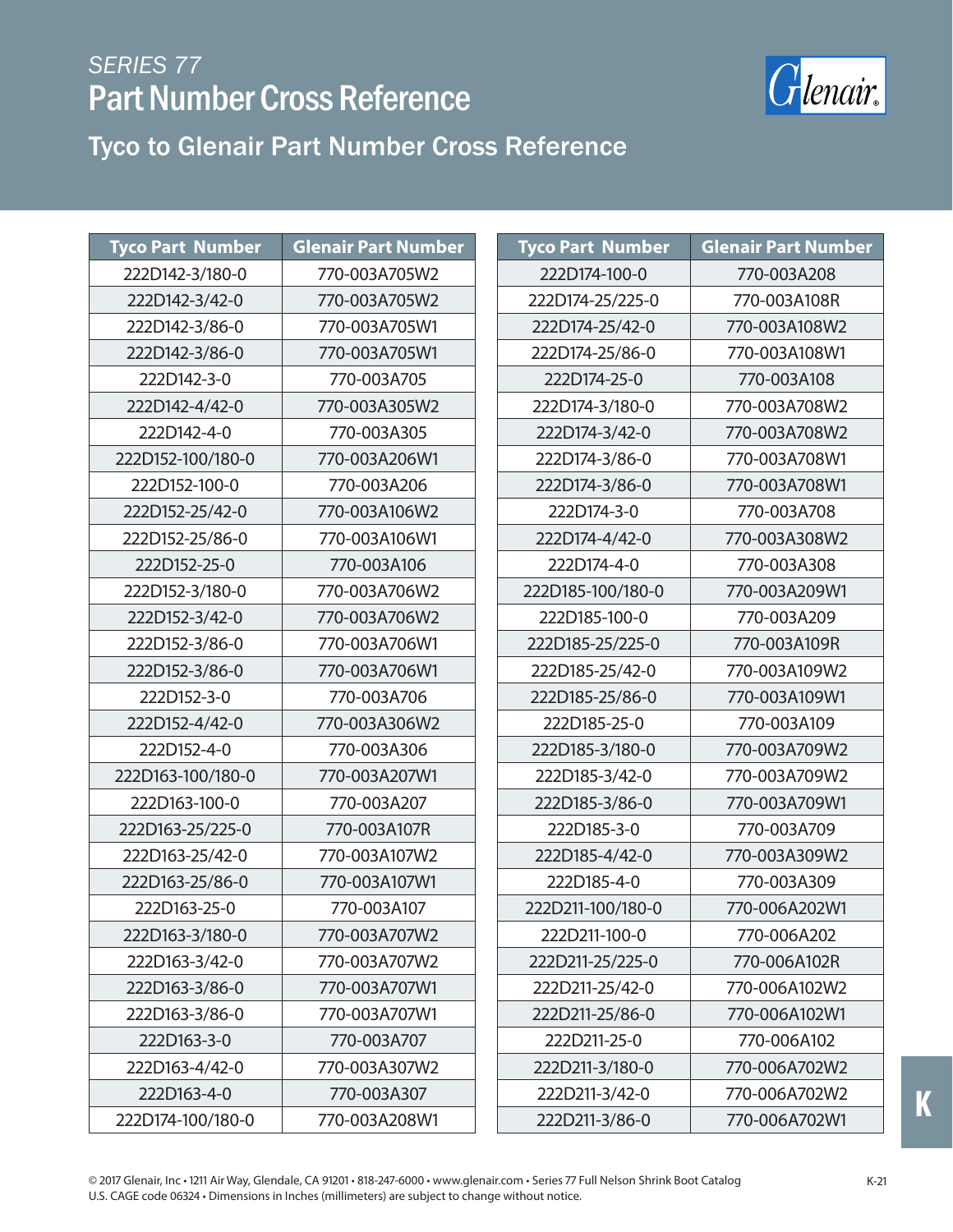

#### Tyco to Glenair Part Number Cross Reference

| <b>Tyco Part Number</b> | <b>Glenair Part Number</b> | <b>Tyco Part Number</b> | <b>Glenair Part Number</b> |
|-------------------------|----------------------------|-------------------------|----------------------------|
| 222D211-3/86-0          | 770-006A702W1              | 222D242-3/42-0          | 770-006A705W2              |
| 222D211-3-0             | 770-006A702                | 222D242-3/86-0          | 770-006A705W1              |
| 222D211-4/42-0          | 770-006A302W2              | 222D242-3/86-0          | 770-006A705W1              |
| 222D211-4-0             | 770-006A302                | 222D242-3-0             | 770-006A705                |
| 222D221-100/180-0       | 770-006A203W1              | 222D242-4/42-0          | 770-006A305W2              |
| 222D221-100-0           | 770-006A203                | 222D242-4-0             | 770-006A305                |
| 222D221-25/225-0        | 770-006A103R               | 222D253-25/225-0        | 770-006A106R               |
| 222D221-25/42-0         | 770-006A103W2              | 222D253-25/42-0         | 770-006A106W2              |
| 222D221-25/86-0         | 770-006A103W1              | 222D253-25/86-0         | 770-006A106W1              |
| 222D221-25-0            | 770-006A103                | 222D253-25-0            | 770-006A106                |
| 222D221-3/180-0         | 770-006A703W2              | 222D253-3/180-0         | 770-006A706W2              |
| 222D221-3/42-0          | 770-006A703W2              | 222D253-3/42-0          | 770-006A706W2              |
| 222D221-3/86-0          | 770-006A703W1              | 222D253-3/86-0          | 770-006A706W1              |
| 222D221-3/86-0          | 770-006A703W1              | 222D253-3/86-0          | 770-006A706W1              |
| 222D221-3-0             | 770-006A703                | 222D253-3-0             | 770-006A706                |
| 222D221-4/42-0          | 770-006A303W2              | 222D253-4/42-0          | 770-006A306W2              |
| 222D221-4-0             | 770-006A303                | 222D253-4-0             | 770-006A306                |
| 222D232-25/225-0        | 770-006A104R               | 222D263-25/225-0        | 770-006A107R               |
| 222D232-25/42-0         | 770-006A104W2              | 222D263-25/42-0         | 770-006A107W2              |
| 222D232-25/86-0         | 770-006A104W1              | 222D263-25/86-0         | 770-006A107W1              |
| 222D232-25-0            | 770-006A104                | 222D263-25-0            | 770-006A107                |
| 222D232-3/180-0         | 770-006A704W2              | 222D263-3/180-0         | 770-006A707W2              |
| 222D232-3/42-0          | 770-006A704W2              | 222D263-3/42-0          | 770-006A707W2              |
| 222D232-3/86-0          | 770-006A704W1              | 222D263-3/86-0          | 770-006A707W1              |
| 222D232-3/86-0          | 770-006A704W1              | 222D263-3/86-0          | 770-006A707W1              |
| 222D232-3-0             | 770-006A704                | 222D263-3-0             | 770-006A707                |
| 222D232-4/42-0          | 770-006A304W2              | 222D263-4/42-0          | 770-006A307W2              |
| 222D232-4-0             | 770-006A304                | 222D263-4-0             | 770-006A307                |
| 222D242-25/225-0        | 770-006A105R               | 222D274-25/225-0        | 770-006A108R               |
| 222D242-25/42-0         | 770-006A105W2              | 222D274-25/42-0         | 770-006A108W2              |
| 222D242-25/86-0         | 770-006A105W1              | 222D274-25/86-0         | 770-006A108W1              |
| 222D242-25-0            | 770-006A105                | 222D274-25-0            | 770-006A108                |
| 222D242-3/180-0         | 770-006A705W2              | 222D274-3/180-0         | 770-006A708W2              |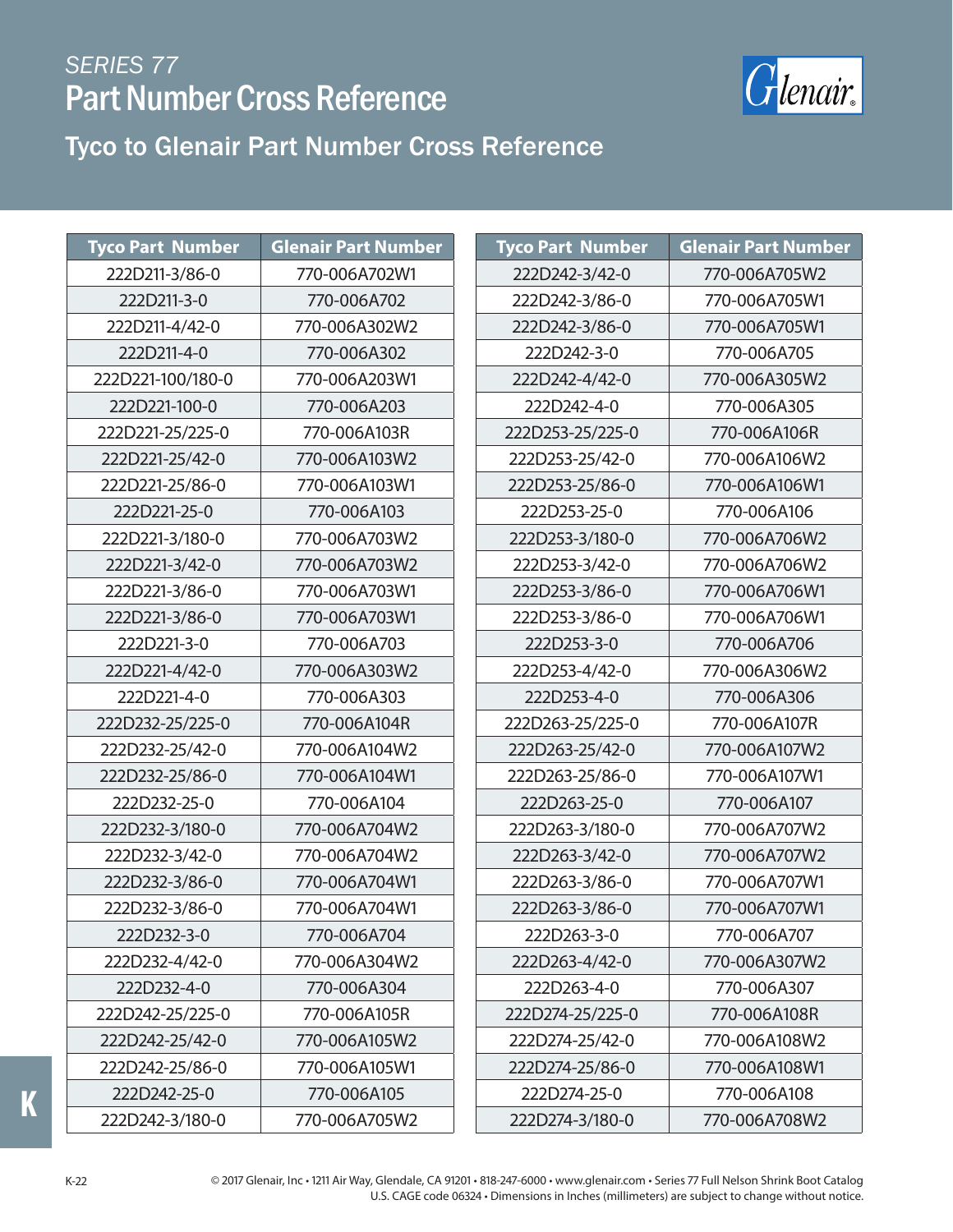

| <b>Tyco Part Number</b> | <b>Glenair Part Number</b> |  | <b>Tyco Part Number</b> | <b>Glenair Part Number</b> |
|-------------------------|----------------------------|--|-------------------------|----------------------------|
| 222D274-3/42-0          | 770-006A708W2              |  | 222D932-25-0            | 770-007A104                |
| 222D274-3/86-0          | 770-006A708W1              |  | 222D932-3/42-0          | 770-007A704W2              |
| 222D274-3/86-0          | 770-006A708W1              |  | 222D932-3/86-0          | 770-007A704W1              |
| 222D274-3-0             | 770-006A708                |  | 222D932-3/86-0          | 770-007A704W1              |
| 222D274-4/42-0          | 770-006A308W2              |  | 222D932-3-0             | 770-007A704                |
| 222D274-4-0             | 770-006A308                |  | 222D932-4/42-0          | 770-007A304W2              |
| 222D285-25/225-0        | 770-006A109R               |  | 222D932-4-0             | 770-007A304                |
| 222D285-25/42-0         | 770-006A109W2              |  | 222D953-100/180-0       | 770-007A206W1              |
| 222D285-25/86-0         | 770-006A109W1              |  | 222D953-100-0           | 770-007A206                |
| 222D285-25-0            | 770-006A109                |  | 222D953-25/225-0        | 770-007A106R               |
| 222D285-3/180-0         | 770-006A709W2              |  | 222D953-25/42-0         | 770-007A106W2              |
| 222D285-3/42-0          | 770-006A709W2              |  | 222D953-25/86-0         | 770-007A106W1              |
| 222D285-3/86-0          | 770-006A709W1              |  | 222D953-25-0            | 770-007A106                |
| 222D285-3-0             | 770-006A709                |  | 222D953-3/42-0          | 770-007A706W2              |
| 222D285-4/42-0          | 770-006A309W2              |  | 222D953-3/86-0          | 770-007A706W1              |
| 222D285-4-0             | 770-006A309                |  | 222D953-3/86-0          | 770-007A706W1              |
| 222D921-100/180-0       | 770-007A203W1              |  | 222D953-3-0             | 770-007A706                |
| 222D921-100-0           | 770-007A203                |  | 222D953-4/42-0          | 770-007A306W2              |
| 222D921-25/225-0        | 770-007A103R               |  | 222D953-4-0             | 770-007A306                |
| 222D921-25/42-0         | 770-007A103W2              |  | 222D963-100/180-0       | 770-007A207W1              |
| 222D921-25/86-0         | 770-007A103W1              |  | 222D963-100-0           | 770-007A207                |
| 222D921-25-0            | 770-007A103                |  | 222D963-25/225-0        | 770-007A107R               |
| 222D921-3/42-0          | 770-007A703W2              |  | 222D963-25/42-0         | 770-007A107W2              |
| 222D921-3/86-0          | 770-007A703W1              |  | 222D963-25/86-0         | 770-007A107W1              |
| 222D921-3/86-0          | 770-007A703W1              |  | 222D963-25-0            | 770-007A107                |
| 222D921-3-0             | 770-007A703                |  | 222D963-3/42-0          | 770-007A707W2              |
| 222D921-4/42-0          | 770-007A303W2              |  | 222D963-3/86-0          | 770-007A707W1              |
| 222D921-4-0             | 770-007A303                |  | 222D963-3/86-0          | 770-007A707W1              |
| 222D932-100/180-0       | 770-007A204W1              |  | 222D963-3-0             | 770-007A707                |
| 222D932-100-0           | 770-007A204                |  | 222D963-4/42-0          | 770-007A307W2              |
| 222D932-25/225-0        | 770-007A104R               |  | 222D963-4-0             | 770-007A307                |
| 222D932-25/42-0         | 770-007A104W2              |  | 222F211-50-0            | 770-021A502                |
| 222D932-25/86-0         | 770-007A104W1              |  | 222F211-51/164-0        | 770-021A602W3              |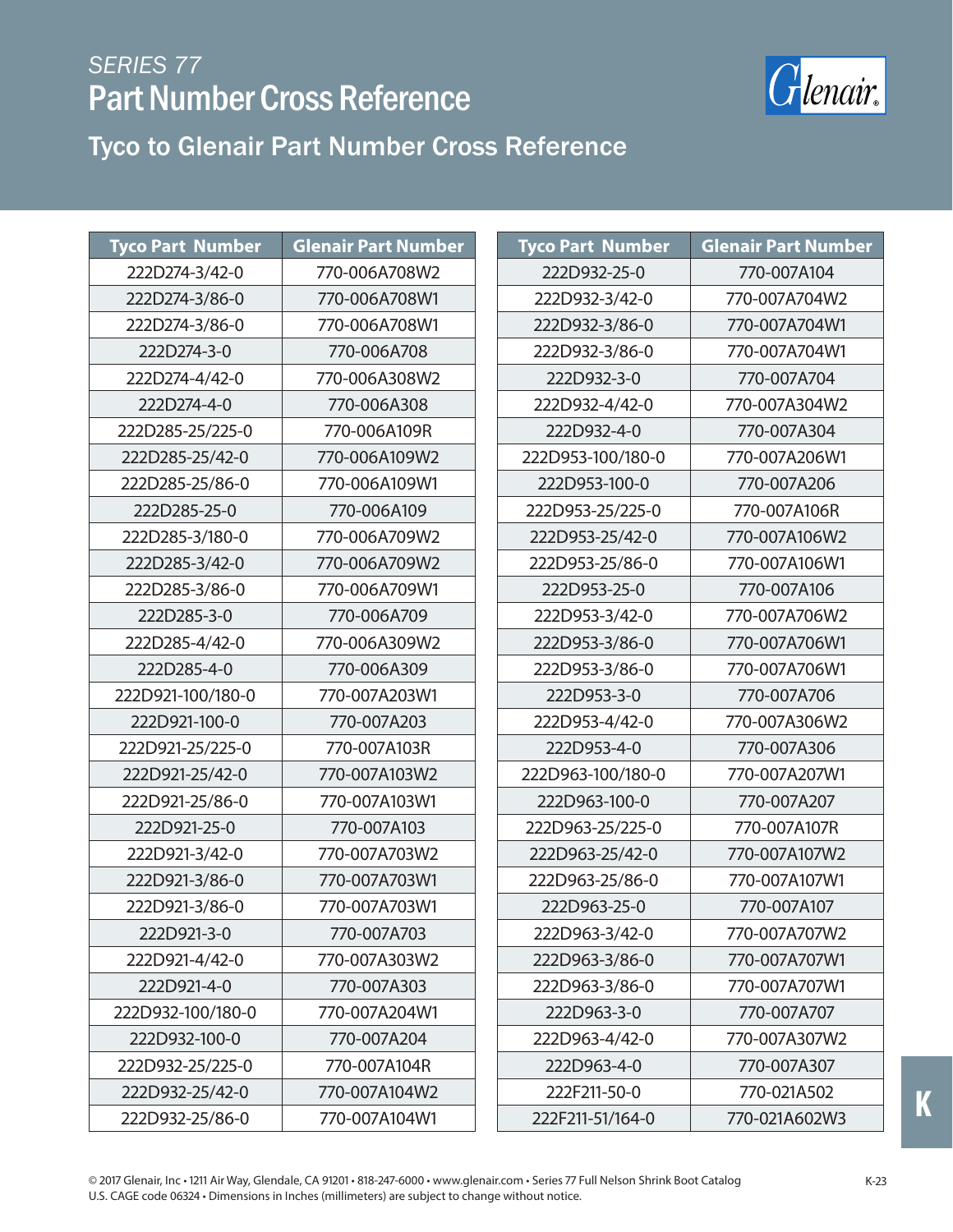

#### Tyco to Glenair Part Number Cross Reference

| <b>Tyco Part Number</b> | <b>Glenair Part Number</b> | <b>Tyco</b>     |
|-------------------------|----------------------------|-----------------|
| 222F211-51-0            | 770-021A602                | 22              |
| 222F211-71/180-0        | 770-021A702W2              | 222             |
| 222F211-71/42-0         | 770-021A702W2              | $2^{\cdot}$     |
| 222F211-71/86-0         | 770-021A702W1              | 222             |
| 222F211-71-0            | 770-021A702                | 222             |
| 222F221-50-0            | 770-021A503                | 222             |
| 222F221-51/164-0        | 770-021A603W3              | 2 <sup>2</sup>  |
| 222F221-51-0            | 770-021A603                | 2 <sup>2</sup>  |
| 222F221-71/180-0        | 770-021A703W2              | 222             |
| 222F221-71/42-0         | 770-021A703W2              | $2^{\cdot}$     |
| 222F221-71/86-0         | 770-021A703W1              | 222             |
| 222F221-71-0            | 770-021A703                | 222             |
| 222F232-50-0            | 770-021A504                | 222             |
| 222F232-51/164-0        | 770-021A604W3              | $2^{\circ}$     |
| 222F232-51-0            | 770-021A604                | 22              |
| 222F232-71/180-0        | 770-021A704W2              | 222             |
| 222F232-71/42-0         | 770-021A704W2              | 2 <sup>2</sup>  |
| 222F232-71/86-0         | 770-021A704W1              | 222             |
| 222F232-71-0            | 770-021A704                | 222             |
| 222F242-50-0            | 770-021A505                | 222             |
| 222F242-51/164-0        | 770-021A605W3              | 22              |
| 222F242-51-0            | 770-021A605                | 222             |
| 222F242-71/180-0        | 770-021A705W2              | 2221            |
| 222F242-71/42-0         | 770-021A705W2              | 2221            |
| 222F242-71/86-0         | 770-021A705W1              | 22              |
| 222F242-71-0            | 770-021A705                | 222             |
| 222F253-50-0            | 770-021A506                | 222             |
| 222F253-51/164-0        | 770-021A606W3              | 222             |
| 222F253-51-0            | 770-021A606                | 222             |
| 222F253-71/180-0        | 770-021A706W2              | $2^{\cdot}$     |
| 222F253-71/42-0         | 770-021A706W2              | 222             |
| 222F253-71/86-0         | 770-021A706W1              | 22              |
| 222F253-71-0            | 770-021A706                | 22 <sub>i</sub> |

| <b>Tyco Part Number</b> | <b>Glenair Part Number</b> |
|-------------------------|----------------------------|
| 222F263-50-0            | 770-021A507                |
| 222F263-51/164-0        | 770-021A607W3              |
| 222F263-51-0            | 770-021A607                |
| 222F263-71/180-0        | 770-021A707W2              |
| 222F263-71/42-0         | 770-021A707W2              |
| 222F263-71/86-0         | 770-021A707W1              |
| 222F263-71-0            | 770-021A707                |
| 222F274-50-0            | 770-021A508                |
| 222F274-51/164-0        | 770-021A608W3              |
| 222F274-51-0            | 770-021A608                |
| 222F274-71/180-0        | 770-021A708W2              |
| 222F274-71/42-0         | 770-021A708W2              |
| 222F274-71/86-0         | 770-021A708W1              |
| 222F274-71-0            | 770-021A708                |
| 222F285-50-0            | 770-021A509                |
| 222F285-51/164-0        | 770-021A609W3              |
| 222F285-51-0            | 770-021A609                |
| 222F285-71/180-0        | 770-021A709W2              |
| 222F285-71/42-0         | 770-021A709W2              |
| 222F285-71/86-0         | 770-021A709W1              |
| 222F285-71-0            | 770-021A709                |
| 222K121-100/180-0       | 770-001A203W2              |
| 222K122-100/86-0        | 770-001A203W1              |
| 222K122-100/86-0        | 770-001A203W1              |
| 222K121-100-0           | 770-001A203                |
| 222K121-25/225-0        | 770-001A103R               |
| 222K121-25/42-0         | 770-001A103W2              |
| 222K121-25/86-0         | 770-001A103W1              |
| 222K121-25/86-0         | 770-001A103W1              |
| 222K121-25-0            | 770-001A103                |
| 222K121-3/180-0         | 770-001A703W2              |
| 222K121-3/42-0          | 770-001A703W2              |
| 222K121-3/86-0          | 770-001A703W1              |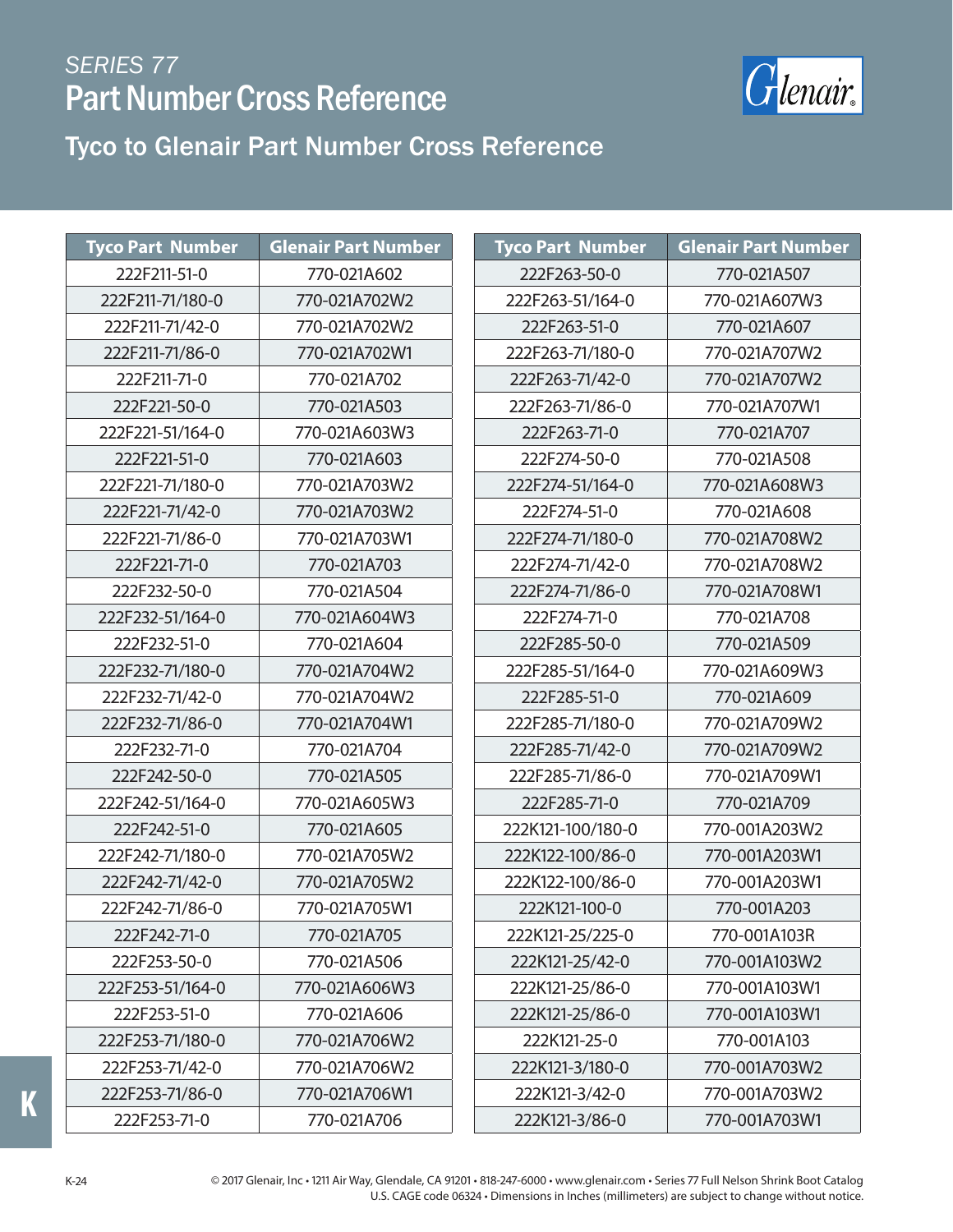

Tyco to Glenair Part Number Cross Reference

| <b>Tyco Part Number</b> | <b>Glenair Part Number</b> | <b>Tyco Part Number</b> | <b>Glenair Part Number</b> |
|-------------------------|----------------------------|-------------------------|----------------------------|
| 222K121-3/86-0          | 770-001A703W1              | 222K152-100-0           | 770-001A206                |
| 222K121-3-0             | 770-001A703                | 222K152-25/225-0        | 770-001A106R               |
| 222K121-4/42-0          | 770-001A303W2              | 222K152-25/42-0         | 770-001A106W2              |
| 222K121-4-0             | 770-001A303                | 222K152-25/86-0         | 770-001A106W1              |
| 222K132-100/180-0       | 770-001A204W2              | 222K152-25/86-0         | 770-001A106W1              |
| 222K132-100-0           | 770-001A204                | 222K152-25-0            | 770-001A106                |
| 222K132-25/225-0        | 770-001A104R               | 222K152-3/180-0         | 770-001A706W2              |
| 222K132-25/42-0         | 770-001A104W2              | 222K152-3/42-0          | 770-001A706W2              |
| 222K132-25/86-0         | 770-001A104W1              | 222K152-3/86-0          | 770-001A706W1              |
| 222K132-25/86-0         | 770-001A104W1              | 222K152-3/86-0          | 770-001A706W1              |
| 222K132-25-0            | 770-001A104                | 222K152-3-0             | 770-001A706                |
| 222K132-3/180-0         | 770-001A704W2              | 222K152-4/42-0          | 770-001A306W2              |
| 222K132-3/42-0          | 770-001A704W2              | 222K152-4-0             | 770-001A306                |
| 222K132-3/86-0          | 770-001A704W1              | 222K163-100/180-0       | 770-001A207W2              |
| 222K132-3/86-0          | 770-001A704W1              | 222K163-100-0           | 770-001A207                |
| 222K132-3-0             | 770-001A704                | 222K163-25/225-0        | 770-001A107R               |
| 222K132-4/42-0          | 770-001A304W2              | 222K163-25/42-0         | 770-001A107W2              |
| 222K132-4-0             | 770-001A304                | 222K163-25/86-0         | 770-001A107W1              |
| 222K142-100/180-0       | 770-001A205W2              | 222K163-25/86-0         | 770-001A107W1              |
| 222K142-100-0           | 770-001A205                | 222K163-25-0            | 770-001A107                |
| 222K142-25/225-0        | 770-001A105R               | 222K163-3/180-0         | 770-001A707W2              |
| 222K142-25/42-0         | 770-001A105W2              | 222K163-3/42-0          | 770-001A707W2              |
| 222K142-25/86-0         | 770-001A105W1              | 222K163-3/86-0          | 770-001A707W1              |
| 222K142-25/86-0         | 770-001A105W1              | 222K163-3/86-0          | 770-001A707W1              |
| 222K142-25-0            | 770-001A105                | 222K163-3-0             | 770-001A707                |
| 222K142-3/180-0         | 770-001A705W2              | 222K163-4/42-0          | 770-001A307W2              |
| 222K142-3/42-0          | 770-001A705W2              | 222K163-4-0             | 770-001A307                |
| 222K142-3/86-0          | 770-001A705W1              | 222K174-100/180-0       | 770-001A208W2              |
| 222K142-3/86-0          | 770-001A705W1              | 222K174-100-0           | 770-001A208                |
| 222K142-3-0             | 770-001A705                | 222K174-25/225-0        | 770-001A108R               |
| 222K142-4/42-0          | 770-001A305W2              | 222K174-25/42-0         | 770-001A108W2              |
| 222K142-4-0             | 770-001A305                | 222K174-25/86-0         | 770-001A108W1              |
| 222K152-100/180-0       | 770-001A206W2              | 222K174-25/86-0         | 770-001A108W1              |

K-25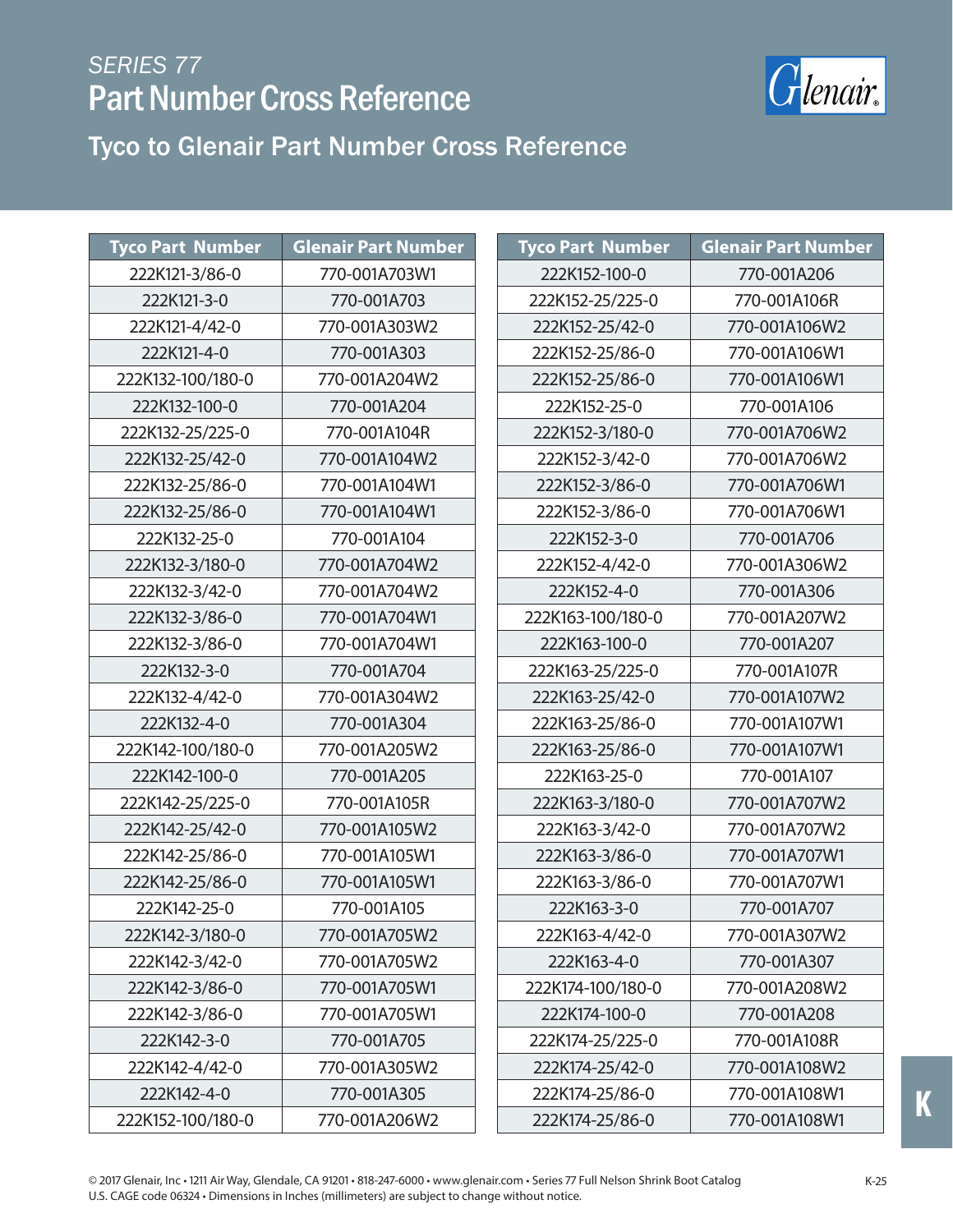

#### Tyco to Glenair Part Number Cross Reference

| <b>Tyco Part Number</b> | <b>Glenair Part Number</b> | <b>Tyco Part Number</b> | <b>Glenair Part Number</b> |
|-------------------------|----------------------------|-------------------------|----------------------------|
| 222K174-25-0            | 770-001A108                | 224W142-3/42-G43-0      | 770-033A705W2-DH           |
| 222K174-3/180-0         | 770-001A708W2              | 224W142-3/42-G44-0      | 770-033A705W2-DHS          |
| 222K174-3/42-0          | 770-001A708W2              | 224W142-3/86-0          | 770-033A705W1              |
| 222K174-3/86-0          | 770-001A708W1              | 224W142-3/86-G43-0      | 770-033A705W1-DH           |
| 222K174-3/86-0          | 770-001A708W1              | 224W142-3/86-G44-0      | 770-033A705W1-DHS          |
| 222K174-3-0             | 770-001A708                | 224W142-3-0             | 770-033A705                |
| 222K174-4/42-0          | 770-001A308W2              | 224W142-3-G43-0         | 770-033A705-DH             |
| 222K174-4-0             | 770-001A308                | 224W142-3-G44-0         | 770-033A705-DHS            |
| 222K185-25/225-0        | 770-001A109R               | 224W142-4/42-0          | 770-033A305W2              |
| 222K185-25/42-0         | 770-001A109W2              | 224W142-4/42-G43-0      | 770-033A305W2-DH           |
| 222K185-25/86-0         | 770-001A109W1              | 224W142-4/42-G44-0      | 770-033A305W2-DHS          |
| 222K185-25/86-0         | 770-001A109W1              | 224W142-4/86-0          | 770-033A305W1              |
| 222K185-25-0            | 770-001A109                | 224W142-4/86-G43-0      | 770-033A305W1-DH           |
| 222K185-3/180-0         | 770-001A709W2              | 224W142-4/86-G44-0      | 770-033A305W1-DHS          |
| 222K185-3/42-0          | 770-001A709W2              | 224W142-4-0             | 770-033A305                |
| 222K185-3/86-0          | 770-001A709W1              | 224W142-4-G43-0         | 770-033A305-DH             |
| 222K185-3/86-0          | 770-001A709W1              | 224W142-4-G44-0         | 770-033A305-DHS            |
| 222K185-3-0             | 770-001A709                | 242W042-25/225-0        | 770-033B105R               |
| 222K185-4/180-0         | 770-001A309W2              | 242W042-25/225-G43-0    | 770-033B105R-DH            |
| 222K185-4/42-0          | 770-001A309W2              | 242W042-25/86-0         | 770-033B105W1              |
| 222K185-4/86-0          | 770-001A309W1              | 242W042-25/86-G43-0     | 770-033B105W1-DH           |
| 222K185-4/86-0          | 770-001A309W1              | 242W042-25-0            | 770-033B105                |
| 222K185-4-0             | 770-001A309                | 242W042-25-G43-0        | 770-033B105-DH             |
| 224W142-25/225-0        | 770-033A105R               | 242W042-3/42-0          | 770-033B705W2              |
| 224W142-25/225-G43-0    | 770-033A105R-DH            | 242W042-3/42-G43-0      | 770-033B705W2-DH           |
| 224W142-25/225-G44-0    | 770-033A105R-DHS           | 242W042-3/86-0          | 770-033B705W1              |
| 224W142-25/86-0         | 770-033A105W1              | 242W042-3/86-G43-0      | 770-033B705W1-DH           |
| 224W142-25/86-G43-0     | 770-033A105W1-DH           | 242W042-3-0             | 770-033B705                |
| 224W142-25/86-G44-0     | 770-033A105W1-DHS          | 242W042-3-G43-0         | 770-033B705-DH             |
| 224W142-25-0            | 770-033A105                | 242W042-4/42-0          | 770-033B305W2              |
| 224W142-25-G43-0        | 770-033A105-DH             | 242W042-4/42-G43-0      | 770-033B305W2-DH           |
| 224W142-25-G44-0        | 770-033A105-DHS            | 242W042-4/86-0          | 770-033B305W1              |
| 224W142-3/42-0          | 770-033A705W2              | 242W042-4/86-G43-0      | 770-033B305W1-DH           |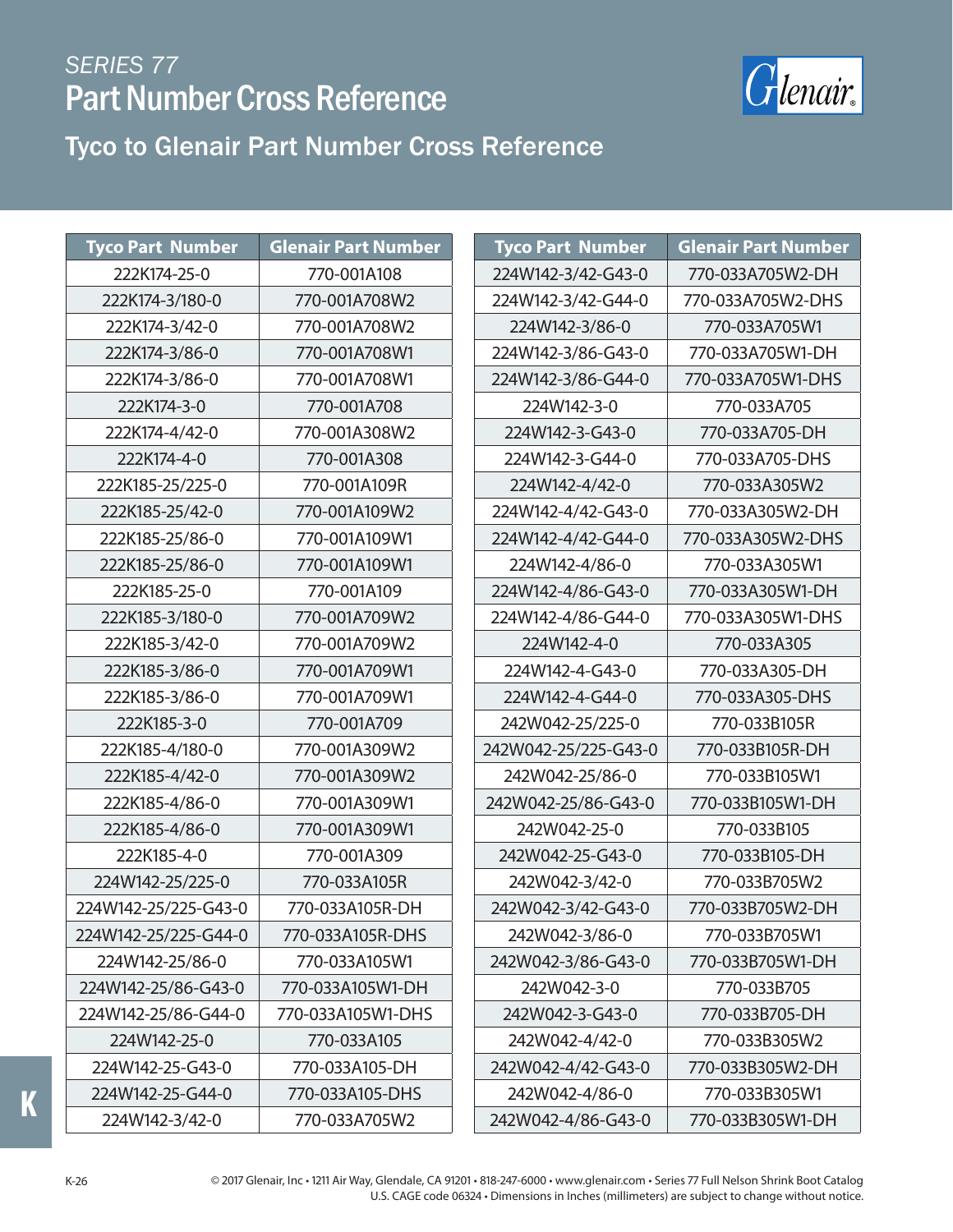

Tyco to Glenair Part Number Cross Reference

| <b>Tyco Part Number</b> | <b>Glenair Part Number</b> | <b>Tyco Part Number</b> | <b>Glenair Part Number</b> |
|-------------------------|----------------------------|-------------------------|----------------------------|
| 242W042-4-0             | 770-033B305                | 242W063-4/42-G43-0      | 770-033B307W2-DH           |
| 242W042-4-G43-0         | 770-033B305-DH             | 242W063-4/86-0          | 770-033B307W1              |
| 242W053-25/225-0        | 770-033B106R               | 242W063-4/86-G43-0      | 770-033B307W1-DH           |
| 242W053-25/225-G43-0    | 770-033B106R-DH            | 242W063-4-0             | 770-033B307                |
| 242W053-25/86-0         | 770-033B106W1              | 242W063-4-G43-0         | 770-033B307-DH             |
| 242W053-25/86-G43-0     | 770-033B106W1-DH           | 263W042-25/225-0        | 770-034108R                |
| 242W053-25-0            | 770-033B106                | 263W042-25/225-G43-0    | 770-034108R-DH             |
| 242W053-25-G43-0        | 770-033B106-DH             | 263W042-25/225-G44-0    | 770-034108R-DHS            |
| 242W053-3/42-0          | 770-033B706W2              | 263W042-25/86-0         | 770-034108W1               |
| 242W053-3/42-G43-0      | 770-033B706W2-DH           | 263W042-25/86-G43-0     | 770-034108W1-DH            |
| 242W053-3/86-0          | 770-033B706W1              | 263W042-25/86-G44-0     | 770-034108W1-DHS           |
| 242W053-3/86-G43-0      | 770-033B706W1-DH           | 263W042-25-0            | 770-034108                 |
| 242W053-3-0             | 770-033B706                | 263W042-25-G43-0        | 770-034108-DH              |
| 242W053-3-G43-0         | 770-033B706-DH             | 263W042-25-G44-0        | 770-034108-DHS             |
| 242W053-4/42-0          | 770-033B306W2              | 263W042-3/42-0          | 770-034708W2               |
| 242W053-4/42-G43-0      | 770-033B306W2-DH           | 263W042-3/42-G43-0      | 770-034708W2-DH            |
| 242W053-4/86-0          | 770-033B306W1              | 263W042-3/42-G44-0      | 770-034708W2-DHS           |
| 242W053-4/86-G43-0      | 770-033B306W1-DH           | 263W042-3/86-0          | 770-034708W1               |
| 242W053-4-0             | 770-033B306                | 263W042-3/86-G43-0      | 770-034708W1-DH            |
| 242W053-4-G43-0         | 770-033B306-DH             | 263W042-3/86-G44-0      | 770-034708W1-DHS           |
| 242W063-25/225-0        | 770-033B107R               | 263W042-3-0             | 770-034708                 |
| 242W063-25/225-G43-0    | 770-033B107R-DH            | 263W042-3-G43-0         | 770-034708-DH              |
| 242W063-25/86-0         | 770-033B107W1              | 263W042-3-G44-0         | 770-034708-DHS             |
| 242W063-25/86-G43-0     | 770-033B107W1-DH           | 263W042-4/42-0          | 770-034308W2               |
| 242W063-25-0            | 770-033B107                | 263W042-4/42-G43-0      | 770-034308W2-DH            |
| 242W063-25-G43-0        | 770-033B107-DH             | 263W042-4/42-G44-0      | 770-034308W2-DHS           |
| 242W063-3/42-0          | 770-033B707W2              | 263W042-4/86-0          | 770-034308W1               |
| 242W063-3/42-G43-0      | 770-033B707W2-DH           | 263W042-4/86-G43-0      | 770-034308W1-DH            |
| 242W063-3/86-0          | 770-033B707W1              | 263W042-4/86-G44-0      | 770-034308W1-DHS           |
| 242W063-3/86-G43-0      | 770-033B707W1-DH           | 263W042-4-0             | 770-034308                 |
| 242W063-3-0             | 770-033B707                | 263W042-4-G43-0         | 770-034308-DH              |
| 242W063-3-G43-0         | 770-033B707-DH             | 263W042-4-G44-0         | 770-034308-DHS             |
| 242W063-4/42-0          | 770-033B307W2              | 301A011-100/180-0       | 770-011T201W2              |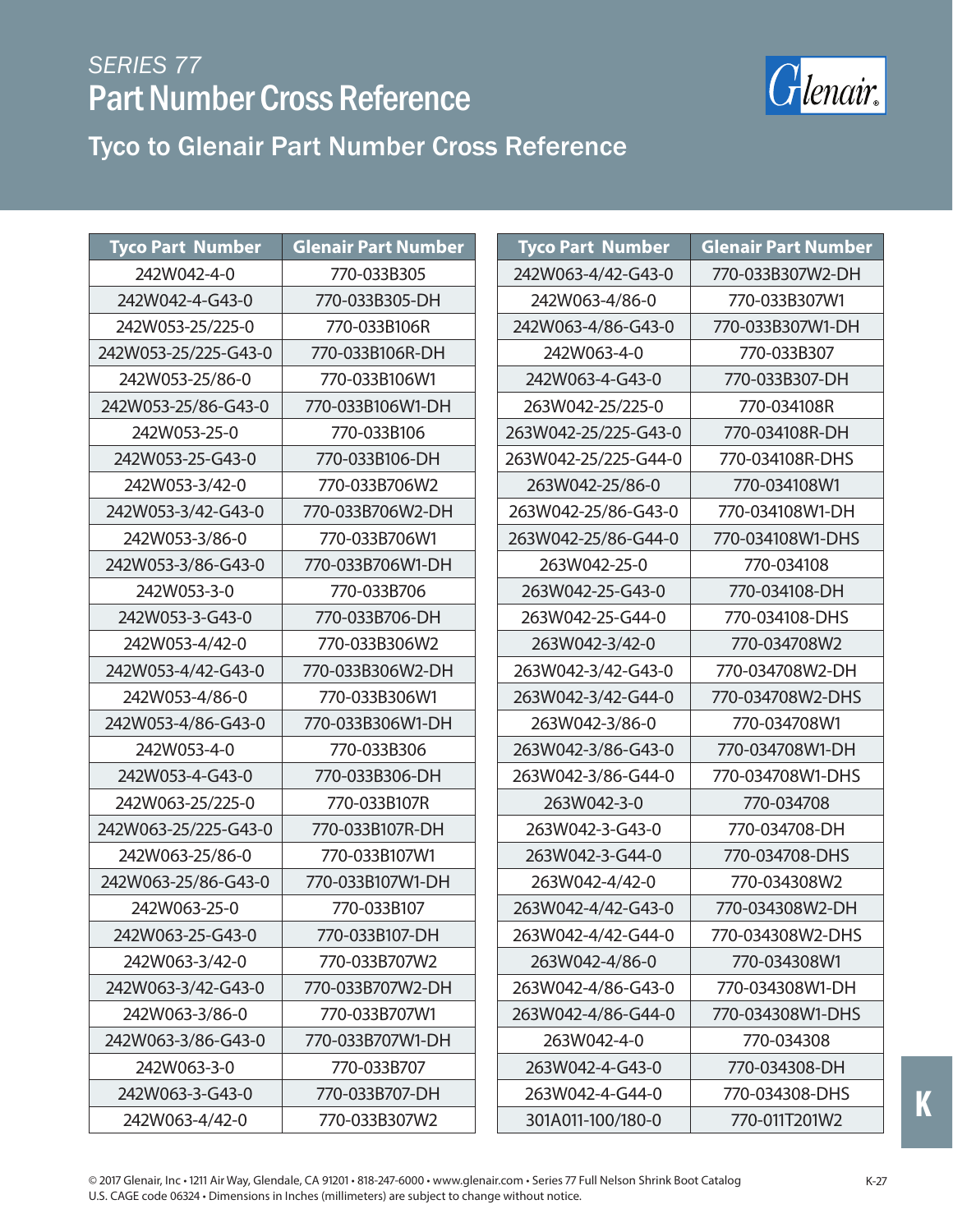

**Tyco Part Number Glenair Part Number**

#### Tyco to Glenair Part Number Cross Reference

| <b>Tyco Part Number</b> | <b>Glenair Part Number</b> | <b>Tyco Part Number</b> |
|-------------------------|----------------------------|-------------------------|
| 301A011-100/86-0        | 770-011T201W1              | 301A034-25/225-0        |
| 301A011-100-0           | 770-011T201                | 301A034-25/42-0         |
| 301A011-25/225-0        | 770-011T101R               | 301A034-25/86-0         |
| 301A011-25/42-0         | 770-011T101W2              | 301A034-25-0            |
| 301A011-25/86-0         | 770-011T101W1              | 301A034-3/180-0         |
| 301A011-25-0            | 770-011T101                | 301A034-3/42-0          |
| 301A011-3/180-0         | 770-011T701W2              | 301A034-3/86-0          |
| 301A011-3/42-0          | 770-011T701W2              | 301A034-3-0             |
| 301A011-3/86-0          | 770-011T701W1              | 301A034-4/180-0         |
| 301A011-3-0             | 770-011T701                | 301A034-4/42-0          |
| 301A011-4/180-0         | 770-011T301W2              | 301A034-4/86-0          |
| 301A011-4/42-0          | 770-011T301W2              | 301A034-4-0             |
| 301A011-4/86-0          | 770-011T301W1              | 301A048-100/180-0       |
| 301A011-4-0             | 770-011T301                | 301A048-100/86-0        |
| 301A022-100/180-0       | 770-011T202W2              | 301A048-100-0           |
| 301A022-100/86-0        | 770-011T202W1              | 301A048-25/225-0        |
| 301A022-100-0           | 770-011T202                | 301A048-25/42-0         |
| 301A022-25/225-0        | 770-011T102R               | 301A048-25/86-0         |
| 301A022-25/42-0         | 770-011T102W2              | 301A048-25-0            |
| 301A022-25/86-0         | 770-011T102W1              | 301A048-3/180-0         |
| 301A022-25-0            | 770-011T102                | 301A048-3/42-0          |
| 301A022-3/180-0         | 770-011T702W2              | 301A048-3/86-0          |
| 301A022-3/42-0          | 770-011T702W2              | 301A048-3-0             |
| 301A022-3/86-0          | 770-011T702W1              | 301A048-4/180-0         |
| 301A022-3-0             | 770-011T702                | 301A048-4/42-0          |
| 301A022-4/180-0         | 770-011T302W2              | 301A048-4/86-0          |
| 301A022-4/42-0          | 770-011T302W2              | 301A048-4-0             |
| 301A022-4/86-0          | 770-011T302W1              | 301A511-50-0            |
| 301A022-4-0             | 770-011T302                | 301A511-51/164-0        |
| 301A034-100/180-0       | 770-011T103W2              | 301A511-51/86-0         |
| 301A034-100/42-0        | 770-011T203W2              | 301A511-51-0            |
| 301A034-100/86-0        | 770-011T103W1              | 301A511-71/42-0         |
| 301A034-100-0           | 770-011T103                | 301A511-71/86-0         |

| 301A034-25/225-0  | 770-011T103R  |
|-------------------|---------------|
| 301A034-25/42-0   | 770-011T103W2 |
| 301A034-25/86-0   | 770-011T103W1 |
| 301A034-25-0      | 770-011T103   |
| 301A034-3/180-0   | 770-011T703W2 |
| 301A034-3/42-0    | 770-011T703W2 |
| 301A034-3/86-0    | 770-011T703W1 |
| 301A034-3-0       | 770-011T703   |
| 301A034-4/180-0   | 770-011T303W2 |
| 301A034-4/42-0    | 770-011T303W2 |
| 301A034-4/86-0    | 770-011T303W1 |
| 301A034-4-0       | 770-011T303   |
| 301A048-100/180-0 | 770-011T204W2 |
| 301A048-100/86-0  | 770-011T204W1 |
| 301A048-100-0     | 770-011T204   |
| 301A048-25/225-0  | 770-011T104R  |
| 301A048-25/42-0   | 770-011T104W2 |
| 301A048-25/86-0   | 770-011T104W1 |
| 301A048-25-0      | 770-011T104   |
| 301A048-3/180-0   | 770-011T704W2 |
| 301A048-3/42-0    | 770-011T704W2 |
| 301A048-3/86-0    | 770-011T704W1 |
| 301A048-3-0       | 770-011T704   |
| 301A048-4/180-0   | 770-011T304W2 |
| 301A048-4/42-0    | 770-011T304W2 |
| 301A048-4/86-0    | 770-011T304W1 |
| 301A048-4-0       | 770-011T304   |
| 301A511-50-0      | 770-012T501   |
| 301A511-51/164-0  | 770-012T601W3 |
| 301A511-51/86-0   | 770-012T601W1 |
| 301A511-51-0      | 770-012T601   |
| 301A511-71/42-0   | 770-012T701W2 |
| 301A511-71/86-0   | 770-012T701W1 |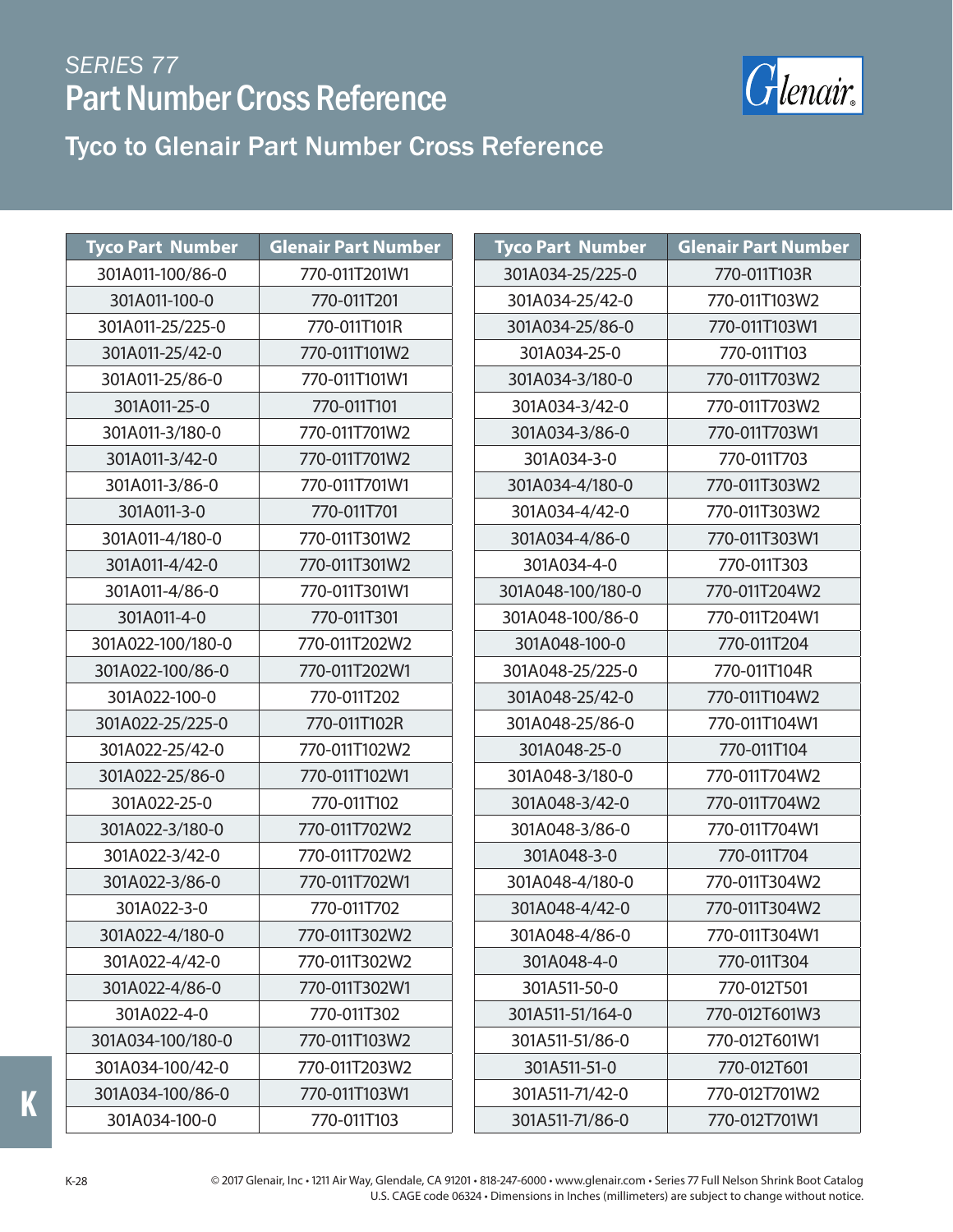

Tyco to Glenair Part Number Cross Reference

| <b>Tyco Part Number</b> | <b>Glenair Part Number</b> | <b>Tyco Part Number</b> | <b>Glenair Part Number</b> |
|-------------------------|----------------------------|-------------------------|----------------------------|
| 301A511-71-0            | 770-012T701                | 342A012-4/86-0          | 770-037T310W1              |
| 301A512-50-0            | 770-012T502                | 342A012-4/86-0          | 770-037T310W1              |
| 301A512-51/164-0        | 770-012T602W3              | 342A012-25-0            | 770-037T110                |
| 301A512-51/86-0         | 770-012T602W1              | 342A012-25/86-0         | 770-037T110W1              |
| 301A512-51-0            | 770-012T602                | 342A012-25/86-0         | 770-037T110W1              |
| 301A512-71/42-0         | 770-012T702W2              | 342A012-25/225-0        | 770-037T110R               |
| 301A512-71/86-0         | 770-012T702W1              | 342A012-50-0            | 770-037T510                |
| 301A512-71-0            | 770-012T702                | 342A012-50/164-0        | 770-037T510W3              |
| 301A513-50-0            | 770-012T503                | 342A012-50/86-0         | 770-037T510W1              |
| 301A513-51/164-0        | 770-012T603W3              | 342A012-51-0            | 770-037T610                |
| 301A513-51/86-0         | 770-012T603W1              | 342A012-51/164-0        | 770-037T610W3              |
| 301A513-51-0            | 770-012T603                | 342A012-51/86-0         | 770-037T610W1              |
| 301A513-71/42-0         | 770-012T703W2              | 342A012-71-0            | 770-037T710                |
| 301A513-71/86-0         | 770-012T703W1              | 342A012-71/42-0         | 770-037T710W2              |
| 301A513-71-0            | 770-012T703                | 342A012-71/86-0         | 770-037T710W1              |
| 301A514-50-0            | 770-012T504                | 342A012-71/86-0         | 770-037T710W1              |
| 301A514-51/164-0        | 770-012T604W3              | 342A012-100-0           | 770-037T210                |
| 301A514-51-0            | 770-012T604                | 342A012-100/42-0        | 770-037T210W2              |
| 301A514-71/164-0        | 770-012T704W3              | 342A012-100/86-0        | 770-037T210W1              |
| 301A514-71/42-0         | 770-012T704W2              | 342A012-100/86-0        | 770-037T210W1              |
| 301A514-71/86-0         | 770-012T704W1              | 342A024-3-0             | 770-037T711                |
| 301A514-71-0            | 770-012T704                | 342A024-3/42-0          | 770-037T711W2              |
| 322C512-50-0            | 770-012T512                | 342A024-3/86-0          | 770-037T711W1              |
| 322C512-51/164-0        | 770-012T612W3              | 342A024-3/86-0          | 770-037T711W1              |
| 322C512-51/86-0         | 770-012T612W1              | 342A024-4-0             | 770-037T311                |
| 322C512-51-0            | 770-012T612                | 342A024-4/42-0          | 770-037T311W2              |
| 322C512-71-0            | 770-012T712                | 342A024-4/86-0          | 770-037T311W1              |
| 342A012-3-0             | 770-037T710                | 342A024-4/86-0          | 770-037T311W1              |
| 342A012-3/42-0          | 770-037T710W2              | 342A024-25-0            | 770-037T111                |
| 342A012-3/86-0          | 770-037T710W1              | 342A024-25/86-0         | 770-037T111W1              |
| 342A012-3/86-0          | 770-037T710W1              | 342A024-25/86-0         | 770-037T111W1              |
| 342A012-4-0             | 770-037T310                | 342A024-25/225-0        | 770-037T111R               |
| 342A012-4/42-0          | 770-037T310W2              | 342A024-50-0            | 770-037T511                |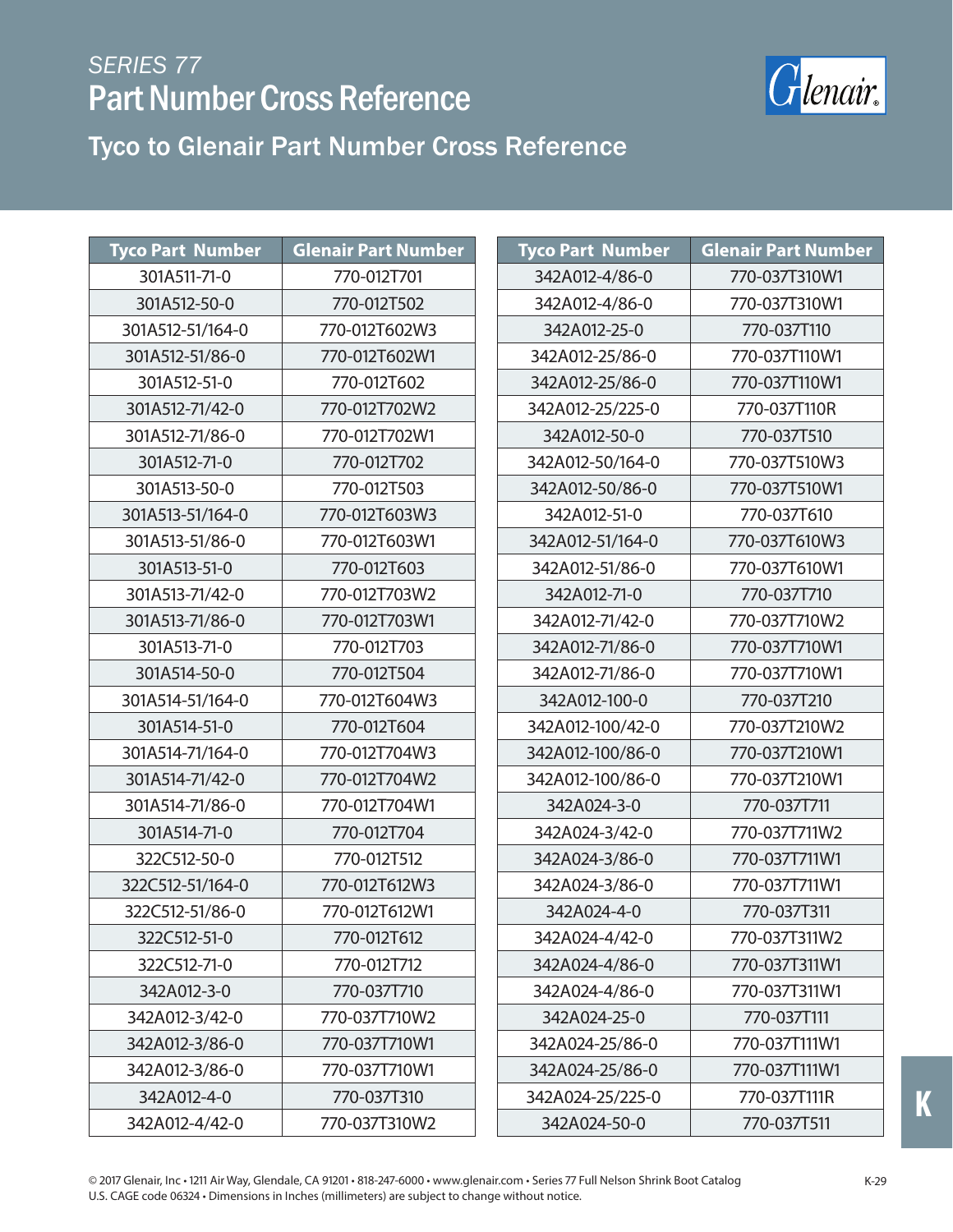

#### Tyco to Glenair Part Number Cross Reference

| <b>Tyco Part Number</b> | <b>Glenair Part Number</b> | <b>Tyco Part Number</b> | <b>Glenair Part Number</b> |
|-------------------------|----------------------------|-------------------------|----------------------------|
| 342A024-50/164-0        | 770-037T511W3              | 342A034-71/86-0         | 770-037T712W1              |
| 342A024-50/86-0         | 770-037T511W1              | 342A034-71/86-0         | 770-037T712W1              |
| 342A024-51-0            | 770-037T611                | 342A034-100-0           | 770-037T212                |
| 342A024-51/164-0        | 770-037T611W3              | 342A034-100/42-0        | 770-037T212W2              |
| 342A024-51/86-0         | 770-037T611W1              | 342A034-100/86-0        | 770-037T212W1              |
| 342A024-71-0            | 770-037T711                | 342A034-100/86-0        | 770-037T212W1              |
| 342A024-71/42-0         | 770-037T711W2              | 342A048-3-0             | 770-037T713                |
| 342A024-71/86-0         | 770-037T711W1              | 342A048-3/42-0          | 770-037T713W2              |
| 342A024-71/86-0         | 770-037T711W1              | 342A048-3/86-0          | 770-037T713W1              |
| 342A024-100-0           | 770-037T211                | 342A048-4-0             | 770-037T313                |
| 342A024-100/42-0        | 770-037T211W2              | 342A048-4/42-0          | 770-037T313W2              |
| 342A024-100/86-0        | 770-037T211W1              | 342A048-4/86-0          | 770-037T313W1              |
| 342A024-100/86-0        | 770-037T211W1              | 342A048-25-0            | 770-037T131                |
| 342A034-3-0             | 770-037T712                | 342A048-25/86-0         | 770-037T131W1              |
| 342A034-3/42-0          | 770-037T712W2              | 342A048-25/225-0        | 770-037T131R               |
| 342A034-3/86-0          | 770-037T712W1              | 342A048-50-0            | 770-037T513                |
| 342A034-3/86-0          | 770-037T712W1              | 342A048-50/164-0        | 770-037T513W3              |
| 342A034-4-0             | 770-037T312                | 342A048-50/86-0         | 770-037T513W1              |
| 342A034-4/42-0          | 770-037T312W2              | 342A048-51-0            | 770-037T613                |
| 342A034-4/86-0          | 770-037T312W1              | 342A048-51/164-0        | 770-037T613W3              |
| 342A034-4/86-0          | 770-037T312W1              | 342A048-51/86-0         | 770-037T613W1              |
| 342A034-25-0            | 770-037T121                | 342A048-71-0            | 770-037T713                |
| 342A034-25/86-0         | 770-037T121W1              | 342A048-71/42-0         | 770-037T713W2              |
| 342A034-25/86-0         | 770-037T121W1              | 342A048-71/86-0         | 770-037T713W1              |
| 342A034-25/225-0        | 770-037T121R               | 342A048-100-0           | 770-037T213                |
| 342A034-50-0            | 770-037T512                | 342A048-100/42-0        | 770-037T213W2              |
| 342A034-50/164-0        | 770-037T512W3              | 342A048-100/86-0        | 770-037T213W1              |
| 342A034-50/86-0         | 770-037T512W1              | 342A058-3-0             | 770-037T714                |
| 342A034-51-0            | 770-037T612                | 342A058-3/42-0          | 770-037T714W2              |
| 342A034-51/164-0        | 770-037T612W3              | 342A058-3/86-0          | 770-037T714W1              |
| 342A034-51/86-0         | 770-037T612W1              | 342A058-4-0             | 770-037T314                |
| 342A034-71-0            | 770-037T712                | 342A058-4/42-0          | 770-037T314W2              |
| 342A034-71/42-0         | 770-037T712W2              | 342A058-4/86-0          | 770-037T314W1              |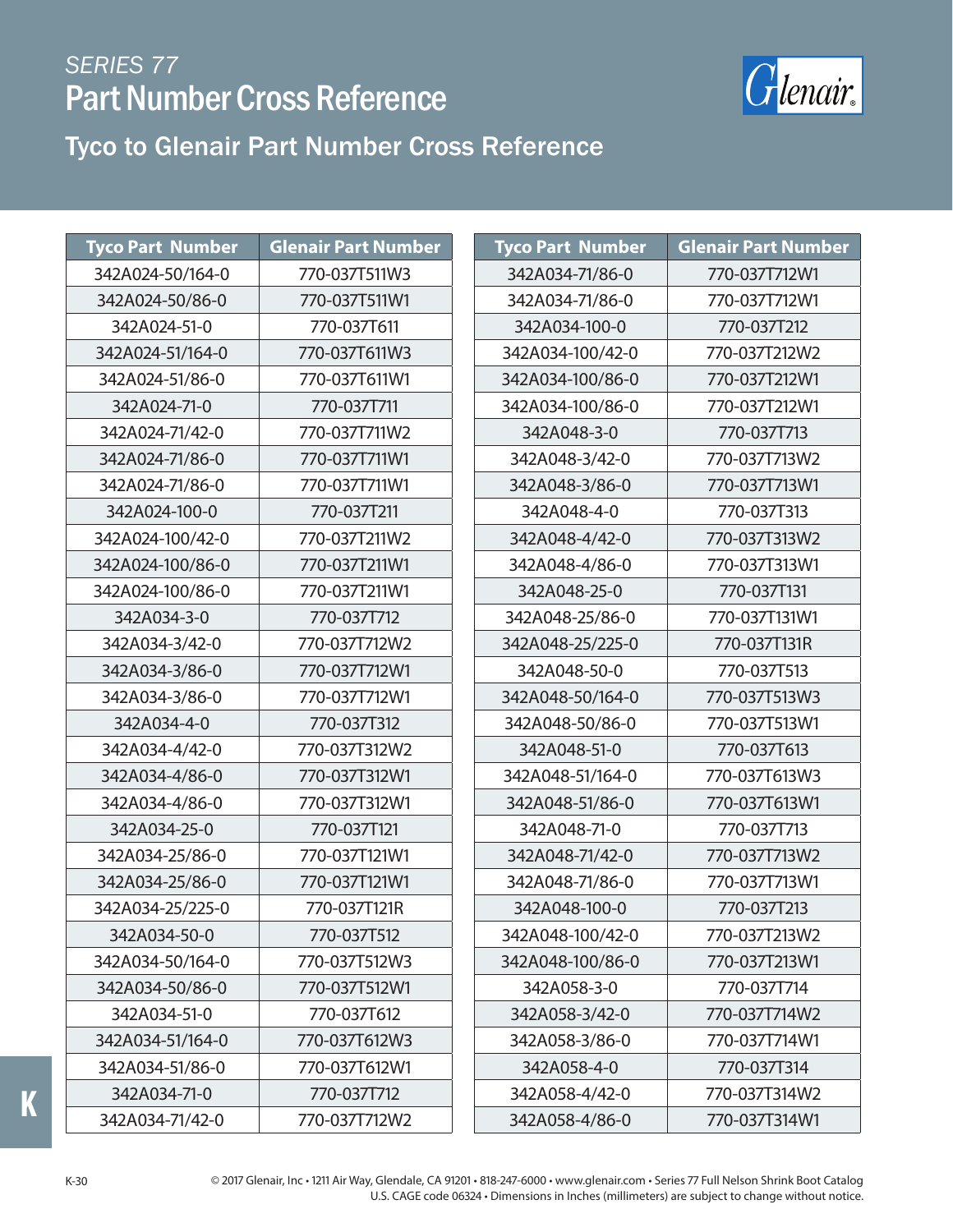

Tyco to Glenair Part Number Cross Reference

| <b>Tyco Part Number</b> | <b>Glenair Part Number</b> | <b>Tyco Part Number</b> | <b>Glenair Part Number</b> |
|-------------------------|----------------------------|-------------------------|----------------------------|
| 342A058-25-0            | 770-037T141                | 342A124-25-0            | 770-035T102                |
| 342A058-25/86-0         | 770-037T141W1              | 342A124-25/86-0         | 770-035T102W1              |
| 342A058-25/225-0        | 770-037T141R               | 342A124-25/225-0        | 770-035T102R               |
| 342A058-50-0            | 770-037T514                | 342A124-100             | 770-035T202                |
| 342A058-50/164-0        | 770-037T514W3              | 342A124-100/180-0       | 770-035T202W2              |
| 342A058-50/86-0         | 770-037T514W1              | 342A124-100/86-0        | 770-035T202W1              |
| 342A058-51-0            | 770-037T614                | 342A138-3-0             | 770-035T703                |
| 342A058-51/164-0        | 770-037T614W3              | 342A138-3/42-0          | 770-035T703W2              |
| 342A058-51/86-0         | 770-037T614W1              | 342A138-3/86-0          | 770-035T703W1              |
| 342A058-71-0            | 770-037T714                | 342A138-4-0             | 770-035T303                |
| 342A058-71/42-0         | 770-037T714W2              | 342A138-4/42-0          | 770-035T303W2              |
| 342A058-71/86-0         | 770-037T714W1              | 342A138-4/86-0          | 770-035T303W1              |
| 342A058-100-0           | 770-037T214                | 342A138-25-0            | 770-035T103                |
| 342A058-100/42-0        | 770-037T214W2              | 342A138-25/86-0         | 770-035T103W1              |
| 342A058-100/86-0        | 770-037T214W1              | 342A138-25/225-0        | 770-035T103R               |
| 342A112-3-0             | 770-035T701                | 342A138-100-0           | 770-035T203                |
| 342A112-3/42-0          | 770-035T701W2              | 342A138-100/180-0       | 770-035T203W2              |
| 342A112-3/86-0          | 770-035T701W1              | 342A138-100/86-0        | 770-035T203W1              |
| 342A112-4               | 770-035T301                | 362A014-3-0             | 770-036T701                |
| 342A112-4/42-0          | 770-035T301W2              | 362A014-3/42-0          | 770-036T701W2              |
| 342A112-4/86-0          | 770-035T301W1              | 362A014-3/86-0          | 770-036T701W1              |
| 342A112-25-0            | 770-035T101                | 362A014-4-0             | 770-036T301                |
| 342A112-25/86-0         | 770-035T101W1              | 362A014-4/42-0          | 770-036T301W2              |
| 342A112-25/225-0        | 770-035T101R               | 362A014-4/86-0          | 770-036T301W1              |
| 342A112-100-0           | 770-035T201                | 362A014-25-0            | 770-036T101                |
| 342A112-100/180-0       | 770-035T201W2              | 362A014-25/42-0         | 770-036T101W2              |
| 342A112-100/86-0        | 770-035T201W1              | 362A014-25/86-0         | 770-036T101W1              |
| 342A124-3               | 770-035T702                | 362A014-25/225-0        | 770-036T101R               |
| 342A124-3/42-0          | 770-035T702W2              | 362A014-100-0           | 770-036T201                |
| 342A124-3/86-0          | 770-035T702W1              | 362A014-100/180-0       | 770-036T201W2              |
| 342A124-4               | 770-035T302                | 362A014-100/86-0        | 770-036T201W1              |
| 342A124-4/42-0          | 770-035T302W2              | 362A024-3-0             | 770-036T702                |
| 342A124-4/86-0          | 770-035T302W1              | 362A024-3/42-0          | 770-036T702W2              |

**K**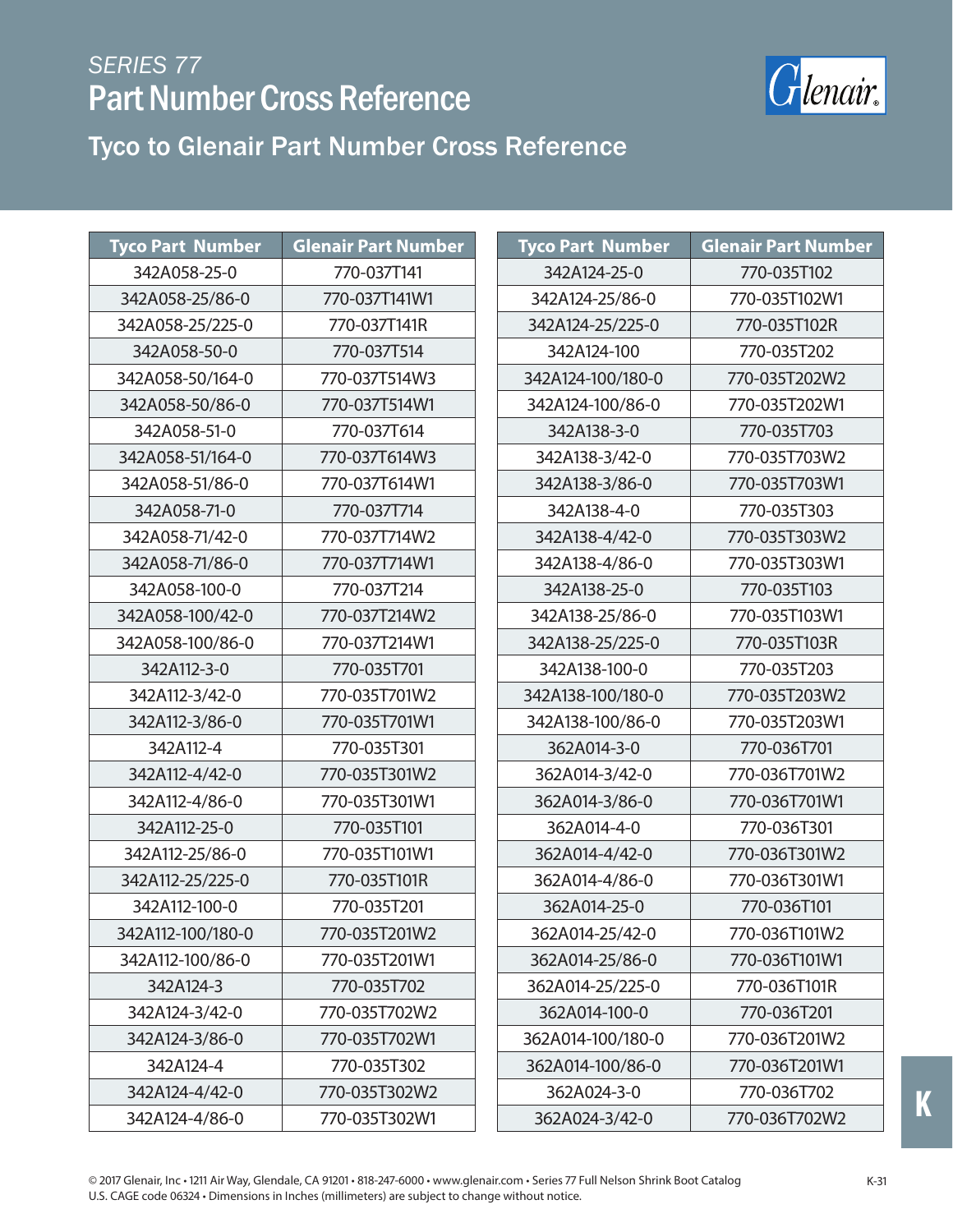

#### Tyco to Glenair Part Number Cross Reference Tyco to Glenair Part Number Cross Reference

| <b>Tyco Part Number</b> | <b>Glenair Part Number</b> | <b>Tyco Part</b> |
|-------------------------|----------------------------|------------------|
| 362A024-3/86-0          | 770-036T702W1              | 381A3            |
| 362A024-4-0             | 770-036T302                | 381A302          |
| 362A024-4/42-0          | 770-036T302W2              | 381A302          |
| 362A024-4/86-0          | 770-036T302W1              | 381A302          |
| 362A024-25-0            | 770-036T102                | 381A3            |
| 362A024-25/42-0         | 770-036T102W2              | 381A302          |
| 362A024-25/86-0         | 770-036T102W1              | 381A302          |
| 362A024-25/225-0        | 770-036T102R               | 381A302          |
| 362A024-100-0           | 770-036T202                | 381A3            |
| 362A024-100/180-0       | 770-036T202W2              | 381A3            |
| 362A024-100/86-0        | 770-036T202W1              | 381A303          |
| 362A114-3-0             | 770-036T703                | 381A303          |
| 362A114-3/42-0          | 770-036T703W2              | 381A3            |
| 362A114-3/86-0          | 770-036T703W1              | 381A303          |
| 362A114-4-0             | 770-036T303                | 381A303          |
| 362A114-4/42-0          | 770-036T303W2              | 381A303          |
| 362A114-4/86-0          | 770-036T303W1              | 381A3            |
| 362A114-25-0            | 770-036T103                | 381A3            |
| 362A114-25/42-0         | 770-036T103W2              | 381A304          |
| 362A114-25/86-0         | 770-036T103W1              | 381A304          |
| 362A114-25/225-0        | 770-036T103R               | 381A3            |
| 362A114-100-0           | 770-036T203                | 381A304          |
| 362A114-100/180-0       | 770-036T203W2              | 381A304          |
| 362A114-100/86-0        | 770-036T203W1              | 381A304          |
| 381A301-50-0            | 770-009Y505                | 381A3            |
| 381A301-51/164-0        | 770-009Y605W3              | 382A012          |
| 381A301-51/180-0        | 770-009Y605W2              | 382A012          |
| 381A301-51/86-0         | 770-009Y605W1              | 382A0            |
| 381A301-51-0            | 770-009Y605                | 382A012          |
| 381A301-71/180-0        | 770-009Y705W2              | 382A012          |
| 381A301-71/42-0         | 770-009Y705W2              | 382A012          |
| 381A301-71/86-0         | 770-009Y705W1              | 382A012          |
| 381A301-71-0            | 770-009Y705                | 382A0            |

| <b>Tyco Part Number</b> | <b>Glenair Part Number</b> |
|-------------------------|----------------------------|
| 381A302-50-0            | 770-009Y506                |
| 381A302-51/164-0        | 770-009Y606W3              |
| 381A302-51/180-0        | 770-009Y606W2              |
| 381A302-51/86-0         | 770-009Y606W1              |
| 381A302-51-0            | 770-009Y606                |
| 381A302-71/180-0        | 770-009Y706W2              |
| 381A302-71/42-0         | 770-009Y706W2              |
| 381A302-71/86-0         | 770-009Y706W1              |
| 381A302-71-0            | 770-009Y706                |
| 381A303-50-0            | 770-009Y507                |
| 381A303-51/164-0        | 770-009Y607W3              |
| 381A303-51/180-0        | 770-009Y607W2              |
| 381A303-51-0            | 770-009Y607                |
| 381A303-71/180-0        | 770-009Y707W2              |
| 381A303-71/42-0         | 770-009Y707W2              |
| 381A303-71/86-0         | 770-009Y707W1              |
| 381A303-71-0            | 770-009Y707                |
| 381A304-50-0            | 770-009Y508                |
| 381A304-51/164-0        | 770-009Y608W3              |
| 381A304-51/180-0        | 770-009Y608W2              |
| 381A304-51-0            | 770-009Y608                |
| 381A304-71/180-0        | 770-009Y708W2              |
| 381A304-71/42-0         | 770-009Y708W2              |
| 381A304-71/86-0         | 770-009Y708W1              |
| 381A304-71-0            | 770-009Y708                |
| 382A012-100/86-0        | 770-010Y205W1              |
| 382A012-100/86-0        | 770-010Y205W1              |
| 382A012-100-0           | 770-010Y205                |
| 382A012-25/225-0        | 770-010Y105R               |
| 382A012-25/42-0         | 770-010Y105W2              |
| 382A012-25/86-0         | 770-010Y105W1              |
| 382A012-25/42-0         | 770-010Y105W2              |
| 382A012-25-0            | 770-010Y105                |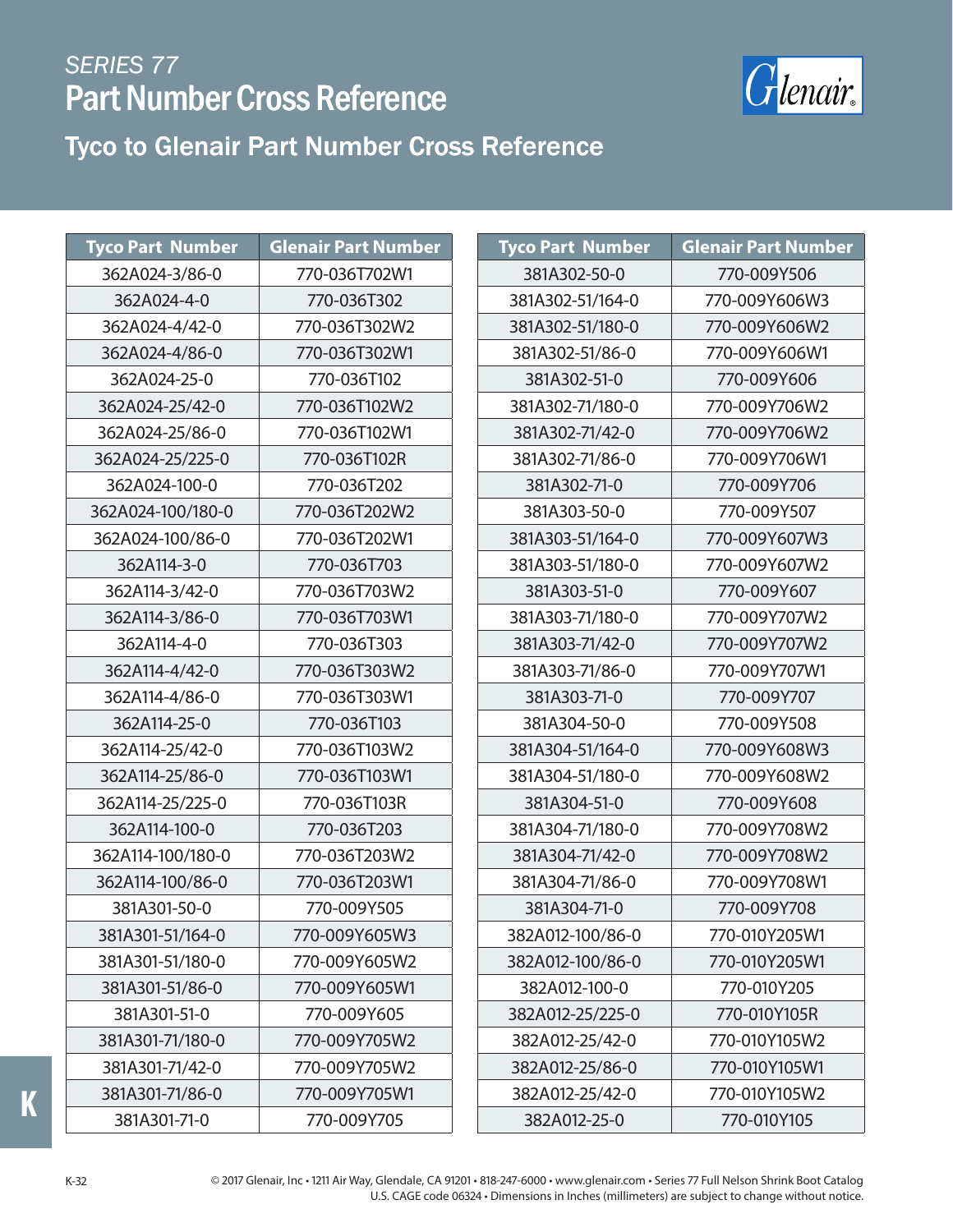

| <b>Tyco Part Number</b> | <b>Glenair Part Number</b> | <b>Tyco Part Number</b> | <b>Glenair Part Number</b> |
|-------------------------|----------------------------|-------------------------|----------------------------|
| 382A012-3/42-0          | 770-010Y705W2              | 382A034-25/86-0         | 770-010Y107W1              |
| 382A012-3/86-0          | 770-010Y705W1              | 382A034-25/86-0         | 770-010Y107W1              |
| 382A012-3/86-0          | 770-010Y705W1              | 382A034-25-0            | 770-010Y107                |
| 382A012-3-0             | 770-010Y705                | 382A034-3/42-0          | 770-010Y707W2              |
| 382A012-4/180-0         | 770-010Y305W2              | 382A034-3/86-0          | 770-010Y707W1              |
| 382A012-4/42-0          | 770-010Y305W2              | 382A034-3/86-0          | 770-010Y707W1              |
| 382A012-4/86-0          | 770-010Y305W1              | 382A034-3-0             | 770-010Y707                |
| 382A012-4/86-0          | 770-010Y305W1              | 382A034-4/180-0         | 770-010Y307W2              |
| 382A012-4-0             | 770-010Y305                | 382A034-4/42-0          | 770-010Y307W2              |
| 382A023-100/180-0       | 770-010Y206W2              | 382A034-4/86-0          | 770-010Y307W1              |
| 382A023-100/86-0        | 770-010Y206W1              | 382A034-4/86-0          | 770-010Y307W1              |
| 382A023-100/86-0        | 770-010Y206W1              | 382A034-4-0             | 770-010Y307                |
| 382A023-100-0           | 770-010Y206                | 382A046-100/180-0       | 770-010Y208W2              |
| 382A023-25/225-0        | 770-010Y106R               | 382A046-100/86-0        | 770-010Y208W1              |
| 382A023-25/42-0         | 770-010Y106W2              | 382A046-100-0           | 770-010Y208                |
| 382A023-25/86-0         | 770-010Y106W1              | 382A046-25/225-0        | 770-010Y108R               |
| 382A023-25/86-0         | 770-010Y106W1              | 382A046-25/42-0         | 770-010Y108W2              |
| 382A023-25-0            | 770-010Y106                | 382A046-25/86-0         | 770-010Y108W1              |
| 382A023-3/42-0          | 770-010Y706W2              | 382A046-25-0            | 770-010Y108                |
| 382A023-3/86-0          | 770-010Y706W1              | 382A046-3/42-0          | 770-010Y708W2              |
| 382A023-3/86-0          | 770-010Y706W1              | 382A046-3/86-0          | 770-010Y708W1              |
| 382A023-3-0             | 770-010Y706                | 382A046-3-0             | 770-010Y708                |
| 382A023-4/180-0         | 770-010Y306W2              | 382A046-4/180-0         | 770-010Y308W2              |
| 382A023-4/42-0          | 770-010Y306W2              | 382A046-4/42-0          | 770-010Y308W2              |
| 382A023-4/86-0          | 770-010Y306W1              | 382A046-4/86-0          | 770-010Y308W1              |
| 382A023-4/86-0          | 770-010Y306W1              | 382A046-4-0             | 770-010Y308                |
| 382A023-4-0             | 770-010Y306                | 382C312-50-0            | 770-009Y516                |
| 382A034-100/180-0       | 770-010Y207W2              | 382C312-51/164-0        | 770-009Y616W3              |
| 382A034-100/86-0        | 770-010Y207W1              | 382C312-51/42-0         | 770-009Y616W2              |
| 382A034-100/86-0        | 770-010Y207W1              | 382C312-51/86-0         | 770-009Y616W1              |
| 382A034-100-0           | 770-010Y207                | 382C312-51-0            | 770-009Y616                |
| 382A034-25/225-0        | 770-010Y107R               | 382C312-71/42-0         | 770-009Y716W2              |
| 382A034-25/42-0         | 770-010Y107W2              | 382C312-71/86-0         | 770-009Y716W1              |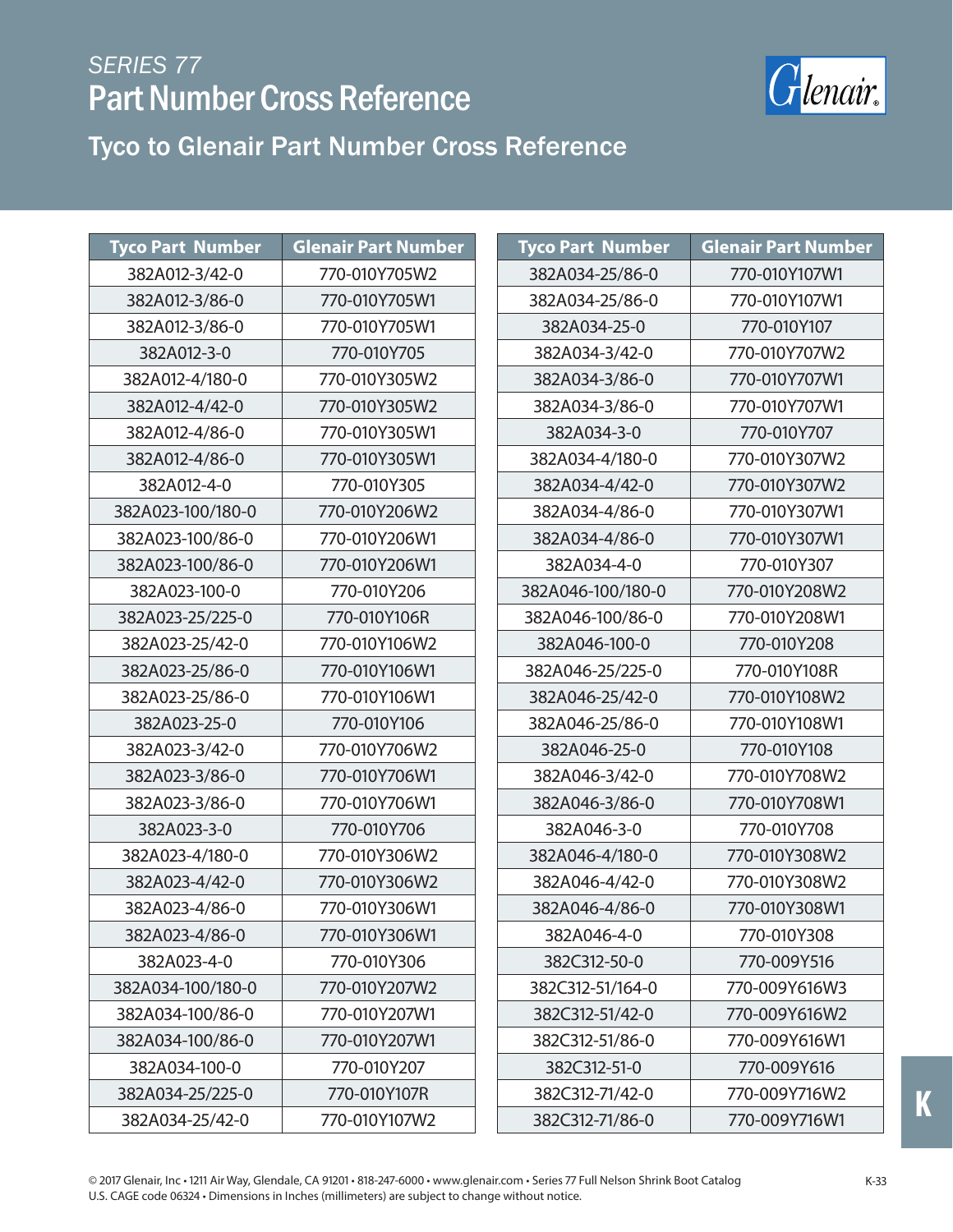

#### Tyco to Glenair Part Number Cross Reference

| <b>Tyco Part Number</b> | <b>Glenair Part Number</b> | <b>Tyco Part Number</b> | <b>Glenair Part Number</b> |
|-------------------------|----------------------------|-------------------------|----------------------------|
| 382C312-71-0            | 770-009Y716                | 462A023-100/180-0       | 770-013210W2               |
|                         |                            |                         |                            |
| 382C322-50-0            | 770-009Y526                | 462A023-100/86-0        | 770-013210W1               |
| 382C322-51/164-0        | 770-009Y626W3              | 462A023-100/86-0        | 770-013210W1               |
| 382C322-51/86-0         | 770-009Y626W1              | 462A023-100-0           | 770-013210                 |
| 382C322-51-0            | 770-009Y626                | 462A023-25/225-0        | 770-013110R                |
| 382C322-71/42-0         | 770-009Y726W2              | 462A023-25/42-0         | 770-013110W2               |
| 382C322-71/86-0         | 770-009Y726W1              | 462A023-25/86-0         | 770-013110W1               |
| 382C322-71-0            | 770-009Y726                | 462A023-25/86-0         | 770-013110W1               |
| 382C332-50-0            | 770-009Y536                | 462A023-25-0            | 770-013110                 |
| 382C332-51/164-0        | 770-009Y636W3              | 462A023-3/42-0          | 770-013710W2               |
| 382C332-51/86-0         | 770-009Y636W1              | 462A023-3/86-0          | 770-013710W1               |
| 382C332-51-0            | 770-009Y636                | 462A023-3/86-0          | 770-013710W1               |
| 382C332-71/42-0         | 770-009Y736W2              | 462A023-3-0             | 770-013710                 |
| 382C332-71/86-0         | 770-009Y736W1              | 462A023-4/180-0         | 770-013310W2               |
| 382C332-71-0            | 770-009Y736                | 462A023-4/42-0          | 770-013310W2               |
| 462A011-100/180-0       | 770-013209W2               | 462A023-4/86-0          | 770-013310W1               |
| 462A011-100/86-0        | 770-013209W1               | 462A023-4/86-0          | 770-013310W1               |
| 462A011-100/86-0        | 770-013209W1               | 462A023-4-0             | 770-013310                 |
| 462A011-100-0           | 770-013209                 | 462A034-100/180-0       | 770-013211W2               |
| 462A011-25/225-0        | 770-013109R                | 462A034-100/86-0        | 770-013211W1               |
| 462A011-25/42-0         | 770-013109W2               | 462A034-100/86-0        | 770-013211W1               |
| 462A011-25/86-0         | 770-013109W1               | 462A034-100-0           | 770-013211                 |
| 462A011-25/86-0         | 770-013109W1               | 462A034-25/225-0        | 770-013111R                |
| 462A011-25-0            | 770-013109                 | 462A034-25/42-0         | 770-013111W2               |
| 462A011-3/42-0          | 770-013709W2               | 462A034-25/86-0         | 770-013111W1               |
| 462A011-3/86-0          | 770-013709W1               | 462A034-25/86-0         | 770-013111W1               |
| 462A011-3/86-0          | 770-013709W1               | 462A034-25-0            | 770-013111                 |
| 462A011-3-0             | 770-013709                 | 462A034-3/42-0          | 770-013711W2               |
| 462A011-4/180-0         | 770-013309W2               | 462A034-3/86-0          | 770-013711W1               |
| 462A011-4/42-0          | 770-013309W2               | 462A034-3/86-0          | 770-013711W1               |
| 462A011-4/86-0          | 770-013309W1               | 462A034-3-0             | 770-013711                 |
| 462A011-4/86-0          | 770-013309W1               | 462A034-4/180-0         | 770-013311W2               |
| 462A011-4-0             | 770-013309                 | 462A034-4/42-0          | 770-013311W2               |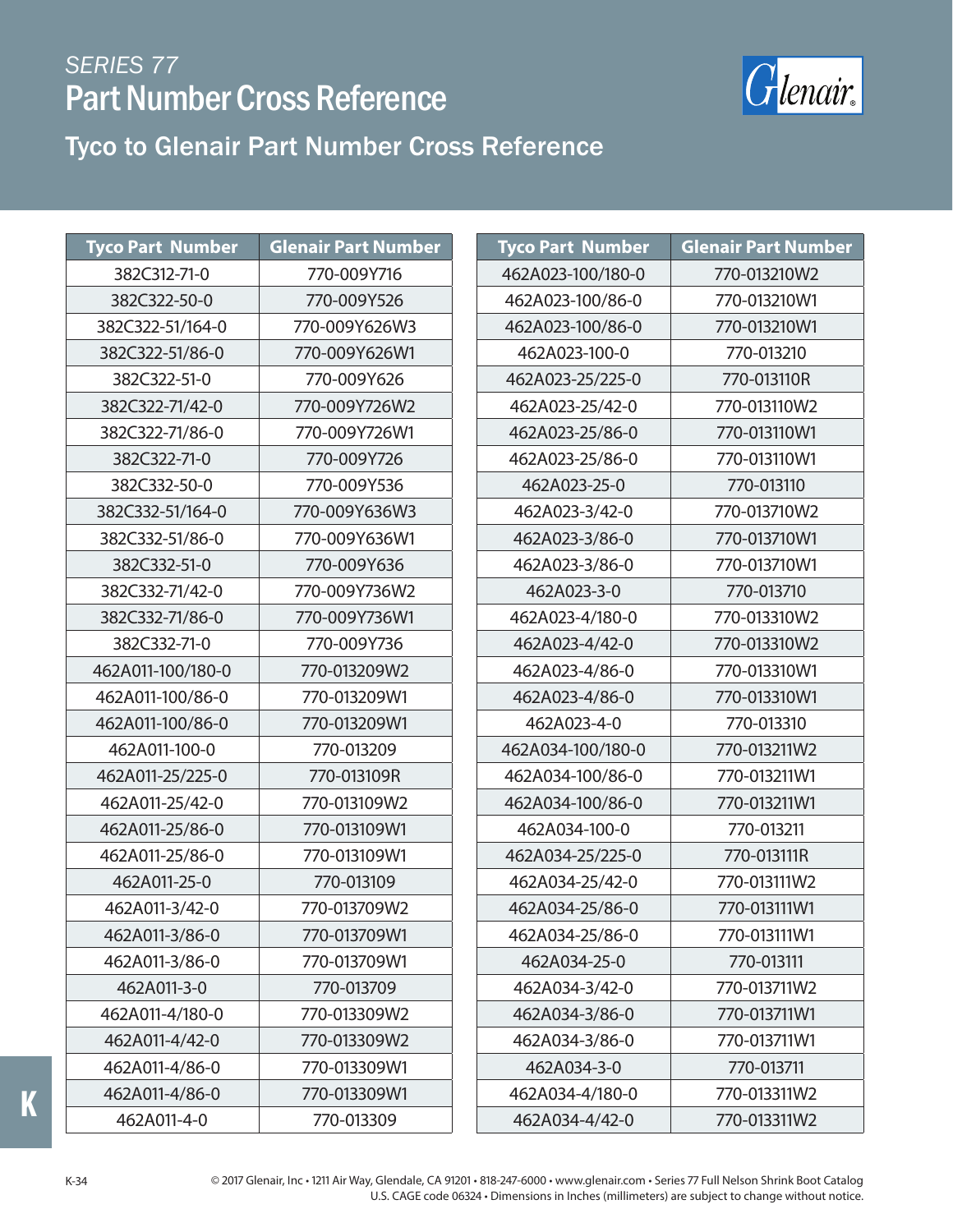

| <b>Tyco Part Number</b> | <b>Glenair Part Number</b> | <b>Tyco Part Number</b> | <b>Glenair Part Number</b> |
|-------------------------|----------------------------|-------------------------|----------------------------|
| 462A034-4/86-0          | 770-013311W1               | 462A060-4/86-0          | 770-013313W1               |
| 462A034-4/86-0          | 770-013311W1               | 462A060-4-0             | 770-013313                 |
| 462A034-4-0             | 770-013311                 | 462A214-3               | 770-038T701                |
| 462A046-100/180-0       | 770-013212W2               | 462A214-3/42-0          | 770-038T701W2              |
| 462A046-100/86-0        | 770-013212W1               | 462A214-3/86-0          | 770-038T701W1              |
| 462A046-100/86-0        | 770-013212W1               | 462A214-4               | 770-038T301                |
| 462A046-100-0           | 770-013212                 | 462A214-4/42-0          | 770-038T301W2              |
| 462A046-25/225-0        | 770-013112R                | 462A214-4/86-0          | 770-038T301W1              |
| 462A046-25/42-0         | 770-013112W2               | 462A214-25              | 770-038T101                |
| 462A046-25/86-0         | 770-013112W1               | 462A214-25/42-0         | 770-038T101W2              |
| 462A046-25/86-0         | 770-013112W1               | 462A214-25/86-0         | 770-038T101W1              |
| 462A046-25-0            | 770-013112                 | 462A214-25/225-0        | 770-038T101R               |
| 462A046-3/42-0          | 770-013712W2               | 462A421-50-0            | 770-014509                 |
| 462A046-3/86-0          | 770-013712W1               | 462A421-51/164-0        | 770-014609W3               |
| 462A046-3/86-0          | 770-013712W1               | 462A421-51/86-0         | 770-014609W1               |
| 462A046-3-0             | 770-013712                 | 462A421-51-0            | 770-014609                 |
| 462A046-4/180-0         | 770-013312W2               | 462A421-71/180-0        | 770-014709W2               |
| 462A046-4/42-0          | 770-013312W2               | 462A421-71/42-0         | 770-014709W2               |
| 462A046-4/86-0          | 770-013312W1               | 462A421-71/86-0         | 770-014709W1               |
| 462A046-4/86-0          | 770-013312W1               | 462A421-71-0            | 770-014709                 |
| 462A046-4-0             | 770-013312                 | 462A422-50-0            | 770-014510                 |
| 462A060-100/180-0       | 770-013213W2               | 462A422-51/164-0        | 770-014610W3               |
| 462A060-100/86-0        | 770-013213W1               | 462A422-51/86-0         | 770-014610W1               |
| 462A060-100-0           | 770-013213                 | 462A422-51-0            | 770-014610                 |
| 462A060-25/225-0        | 770-013113R                | 462A422-71/180-0        | 770-014710W2               |
| 462A060-25/42-0         | 770-013113W2               | 462A422-71/42-0         | 770-014710W2               |
| 462A060-25/86-0         | 770-013113W1               | 462A422-71/86-0         | 770-014710W1               |
| 462A060-25-0            | 770-013113                 | 462A422-71-0            | 770-014710                 |
| 462A060-3/42-0          | 770-013713W2               | 462A423-50-0            | 770-014511                 |
| 462A060-3/86-0          | 770-013713W1               | 462A423-51/164-0        | 770-014611W3               |
| 462A060-3-0             | 770-013713                 | 462A423-51-0            | 770-014611                 |
| 462A060-4/180-0         | 770-013313W2               | 462A423-71/42-0         | 770-014711W2               |
| 462A060-4/42-0          | 770-013313W2               | 462A423-71/86-0         | 770-014711W1               |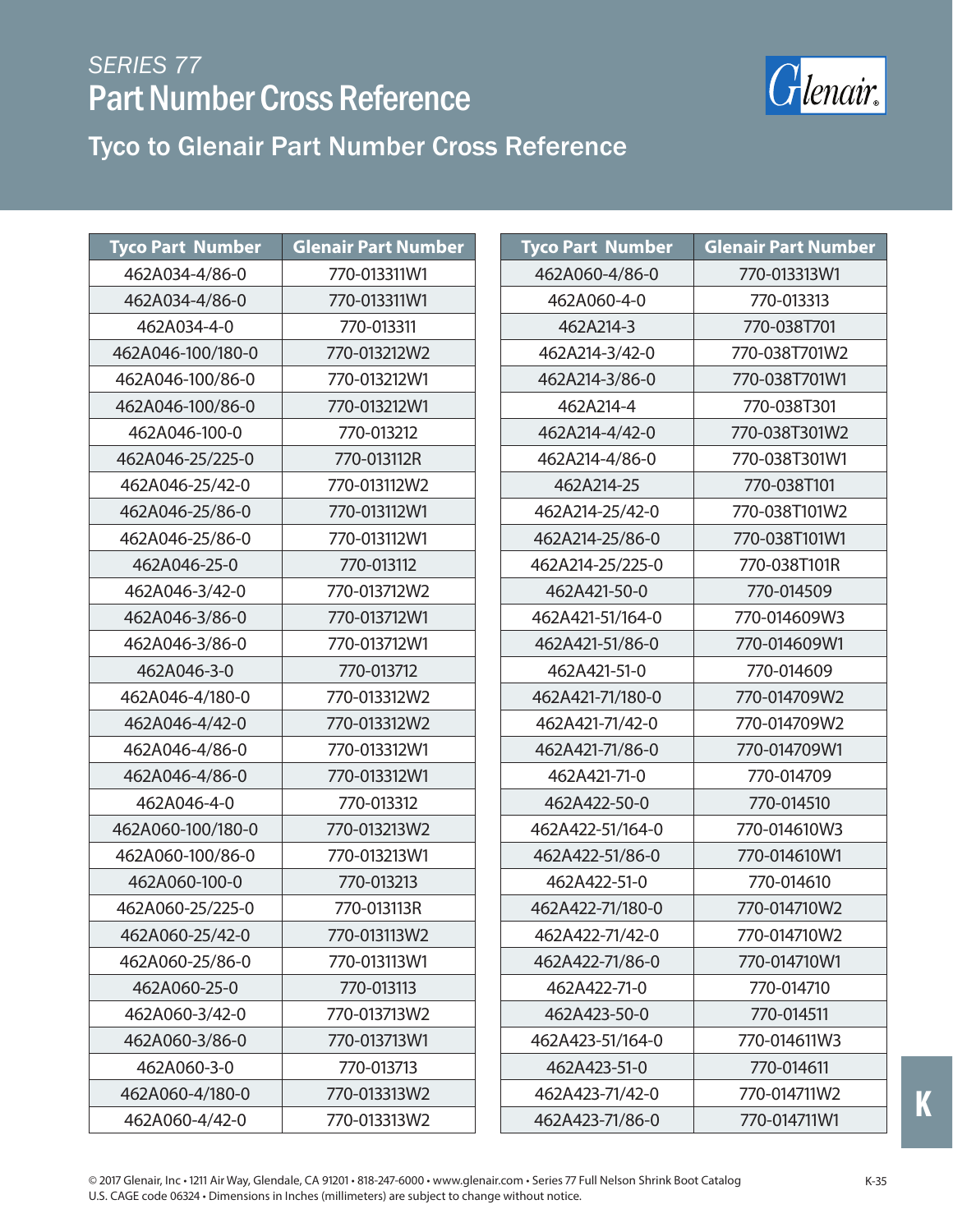

#### Tyco to Glenair Part Number Cross Reference

| <b>Tyco Part Number</b> | <b>Glenair Part Number</b> |
|-------------------------|----------------------------|
| 462A423-71-0            | 770-014711                 |
| 562A011-100/180-0       | 770-015214W2               |
| 562A011-100/86-0        | 770-015214W1               |
| 562A011-100-0           | 770-015214                 |
| 562A011-25/225-0        | 770-015114R                |
| 562A011-25/42-0         | 770-015114W2               |
| 562A011-25/86-0         | 770-015114W1               |
| 562A011-25-0            | 770-015114                 |
| 562A011-3/42-0          | 770-015714W2               |
| 562A011-3/86-0          | 770-015714W1               |
| 562A011-3-0             | 770-015714                 |
| 562A011-4/42-0          | 770-015314W2               |
| 562A011-4/86-0          | 770-015314W1               |
| 562A011-4-0             | 770-015314                 |
| 562A022-100/180-0       | 770-015215W2               |
| 562A022-100/86-0        | 770-015215W1               |
| 562A022-100/86-0        | 770-015215W1               |
| 562A022-100-0           | 770-015215                 |
| 562A022-25/225-0        | 770-015115R                |
| 562A022-25/42-0         | 770-015115W2               |
| 562A022-25/86-0         | 770-015115W1               |
| 562A022-25/86-0         | 770-015115W1               |
| 562A022-25-0            | 770-015115                 |
| 562A022-3/42-0          | 770-015715W2               |
| 562A022-3/86-0          | 770-015715W1               |
| 562A022-3/86-0          | 770-015715W1               |
| 562A022-3-0             | 770-015715                 |
| 562A022-4/42-0          | 770-015315W2               |
| 562A022-4/86-0          | 770-015315W1               |
| 562A022-4/86-0          | 770-015315W1               |
| 562A022-4-0             | 770-015315                 |
| 562A032-100/180-0       | 770-015216W2               |
| 562A032-100/86-0        | 770-015216W1               |

| <b>Tyco Part Number</b> | <b>Glenair Part Number</b> |
|-------------------------|----------------------------|
| 562A032-100-0           | 770-015216                 |
| 562A032-25/225-0        | 770-015116R                |
| 562A032-25/42-0         | 770-015116W2               |
| 562A032-25/86-0         | 770-015116W1               |
| 562A032-25-0            | 770-015116                 |
| 562A032-3/42-0          | 770-015716W2               |
| 562A032-3/86-0          | 770-015716W1               |
| 562A032-3-0             | 770-015716                 |
| 562A032-4/42-0          | 770-015316W2               |
| 562A032-4/86-0          | 770-015316W1               |
| 562A032-4-0             | 770-015316                 |
| 562A043-100/180-0       | 770-015217W2               |
| 562A043-100/86-0        | 770-015217W1               |
| 562A043-100/86-0        | 770-015217W1               |
| 562A043-100-0           | 770-015217                 |
| 562A043-25/225-0        | 770-015117R                |
| 562A043-25/42-0         | 770-015117W2               |
| 562A043-25/86-0         | 770-015117W1               |
| 562A043-25/86-0         | 770-015117W1               |
| 562A043-25-0            | 770-015117                 |
| 562A043-3/42-0          | 770-015717W2               |
| 562A043-3/86-0          | 770-015717W1               |
| 562A043-3/86-0          | 770-015717W1               |
| 562A043-3-0             | 770-015717                 |
| 562A043-4/42-0          | 770-015317W2               |
| 562A043-4/86-0          | 770-015317W1               |
| 562A043-4/86-0          | 770-015317W1               |
| 562A043-4-0             | 770-015317                 |
| 562A054-100/180-0       | 770-015218W2               |
| 562A054-100/86-0        | 770-015218W1               |
| 562A054-100/86-0        | 770-015218W1               |
| 562A054-100-0           | 770-015218                 |
| 562A054-25/225-0        | 770-015118R                |